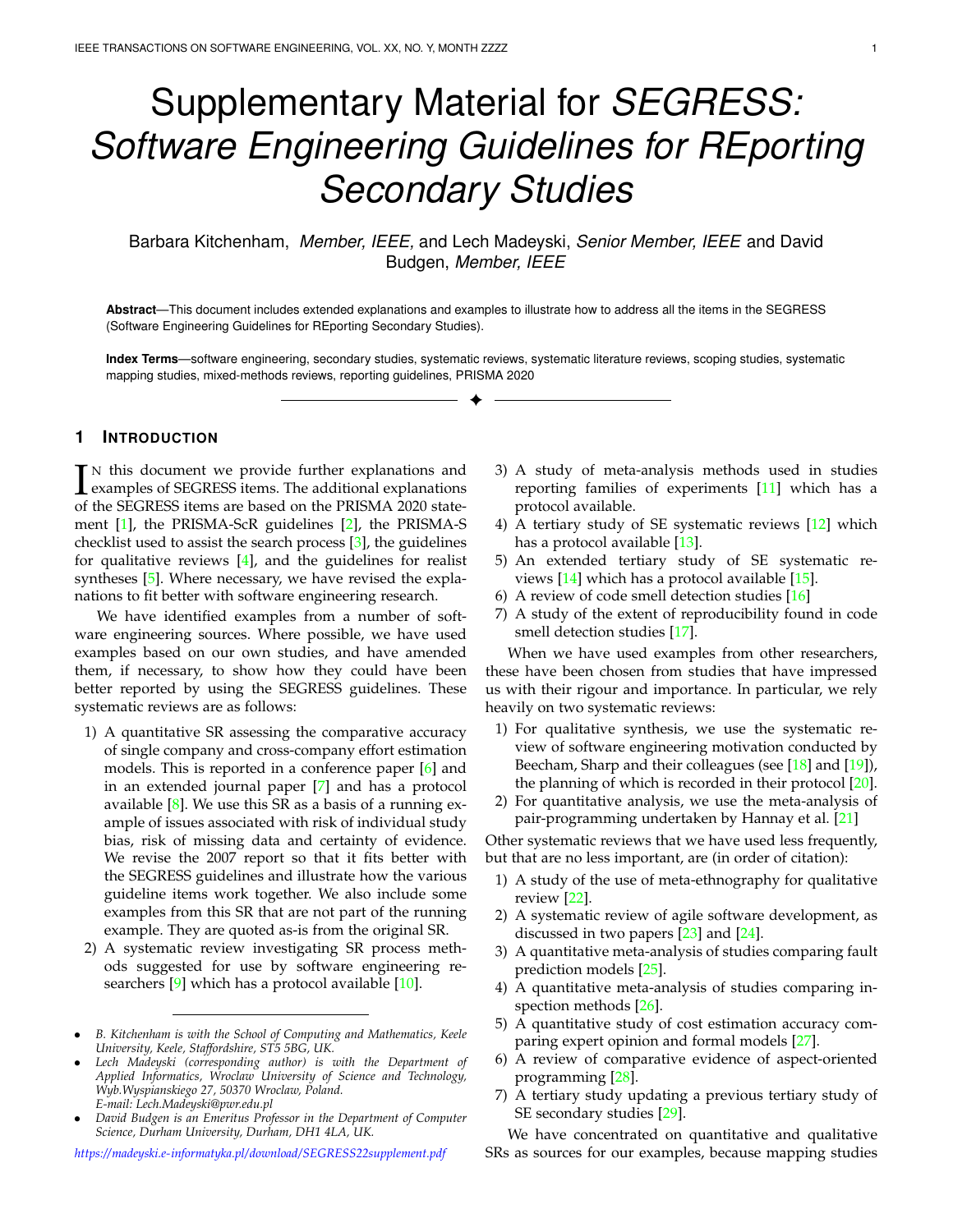are usually much simpler to report than full SRs.

# Many of the quotations we use as examples were obtained from unpublished SR protocols, while quotations from published papers are relatively short. This was done to avoid copyright infringements; we encourage readers interested in seeing the full discussions to consult the published papers. Readers should note that references to tables and figures in the running example refer to the tables and figures

reported in this document, but citations refer to the original document. In contrast, citations and references to tables and figures in quotations relate to the original source document. The document is organized as follows:

- 1) Section [2](#page-1-0) explains items related to the introduction of a secondary study, i.e., the Title, Abstract, Objectives and Rationale.
- 2) Section [3](#page-3-0) explains items related to reporting the secondary study methods.
- 3) Section [4](#page-20-0) explains items related to reporting the results of secondary studies.
- 4) Section [5](#page-31-0) explains items related to the discussion of results and the limitations of the secondary study.
- 5) Section [6](#page-32-0) explains items related to scientific ethics.
- 6) Section [7](#page-34-0) reports our reflections on producing this document, particularly our experiences of constructing the running example.

# <span id="page-1-0"></span>**2 SYSTEMATIC REVIEW INTRODUCTION ITEMS**

This section discusses the first three items in a systematic review. It aims to provide an overview information that allows potential readers to find an SR and decide whether they need to read it.

#### **2.1 Item 1 Title**

PRISMA-2020 Definition: Authors should identify the report as a systematic review.

#### *Explanation*

Inclusion of "systematic review" in the title facilitates identification by potential users (e.g., researchers, practitioners, managers) and distinguishes the article from a nonsystematic literature review.

The title should identify the main objective or research question addressed by the article and should identify whether the article:

- is a mapping study rather than a systematic review (SR),
- is a qualitative review,
- is a tertiary study,
- is an update to an existing SR,
- includes a meta-analysis.

#### *Examples*

- Cross versus Within-Company Cost Estimation Studies: A Systematic Review [\[7\]](#page-35-6).
- Motivation in Software Engineering: A systematic literature review [\[18\]](#page-35-17).
- Reducing test effort: A systematic mapping study on existing approaches [\[30\]](#page-35-29)
- The effectiveness of pair programming: A metaanalysis [\[21\]](#page-35-20).

# **2.2 Item 2: Abstract**

PRISMA 2020 Definition: See the PRISMA 2020 for Abstracts checklist.

## *Explanation*

An abstract should help readers decide whether to access the full report. This means providing information about the main objective(s) or question(s) that the review addresses, methods, results, and implications of the findings. For some readers, the abstract may be all that they have access to. Therefore, results should be presented for all of the main outcomes for the main review's objective(s) or question(s) regardless of the statistical significance, magnitude, or direction of effect. The terms presented in the abstract will be used to index the systematic review in bibliographic databases. Therefore, reporting keywords that accurately describe the review question is recommended.

Table [1](#page-2-0) presents the SEGRESS abstract items checklist which has been adapted from the PRISMA 2020 abstract checklist, see  $[31,$  Table 2] and  $[1,$  Box 2]. SE journals commonly have more stringent limits upon the length of their abstracts than is normal for medical journals. Therefore, we recommend that SE researchers mention only critical issues in their abstracts. Also, medical journals require the abstract to report sources of funding and any personal conflicts of interest, together with the systematic review registration number. Currently, SE journals require any sources of funding to be specified in the Acknowledgments section and there is no registration system for SE SRs, so we have omitted items 11 and 12 in the PRISMA 2020 checklist from our abstract checklist.

#### *Example*

The following abstract provides a starting point for our running example based on [\[7\]](#page-35-6). It based on the revised results reported in the running example in this paper *not* the results reported in the original study:

*Background: It is important for software companies to know whether or not it is reasonable to use cross-company estimation models to improve the accuracy of their cost estimation process. Aim: This systematic review aims to assess whether cross-company software project data sets can be used to produce project effort estimation models suitable for single companies. Method: We include studies that compare the prediction accuracy of models for a single company based on cross-company data or with prediction based on the single company's own data. We excluded studies where projects were only collected from a small number of different sources (e.g., 2 or 3 companies) or studies where models derived from a single company dataset were compared with predictions from a general cost estimation model. We used keyword searches on six digital libraries (INSPEC, EI Compendex, Science Direct, Web of Science, IEEExplore, ACM Digital Library) to identify papers studying software cost estimation models based on project data from cross-company datasets. The search covered the time period 1990 to November 2006. From 1334 papers, we identified 10 studies. After removing duplicated results (where different studies used the same single company data) and studies that did not report an appropriate effect size, we selected seven studies that reported 12 unique comparisons and reported the percentage magnitude median relative error (MdMRE) to measure accuracy. We calculated the difference between the best MdMRE for the model derived from crosscompany data and the best MdMRE model derived from the single*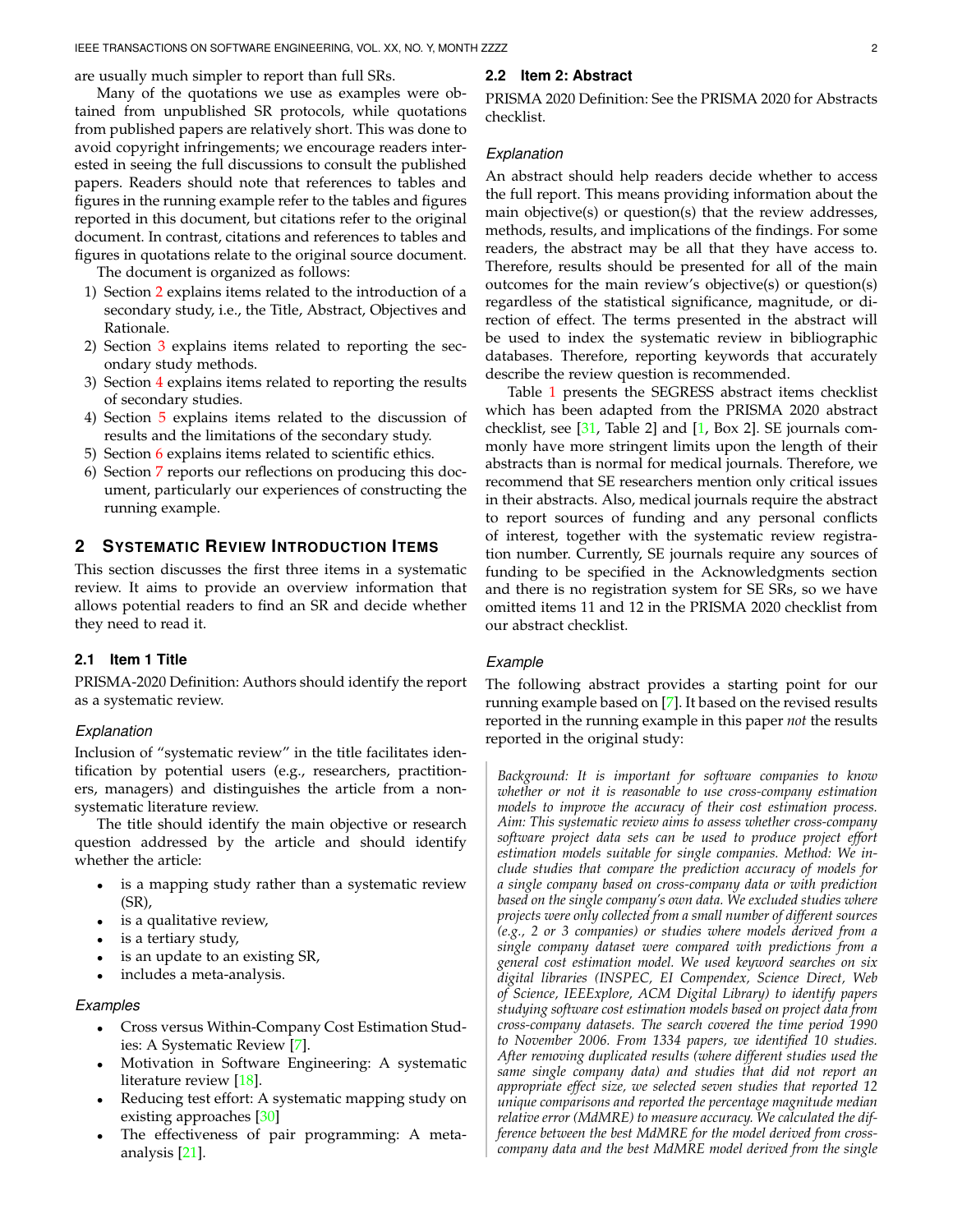<span id="page-2-0"></span>TABLE 1: Items in the SEGRESS Abstract Checklist adapted from the PRISMA 2020 Abstract Checklist

| Id             | Abstract item                                                                                                                                                                                                                                                                                                                                                                                                                                                                                           |
|----------------|---------------------------------------------------------------------------------------------------------------------------------------------------------------------------------------------------------------------------------------------------------------------------------------------------------------------------------------------------------------------------------------------------------------------------------------------------------------------------------------------------------|
|                | Identify the review type.                                                                                                                                                                                                                                                                                                                                                                                                                                                                               |
| 2              | Provide an explicit statement of the main objective(s) or question(s) the review addresses.                                                                                                                                                                                                                                                                                                                                                                                                             |
| 3              | Specify the critical inclusion and exclusion criteria for the review.                                                                                                                                                                                                                                                                                                                                                                                                                                   |
| $\overline{4}$ | Specify the main information sources (such as databases, registers) used to identify studies and the date when<br>each was last searched.                                                                                                                                                                                                                                                                                                                                                               |
| 5              | Specify the methods used to assess risk of bias in the included studies.                                                                                                                                                                                                                                                                                                                                                                                                                                |
| 6              | Specify the methods used to present and synthesise results.                                                                                                                                                                                                                                                                                                                                                                                                                                             |
|                | Give the total number of included studies and participants and summarise relevant characteristics of studies.                                                                                                                                                                                                                                                                                                                                                                                           |
| 8              | For quantitative SRs: Present results for the main outcomes, preferably indicating the number of included studies<br>and participants for each. If meta-analysis was done, report the summary estimate and confidence/credible<br>interval. If comparing groups, indicate the direction of the effect (that is, which group is favoured). For qualitative<br>reviews, identify the main scope and themes of any qualitative model(s). For mapping studies and tertiary,<br>summarize the main findings. |
| 9              | For quantitative and qualitative reviews, provide a brief summary of the limitations of the evidence included in<br>the review (such as study risk of bias due to methodological weakness and other issues related to the specific<br>type of review (see GRADE [32] and GRADE-CERQUal [33] respectively). Usually unnecessary for mapping<br>studies and tertiary studies.                                                                                                                             |
| 10             | Provide a general interpretation of the results and important implications for research and practice.                                                                                                                                                                                                                                                                                                                                                                                                   |

*company data. We used the binomial test to investigate whether the probability of a negative difference (favouring the cross-company model, of which there were two) and the probability of positive difference (favouring the single company model, of which there were ten) were significantly different. Results: The null hypothesis was rejected (*p = 0.039*), but the actual MdMRE difference was not large (median MdMRE difference=6.5 in favour of models obtained from the single company data). The quality of the evidence using the GRADE criteria was assessed as Very Low. There was no evidence that large single company data sets provide better accuracy predictions than small data sets (GRADE-CERQual assessment was Moderate). Conclusions: Companies with only limited data for cost estimation should be cautious of basing estimates on crosscompany models. With a data set of 10 or more projects, companies are likely to obtain better estimates from models based on their own data.*

Example 1: Abstract—Running Example Start

We have omitted reporting the number of dataset items because the number of projects do not add up in the same way as the number of patients in a medical trial. Even so, at 400 words the abstract is too long for most SE journals. If reducing length is imperative, we would suggest omitting the specific names of the digital libraries and the eligibility criteria, and reporting only the main result.

## **2.3 Item 3 Rationale**

PRISMA 2020 Definition: Authors should describe the rationale for the review in the context of existing knowledge.

#### *Explanation*

Readers should be able to understand why the review was conducted and what the findings from the review might add to existing knowledge.

Authors should:

- Describe the current state of knowledge and its uncertainties.
- Articulate why it is important to perform the review.
- If other systematic reviews addressing the same (or a largely similar) question are available, explain why the current review was considered necessary (for example, previous reviews are out of date or have discordant results; new review methods are available to address the review question; existing reviews are

methodologically flawed; or the current review was commissioned to inform a guideline or policy for a particular organisation). If the review is an update or replication of a particular systematic review, indicate this and cite the previous review.

If the review examines the effects of interventions, also briefly describe how the intervention(s) examined might work.

## *Example*

In describing the rationale for their SR on cross-company versus single company cost models, Kitchenham et al. [\[7\]](#page-35-6) first explained why cross-company cost estimation models are useful to industry because of the time needed to assemble a large single company data set. They then described some early studies of the issue that had suggested crosscompany costs models were as good as single company cost models (also referred to as within-company cost models). They also pointed out that some subsequent studies were less encouraging, and supported the need for a systematic review as follows:

*Given the importance of knowing whether or not it is reasonable to use cross-company estimation models to predict effort for single company projects, we conducted a systematic review in order to determine factors that influence the outcome of studies comparing within-company and cross-company models.*

Quote 1: Rationale for Cost Estimation SR [\[7,](#page-35-6) pp. 316–317]

#### **2.4 Item 4 Objectives**

PRISMA 2020 Definition: Authors should provide an explicit statement of the objective(s) or question(s) the review addresses.

#### *Explanation*

An explicit and concise statement of the review objective(s) or question(s) will help readers understand the scope of the review and assess whether the methods used in the review (such as eligibility criteria, search methods, data items, and the comparisons used in the synthesis) adequately address the objective(s). In software engineering, such statements are usually written in the form of questions ("what are the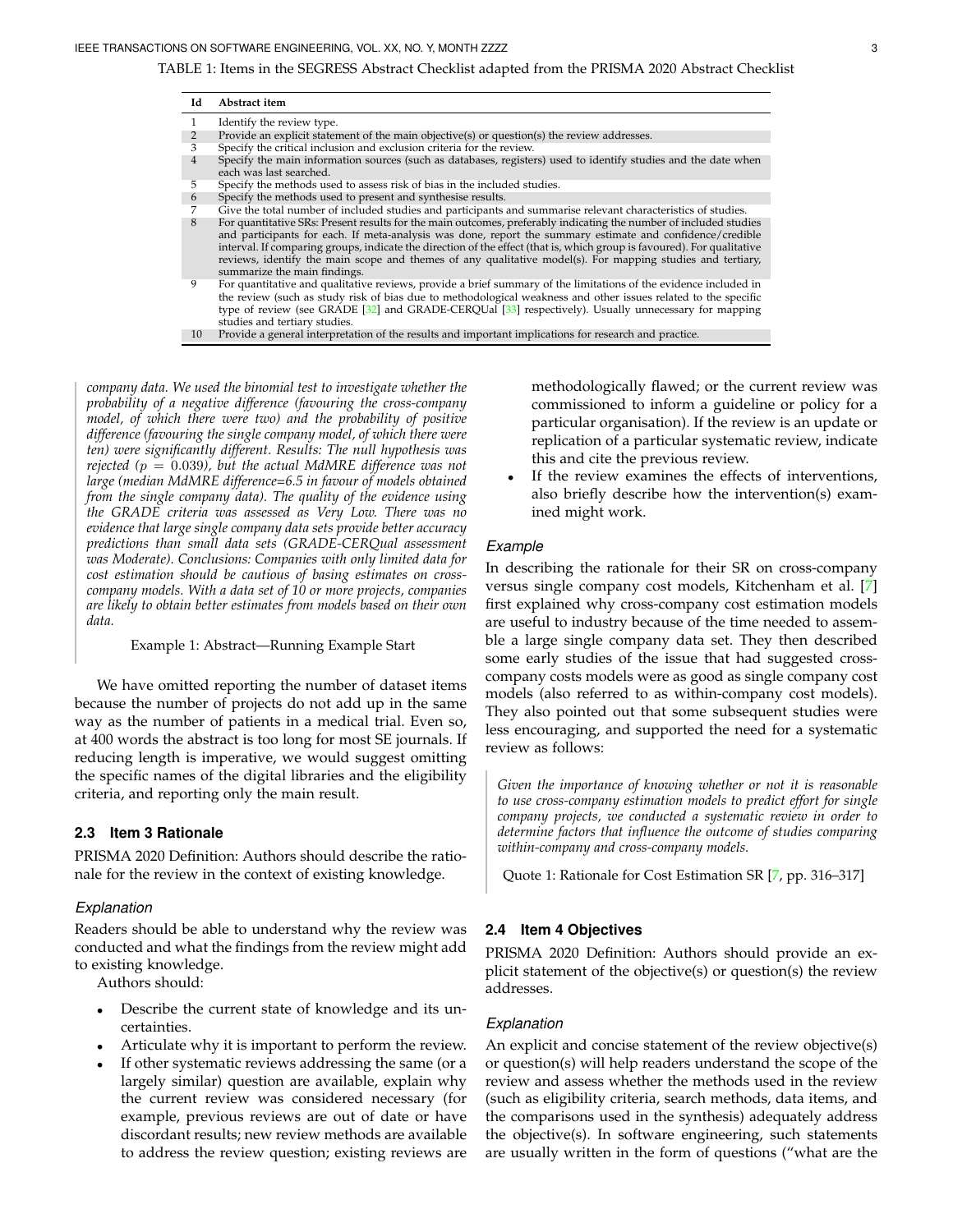effects of...?"), but they may be written as objectives ("the objectives of the review were to examine the effects of. . . ").

#### *Examples*

In their protocol for their SR comparing cross-company and single company effort predictions, Kitchenham et al. [\[8\]](#page-35-7) identify that previous research results have reported conflicting results and specify the aims of their SR as follows:

*... the aim of this systematic review is to assist software companies with small data sets decide whether or not to use an estimation model obtained from a benchmarking dataset.*

Quote 2: Cost Estimation SR Aims [\[8,](#page-35-7) p. 1]

They then specified four detailed research questions based on those objectives:

*In order to determine factors that influence the outcome of studies comparing within and between company models, our primary research questions are:*

- *Question 1: What evidence is there that cross-company estimation models are not significantly worse than withincompany estimation models for predicting effort for software/Web projects?*
- *Question 2: Do the characteristics of the study data sets and the data analysis methods used in the study affect the outcome of within- and cross-company effort estimation accuracy studies?*

*Since some studies also compared prediction accuracy between prediction techniques and all the studies used different experimental procedures, we also had two secondary research questions:*

- *Question 3: Which estimation method(s) were best for constructing cross-company effort estimation models?*
- *Question 4: Which experimental procedure is most appropriate for studies comparing within- and cross-company estimation models?*

Quote 3: Cost Estimation SR Research Questions [\[8,](#page-35-7) p. 2]

In their journal paper [\[7,](#page-35-6) p. 317], they concatenated research questions 3 and 4 into one research question related to improving procedures for SE cost estimation empirical research.

In the protocol for their study of motivation, Beecham et al. [\[20\]](#page-35-19) report the development of their research questions as follows:

*We considered whether our general research question "Does Software Engineer motivation affect software productivity?" is suitable for investigation by systematic review.* Prima facia *this question does not closely match the type suggested by Kitchenham (2004) where the emphasis is on assessing how technology is adopted in/affects software engineering. Our work perhaps relates more closely to the root of the guidelines provided by the medical literature. We can adapt a medical theme,"Assessing the economic value of an intervention or procedure", to "Assessing the economic value of applying motivation approaches in software engineering".*

*Initial research shows very little work in the area of the economics of motivation in software engineering. However, before answering our research question "Does Software Engineer motivation affect software productivity?" we need to know the characteristics of a Software Engineer. This is because we need to understand where Software Engineers are placed in terms of the generic models of*

*motivation found in the psychology, sociology and organisational behaviour texts. When we have a grasp of these characteristics, we can ask: what motivates software engineers; how existing motivation theories are adopted in practice; and how motivation impacts productivity. To ensure that we do not exclude relevant work in this area, we also look at software engineer de-motivators.*

Quote 4: Deriving Reporting Research Objectives for Motivation SR [\[20,](#page-35-19) p. 2]

Beecham et al. then defined their research questions as follows:

> *RQ1: What are the characteristics of Software Engineers? RQ2: What (de)motivates Software Engineers to be more (less) productive? RQ3: What are the external signs or outcomes of (de)motivated Software Engineers?*

> *RQ4: What aspects of Software Engineering (de)motivate Software Engineers?*

*RQ5: What models of motivation exist in Software Engineering?*

Quote 5: Motivation SR Research Questions [\[20,](#page-35-19) p. 3]

# <span id="page-3-0"></span>**3 SPECIFYING THE SR METHODS**

It is much easier to report the methods used for a secondary study if researchers prepare and validate a protocol for their study that reports the development of eligibility criteria and search strings, defines required data items, and reports any trials of the methods used for data extraction and data analysis. Extended discussion of protocol development is beyond the scope of this document, but Shamseer et al. [\[34\]](#page-36-0) provide guidelines for protocol development consistent with the original PRISMA statement [\[35\]](#page-36-1).

#### **3.1 Item 5 Eligibility Criteria**

PRISMA 2020 Definition: Authors should specify the inclusion and exclusion criteria for the review and how studies were grouped for synthesis.

## *Explanation*

The criteria used to decide what evidence was eligible or ineligible should be specified in sufficient detail to enable readers to understand the scope of the review and verify inclusion decisions. In particular, ensure that any restrictions with respect to study type or language or publication date are reported and explained in terms of the study objectives.

For qualitative reviews, report any special eligibility requirements used to limit the number of otherwise eligible primary studies. Concepts such as theoretical sampling and purposeful sampling may be applied to the full set of primary studies to restrict the studies included in the synthesis to a manageable set, appropriate for the selected qualitative analysis method.

#### *Example*

In their protocol for a study of the systematic view process research, Kitchenham and Brereton [\[10\]](#page-35-9) reported their eligibility criteria in terms of their aims and research questions as follows: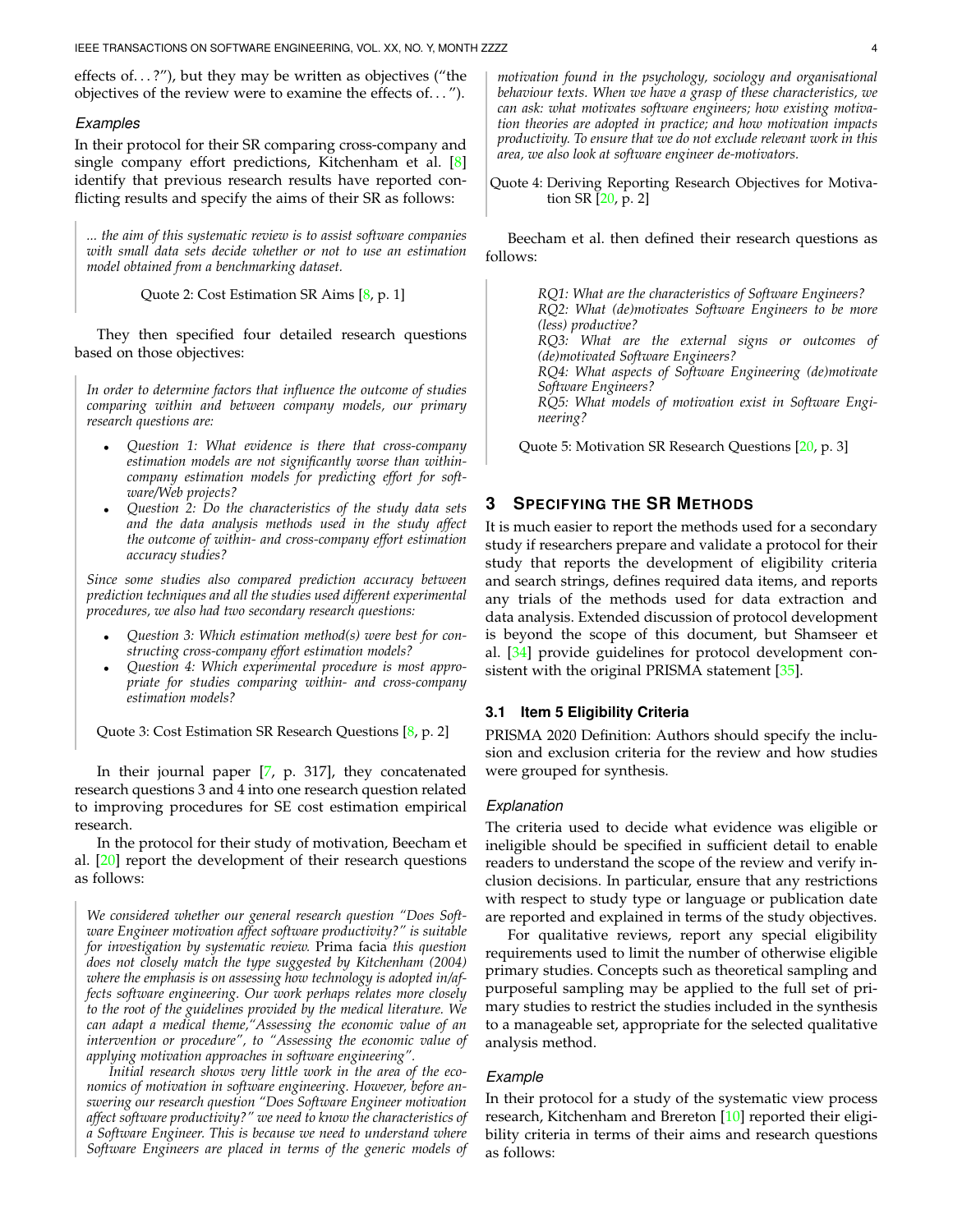*The aim of this systematic review is to identify and classify papers related to SLR methodological issues in the context of software engineering, including papers related to quality assessment of primary studies. The inclusion criteria are therefore:*

- *1) That the main objective of the paper which may be a primary, secondary or tertiary study is either to discuss or investigate a methodological issue related to systematic literature reviews, or to discuss or investigate the construction and/or evaluation of quality instruments used to assess primary studies or the general strength of evidence.*
- *2) Studies discussing how SLRs can or should support EBSE .*
- *3) That the study must have a software engineering context.*
- *4) That the study must be published in English.*

*Note that different papers related to the same study will be kept in the set of selected papers but identified as linked papers.*

*The exclusion criteria are:*

- *1) Secondary or tertiary studies whose main objective is to report the results of a systematic review or mapping study. Thus we exclude papers that comment on problems with searches or other processes as part of reporting an SLR or mapping study.*
- *2) Papers discussing EBSE principles.*
- *3) Methodological studies with general (i.e. non-software engineering) context.*
- *4) Papers for which only PowerPoint presentations or extended abstracts are available.*
- *5) Papers producing guidelines for performing or reporting primary studies as opposed to guidelines for quality evaluation of primary studies.*

*In particular, our selected papers will exclude:*

- *1) The three tertiary studies which were aimed at classifying software engineering SLRs, i.e. Kitchenham et al (2009). Kitchenham et al. (2010), da Silva et al. (2011). These studies discuss the quality of primary studies but are not primarily about the SLR methodology, although they will be referenced in the discussion of related research.*
- *2) Papers that describe guidelines for SLRs in software engineering (Kitchenham, 2004; Biolchini, 2005. Kitchenham and Charters, 2007). The most recent set of guidelines will be assessed in the light of recommendations obtained from the primary studies in terms of how it should be amended or extended.*
- *3) Papers reporting studies that developed or evaluated guidelines for performing empirical studies or reporting empirical studies rather than evaluating the quality of empirical studies. For example, the paper by Verner et al. (2009) produced guidelines for performing cases studies, and would be excluded. Similarly, the guidelines for reporting experiments produces by Jedlitschka et al. (2009 are also excluded. In contrast, although their main purpose was to produce guidelines for conducting and reporting of case studies, the paper by Runeson and H¨ost (2009) includes a checklist for readers which can be considered to be a quality checklist, so we include their paper in our set of included papers.*

#### Quote 6: Eligibility Criteria [\[10,](#page-35-9) p. 8]

In their published report  $[9]$ , they extend their discussion to report the rationale for each inclusion and exclusion criterion.

## <span id="page-4-0"></span>**3.2 Search Process and Strategy: PRISMA-S and Its Relationship with PRISMA 2020 and SEGRESS**

Before discussing SEGRESS items 6 and 7 in detail, we introduce PRISMA-S, which is the PRISMA standard for reporting the search and selection process and compare it with the PRISMA 2020 advice.

PRISMA-S was developed by Rethlefsen et al. [\[3\]](#page-35-2). It is a checklist of 16 items to support reporting the search

process employed in an SR and its search results. PRISMA-S was published prior to the publication of PRISMA 2020, but Rethlefsen et al. report that they communicated with the developers of PRISMA 2020 to keep their checklist in step with the proposed changes to the original PRISMA statement [\[35\]](#page-36-1).

We report the PRISMA-S checklist in Table [2](#page-5-0) and relate it to the relevant PRISMA 2020 items. If PRISMA 2020 does not mention the items we put "NI" in the PRISMA 2020 column.

In addition, PRISMA 2020 identifies some reporting requirements that were not explicitly mentioned in PRISMA-S:

- Item 6 Reference Lists: If reference lists were examined, specify the types of references examined (such as references cited in study reports included in the systematic review, or references cited in systematic review reports on the same, or a similar, topic).
- Item 6 Journals or Proceedings: If journals or conference proceedings were consulted, specify the names of each source, the dates covered, and how they were searched (such as manual searching or browsing online).
- Item 7 Tool support: If natural language processing or text frequency analysis tools were used to identify or refine keywords, synonyms, or subject indexing terms used in the search strategy, specify the tool(s) used.
- Item 7 Validation: If the search strategy was validated—for example, by evaluating whether it could identify a set of clearly eligible studies—report the validation process used and specify which studies were included in the validation set.
- Item 7 Search string development: If the search strategy structure adopted was *not* based on a PICO-style approach, describe the final conceptual structure and any explorations that were undertaken to achieve it (for example, use of a multi-faceted approach that uses a series of searches, with different combinations of concepts, to capture a complex research question, or use of a variety of different search approaches when a specific concept is difficult to define).

The PRISMA-S item "Study Register" is not currently used in a software engineering context. In health-related disciplines, empirical studies, particularly field trials, are expected to be registered. This practice has not been adopted in software engineering, so we have omitted the item from our checklist.

For SEGRESS, we have integrated the PRISMA-S checklist and the PRISMA 2020 Essential elements list and constructed separate checklists for SEGRESS item 6 and item 7. We made the following amendments to PRISMA-S items:

- For consistency with other SEGRESS items, search restrictions should be considered to be part of the eligibility criteria. Our rationale is that limitations on the search are forms of exclusion criteria and it is sensible to report all exclusion criteria in the same place.
- We have generalised the item that Rethlefsen et al. refer to as *Peer Review* to the item *Search Validation*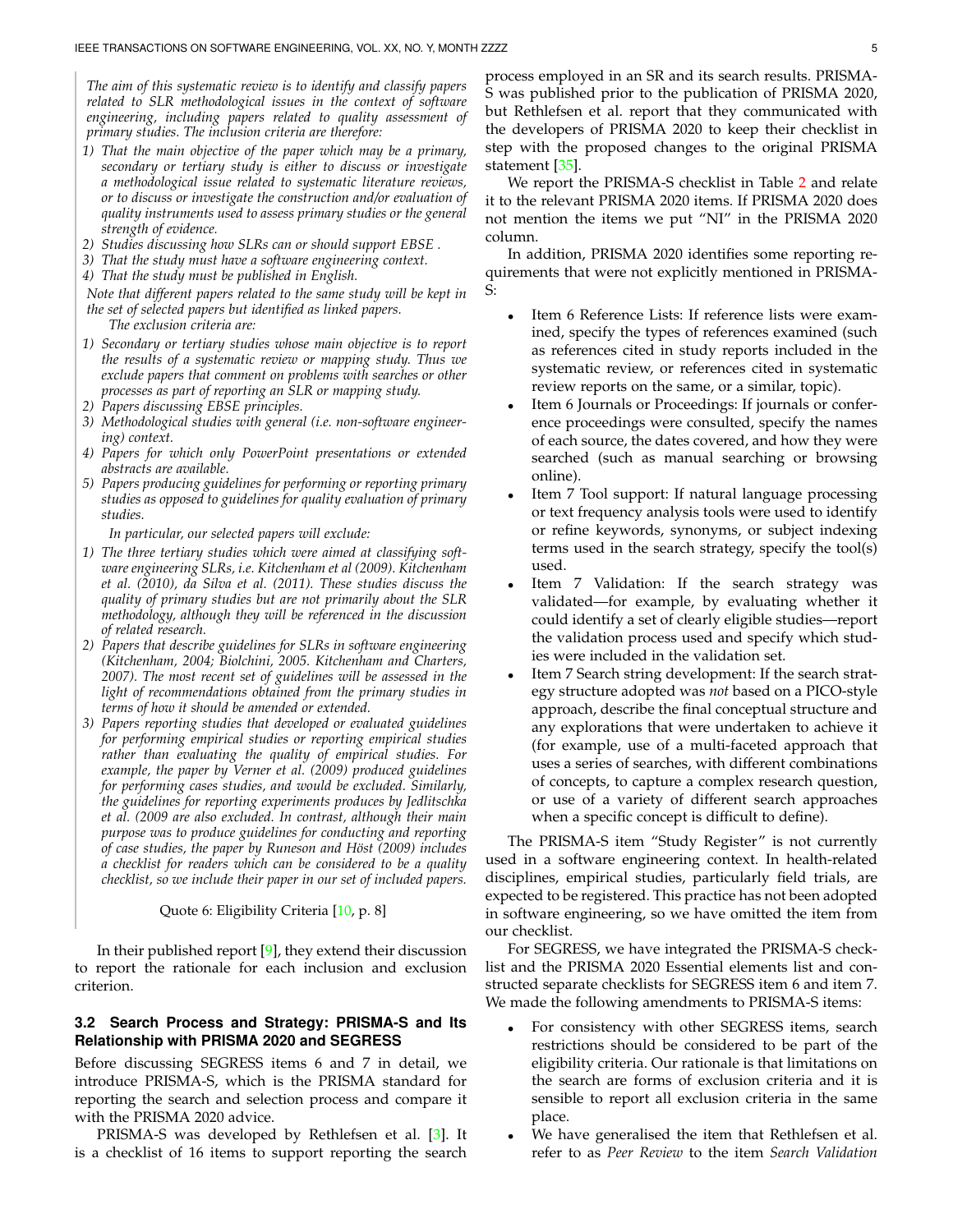#### TABLE 2: Items in the PRISMA-S Search Process Checklist and their Relationship to PRISMA 2020

<span id="page-5-0"></span>

| <b>PRISMA-</b><br>s | <b>Item Name</b>                     |                |            | Explanation                                                                                                                                                                                                                                                 | <b>PRISMA</b><br>2020 |
|---------------------|--------------------------------------|----------------|------------|-------------------------------------------------------------------------------------------------------------------------------------------------------------------------------------------------------------------------------------------------------------|-----------------------|
|                     | <b>INFORMATION</b><br><b>METHODS</b> | <b>SOURCES</b> | <b>AND</b> |                                                                                                                                                                                                                                                             |                       |
| $\mathbf{1}$        | Database Name                        |                |            | Name each individual database searched stating the platform for each.                                                                                                                                                                                       | 6                     |
| $\overline{2}$      | Multi-data base searching            |                |            | If databases were searched simultaneously on a single platform, state the name of the<br>platform listing all databases searched. Note. PRISMA 2020 refers to this as a tool to<br>automatically translate search strings used for one database to another. | 7                     |
| 3                   | Study Register                       |                |            | List any study Registers used                                                                                                                                                                                                                               | 6                     |
| 4                   | Online resources and browsing        |                |            | Describe any online or print source purposefully searched or browsed (e.g., tables of<br>contents, print conference proceedings, web sites) and how this was done.                                                                                          | 6                     |
| 5                   | <b>Citation Searching</b>            |                |            | Indicate whether the cited references or citing references were examined for locating<br>cited/citing references (e.g., browsing references lists, using a citation index, setting up<br>email alerts for references citing included studies).              | 6                     |
| 6                   | Contacts                             |                |            | Indicate whether additional studies or data were sought from authors, experts, manufactur-<br>ers, others.                                                                                                                                                  | 6                     |
| 7                   | Other methods                        |                |            | Describe any additional information sources or search methods used.                                                                                                                                                                                         | NI                    |
|                     | <b>SEARCH STRATEGIES</b>             |                |            |                                                                                                                                                                                                                                                             |                       |
| 8                   | Full search strategies               |                |            | Include the search strategies for each database and information source, copied and pasted<br>exactly as run.                                                                                                                                                | 7                     |
| 9                   | Limits and restrictions              |                |            | Specify that no limits were used, or describe any limits or restrictions applied to a search<br>(e.g., date or time period, language, study design) and provide justification for their use.                                                                | 7                     |
| 10                  | Search Filters                       |                |            | Indicate whether published search filters were used (as originally designed or modified)<br>and provide justification for their use.                                                                                                                        | 7                     |
| 11                  | Prior work                           |                |            | Indicate when search strategies from other literature reviews were adapted or reused for a<br>substantive part or all of the search, citing the previous review(s).                                                                                         |                       |
| 12                  | Updates                              |                |            | Report the methods used to update the search(es) while conducting the SR (e.g., re-running<br>searches, email alerts).                                                                                                                                      | NI                    |
| 13                  | Dates of searches                    |                |            | For each search strategy, provide the date when the last search occurred. If time period of<br>the search was restricted, report the restriction and its justification in the eligibility criteria.                                                         | 6                     |
|                     | <b>PEER REVIEW</b>                   |                |            |                                                                                                                                                                                                                                                             |                       |
| 14                  | Peer Review                          |                |            | Describe any peer review process used to validate the search strings.                                                                                                                                                                                       | 7                     |
|                     | <b>MANAGING RECORDS</b>              |                |            |                                                                                                                                                                                                                                                             |                       |
| 15                  | <b>Managing Duplicates</b>           |                |            | Describe the processes and any software used to identify duplicate records from multiple<br>database searches and other information sources.                                                                                                                | NI                    |
| 16                  | Total records                        |                |            | Document the total number of records identified from each database and other information<br>sources.                                                                                                                                                        | NI                    |

to cover both peer review and the string validation recommended in PRISMA 2020.

- We have removed the item related to *Total Records*. Our rational is that reporting the total numbers of records found in each search is not part of the search method, it is related to reporting the search results.
- We have extended the item relating to managing duplicate records to consider duplicate reports of the same study. Our rationale is that in SE authors often report preliminary results in conference papers followed by more extensive journal papers. Such instances need to be identified and managed to avoid over-counting primary studies and introducing errors into any statistical meta-analysis.

#### **3.3 The Relationship between Item 6 and Item 7**

The report of the search process as specified in Item 6 (Section [3.4\)](#page-5-1) and Item 7 (Section [3.5\)](#page-6-0) of SEGRESS aims to:

- Make the search process as reproducible as possible.
- Allow the SR readers to judge whether the search process was sufficiently complete and up-to-date to have minimised the risk of publication bias.
- Allow the SR readers to judge whether the search process was appropriate to answer the stated objectives and research questions of the SR.

Item 6 *Information Sources* takes a high-level view of the search process and considers the use of mixed approaches to searching (e.g., manual searches and snowballing) to increase the completeness of the search. In contrast, PRISMA

2020 item 7 *Search Strategy* addresses primarily the construction, specification, and validation of search strings used to construct database queries. In Section [3.2,](#page-4-0) we provide a general introduction for reporting the search process. In the following sections, we provide an extended checklist for item 6 and item 7 and software engineering examples.

## <span id="page-5-1"></span>**3.4 Item 6 Information Sources**

PRISMA 2020 Definition: Authors should specify all databases, registers, websites, organizations, reference lists, and other sources searched or consulted to identify studies together with the date each source was last searched or consulted.

#### *Explanation*

SEGRESS item 6 (Information sources) requires authors to define the range of information sources searched to give an assessment of the breadth of the search process. It covers searches that are aimed at finding both formally published studies and grey literature (defined as informally published studies, see [\[36\]](#page-36-2)).

Consideration of PRISMA 2020 and PRISMA-S leads to the following checklist:

- 1) For published academic and professional articles, report the name of the digital library or platform searched and the URL of the library or platform.
- 2) Report the date that the library or platform was last searched.
- 3) Report any tool used to access multiple databases by constructing database specific variants of a single search string (e.g., the ASH tool [\[37\]](#page-36-3)).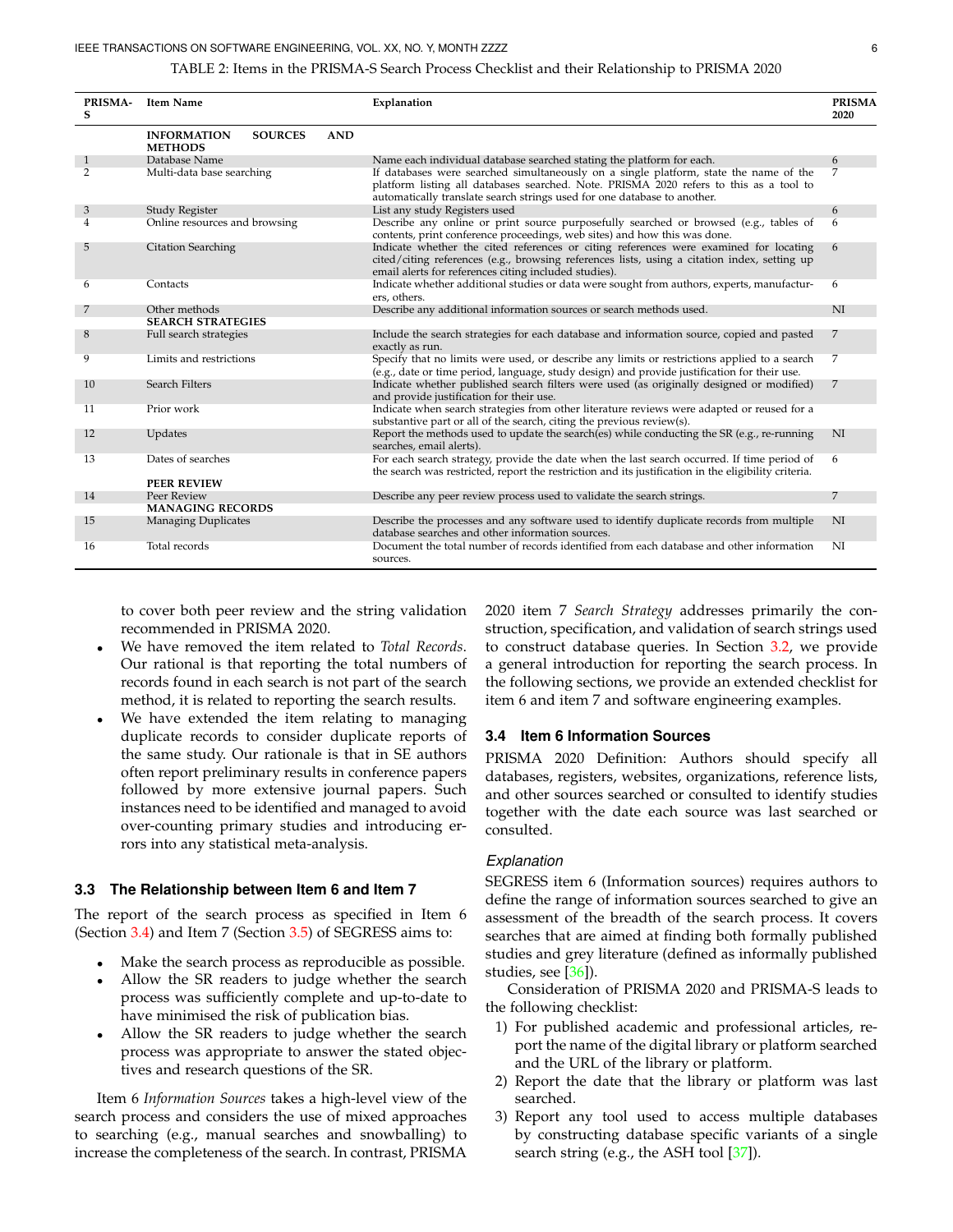- 4) Report any special processes used to keep the set of primary studies up to date, such as adding alert requests to digital libraries or platforms.
- 5) Report the scope of any citation referencing undertaken (i.e., forward or backward snowballing).
- 6) Report any specific reference lists searched, such as those produced by related secondary studies.
- 7) Report any manual searching or browsing of specific journals or conference proceedings.
- 8) For unpublished material (i.e., grey literature):
	- report the URL of any web sites searched,
	- report any individuals approached and explain why,
	- report the name of any organisations or industry sources approached.
- 9) Report how duplicate records were identified and handled. Consider both duplicate records found by searching different digital libraries, as well as reports of the same study found in different articles.

If SE adopts the idea of registering primary studies planning to evaluate SE technologies, SR reviewers should report any use of such registers.

## *Example*

In their study of meta-analysis in families of experiments, Kitchenham et al. report and justify their choice of information sources as follows:

*In order to address our research questions, we needed to identify papers that reported the use of meta-analysis to aggregate individual studies, reported the results of the individual studies in detail, and were published in high-quality journals. To achieve our search process strategy, we decided to limit our search for families of experiments to the following five journals:*

- *IEEE Transactions on Software Engineering (TSE).*
- *Empirical Software Engineering (EMSE).*
- *Journal of Systems and Software (JSS).*
- *Information and Software Technology (IST).*
- *ACM Transactions on Software Engineering Methodology (TOSEM).*

*We restricted ourselves to these journals because they all publish papers on empirical software engineering, and all have relatively high impact factors (among SE journals). These are, therefore, highly respected journals, and we should expect the quality of papers they publish to be correspondingly high.*

Quote 7: Information Sources for Families of Experiments [\[11,](#page-35-10) p. 356]

In their protocol, Kitchenham et al. report that all five journals were accessed by means of the Scopus platform, and the search was checked by using the DBLP database.

#### <span id="page-6-0"></span>**3.5 Item 7 Search Strategy**

PRISMA 2020 Definition: Authors should present the full search strategies for all databases, registers and websites including any filters and limits used.

## *Explanation*

SEGRESS item 7 (Search Strategy) requires authors to define the details of how the search strings were constructed and validated, and to specify the individual search strings used for each digital library or platform. The rationale is that reporting the full details of all search strings (such as the full, line by line search strategy as run in each database) should enhance the transparency of the systematic review, improve reproducibility, and enable a review to be more easily updated.

Consideration of PRISMA 2020 and PRISMA-S leads to the following checklist:

- 1) Explain how the search string(s) were developed linking the explanation to the SR goals and eligibility criteria as necessary.
- 2) Report any search filters used for specific databases.
- 3) If natural language processing or text frequency tools were used to identify keywords, specify the name and version of the software used, how the software was trained and used, and report any available information concerning its performance and reliability.
- 4) Explain how the search strings were validated, for example by peer review or by reference to a known set of primary studies.
- 5) Report the full search string used for each digital library, platform, or tool. Cutting and pasting the string will ensure correctness. Also, specify any filters applied to the set of papers after a broad search, for example restricting Scopus search outcomes to papers from Computer Science journals.

#### *Example*

In the protocol of their study of software engineer motivation, Beecham et al. [\[20\]](#page-35-19) discuss the method they used to construct their search strings as follows:

*The following details of the population, intervention, outcomes, and experimental designs of interest to the review will form the basis for the construction of suitable search terms later in the protocol (Section 3.2). We note however, that not all research questions require intervention.*

> *Population: Software Engineers Intervention: motivation approaches, productivity measures Outcomes of relevance: Software Engineer characteristics; motivational factors; results of applying motivational methods, change in productivity (to include quality and timescales), models of motivation. Experimental design: Empirical studies, theoretical studies, expert observation, experience reports.*

Quote 8: Method Used to Construct Search Strings [\[20,](#page-35-19) p. 3]

Later, they report their detailed strategy for developing search strings to be:

- a. *derive major terms from the questions by identifying the population, intervention and outcome;*
- b. *identify alternative spellings and synonyms for major terms;*
- c. *check the keywords in any relevant papers we already have;*
- d. *when database allows, use the Boolean OR to incorporate alternative spellings and synonyms;*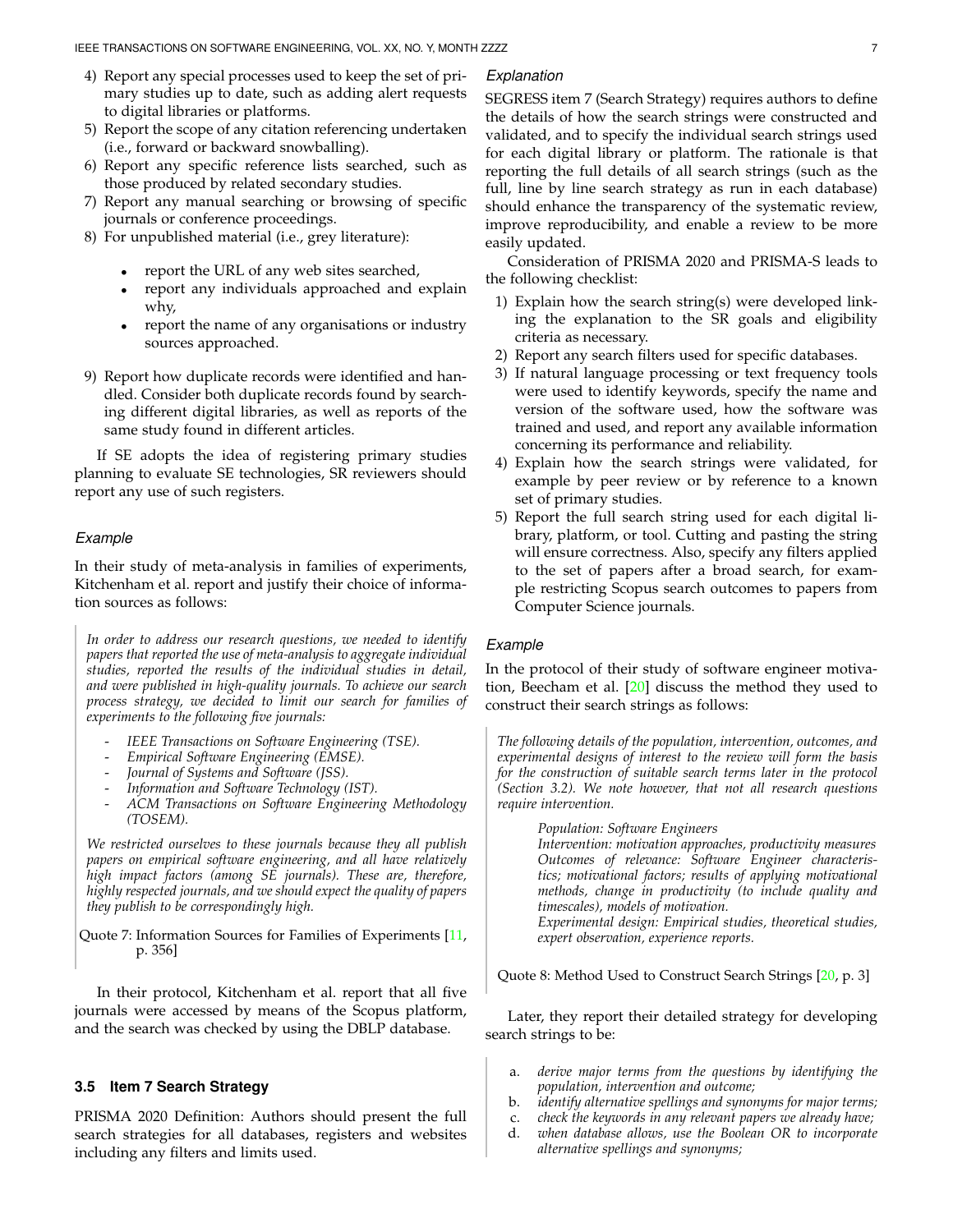e. *when database allows, use the Boolean AND to link the major terms from population, intervention and outcome.*

Quote 9: Strategy for Developing Search Strings [\[20,](#page-35-19) p. 4]

In the Appendix to their protocol, they report the search strings used for each of the eight databases they searched as well as the date searched and search outcomes.

Kitchenham et al. used a similar approach in their comparison of single company and cross-company cost estimation models (see  $[8]$  and  $[6]$ ). This method of developing search strings was suggested in Kitchenham's original SR guidelines [\[38\]](#page-36-4), which recommended the use of PIO (Population, Intervention, Outcome). This approach, with an additional letter "C" for Contrast/Characteristics <sup>[1](#page-7-0)</sup> to give the acronym PICO, is mentioned in the PRISMA 2020 guidelines.

However, the PIO/PICO approach did not prove as useful in software engineering SRs, as it did in medical SRs. There were several reasons for this:

- The concept of population, intervention, and outcomes is not well-suited to SE studies, which are mainly mapping studies and qualitative reviews.
- Most software engineering digital libraries (Scopus excepted) do not handle Boolean constructs correctly, leading to many false positives when long Boolean strings are employed.

The more common approach to creating search strings for SE systematic reviews involves:

- 1) Restricting the searches either to SE and CS libraries such as the ACM library and IEEExplore or to CS related articles in general digital libraries such as Scopus.
- 2) Using the main keywords based on the topic area (which could be systematic reviews and mapping studies for some tertiary studies) with very simple Boolean strings.
- 3) Including start date limits if the concept can be tracked to a specific year.
- 4) Using forward and backward snowballing to increase coverage.

As an example of the approach, see Section 2.3.2 in a SR by Lewowski and Madeyski [\[16\]](#page-35-15).

This approach is acceptable in SEGRESS assessment, as is the classic PICO/PIO approach.

## **3.6 Item 8 Selection Process**

PRISMA 2020 Definition: Authors should specify the methods used to decide whether a study met the inclusion criteria of the review, including how many reviewers screened each record and each report retrieved, whether they worked independently, and if applicable, details of automation tools used in the process.

#### *Explanation*

Study selection is typically a multi-stage process in which potentially eligible studies are first identified by screening titles and abstracts, then assessed through full text review

<span id="page-7-0"></span>1. Different sources define PICO differently.

and, where necessary, by contact with the authors of the candidate primary study. Increasingly, a mix of screening approaches might be applied (such as automation to eliminate records before screening or prioritise records during screening).

Authors should describe in detail the process for deciding how records retrieved by the search were considered for inclusion in the review, to enable readers to assess the potential for errors or bias in the selection process.

Authors should report:

- 1) How many reviewers screened each primary study (title/abstract) retrieved, whether multiple reviewers worked independently (that is, were unaware of each other's decisions) at each stage of screening or not (for example, records screened by one reviewer and exclusions verified by another), and any processes used to resolve disagreements between screeners (for example, referral to a third reviewer or by consensus).
- 2) Any procedures used to check or assess the consistency of screeners.
- 3) Any processes used to obtain or confirm relevant information from the authors of a specific primary study.
- 4) If abstracts or articles required translation into another language to determine their eligibility, report how these were translated (for example, by asking a native speaker or by using software programs).
- 5) The details of any software tools used as part of the selection process (including versions where appropriate). For machine intelligence-based tools report how the tool was trained and its accuracy statistics.

#### *Examples*

For qualitative reviews, the process of selection may be integrated with either the data extraction or quality extraction process. For example, da Silva et al. [\[22\]](#page-35-21) discuss the use of meta-ethnography to synthesize primary studies. From a set of five studies that addressed their question of interest, they based their final selection on the quality of the studies (based on the quality assessment tool reported in [\[23\]](#page-35-22)) and whether the remaining set of selected studies were appropriate for meta-ethnography, saying:

*We decided to exclude TP5 because of its low score in the quality assessment. After removing TP5, considering the similarities of the four remaining studies, we concluded that the studies formed a coherent set adequate for a meta-ethnography.*

Quote 10: Selection Method for Qualitative Review used by da Silva et al. [\[22,](#page-35-21) p. 155]

However, other qualitative reviews use fairly standard selection methods. For example, Dybå and Dingsøyr  $[23]$  $[23]$ report their selection process as a four-stage process defined as:

- 1) Stage 1: Identify candidate studies by searching 8 SE databases and 3 relevant conference proceedings.
- 2) Stage 2: Exclude studies on the basis of titles.
- 3) Stage 3: Exclude studies on the basis of abstracts.
- 4) Stage 4: Obtain full text of studies and critically appraise them, excluding lessons-learned and singlepractice studies.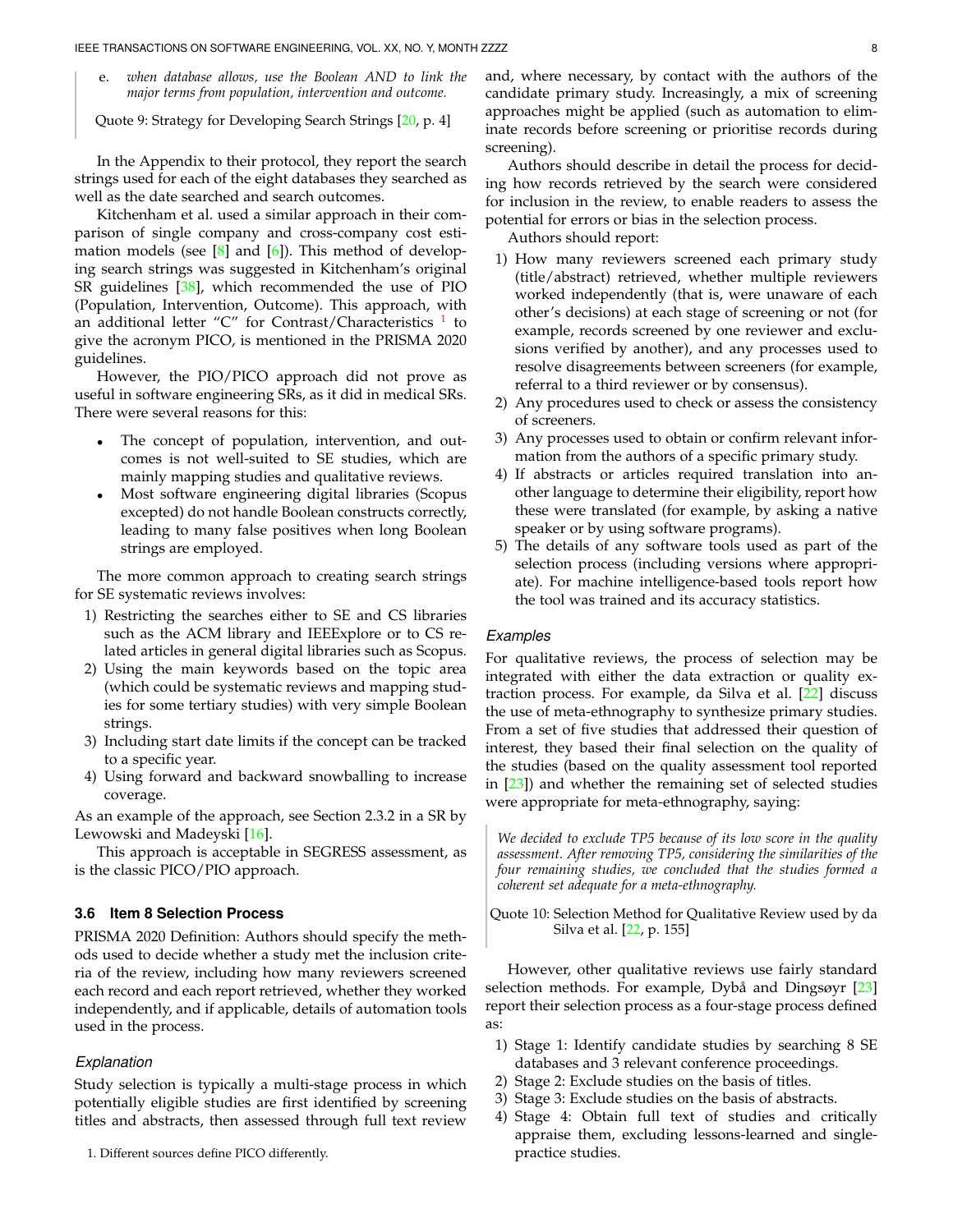They reported using EndNote and Excel sheets to manage the citations in Stage 1. In stage 2 they reported their process to be based on the two authors working together to go through all the study titles. At Stage 3, their process involved a third researcher and each study abstract was assessed by two researchers. At that stage, they calculated the Kappa statistic to measure agreement and then resolved any disagreements by discussion among all three researchers. The only unusual aspect of their process compared with the process usually used by quantitative studies was that for Stage 4, they integrated the exclusion of lessons-learned and single-practice studies with the evaluation of study quality.

## **3.7 Item 9 Data Collection Process**

PRISMA 2020 Definition: Authors should specify the methods used to collect data from reports, including how many reviewers collected data from each report, whether they worked independently, any processes for obtaining or confirming data from study investigators, and if applicable, details of automation tools used in the process.

#### *Explanation*

The methods used for data collection should be reported in sufficient detail for the process to be reproducible and for readers to be able to assess the risk of error or bias in collected data.

Authors should report:

- 1) How many reviewers collected data from each report, whether multiple reviewers worked independently or not, and any process used to resolve disagreements.
- 2) Any reviewer agreement statistics calculated.
- 3) If any primary study authors were contacted about missing data, what data they were asked to provide and whether the required information was obtained.
- 4) Any software tool that was use to support data collection, how the tool was used and how it was trained (if training was required). In addition, the risks associated with using the tool should be discussed.
- 5) How any required primary study translation was performed.
- 6) How data from multiple reports about the same primary study were integrated.

#### *Examples*

In their report of a study of SR process research, Kitchenham and Brereton [\[9\]](#page-35-8) reported that Kitchenham extracted basic citation information for each paper, while both authors extracted primary study specific data for each paper that was based on a preliminary categorization of the known studies. They used an Excel spreadsheet that was trialled by both authors as part of the protocol development. However, they needed two different types of form, for two different types of study:

1) For papers that covered a specific process improvement topic and included limited outcomes and recommendations (such as the use of textual analysis tools to aid primary study selection, and a pseudo gold-standard to assist the search process), the original form was used for each study.

2) For discussion papers and lessons-learned papers that had a broad scope, a special text-based extraction form was set up to allow individual textual elements to be extracted.

Kitchenham and Brereton also report that both authors extracted data from topic-specific papers independently, and discussed disagreements until agreement was reached. For textual data extraction from discussion and survey papers, Kitchenham performed the extraction which Brereton subsequently checked. The Kappa statistic was used to check data extraction agreement.

## **3.8 Item 10a Outcome Data**

PRISMA 2020 Definition: List and define all outcomes for which data were sought. Specify whether all results that were compatible with each outcome domain in each study were sought (e.g. for all measures, time points, analyses), and if not, the methods used to decide which results to collect.

The item applies to quantitative and qualitative SRs but not mapping studies (which are addressed by item 10b) because mapping studies do not analyse outcome measures, they characterise primary studies.

#### *Explanation*

Authors should define all the data (numerical or textual) that needs to be collected from each primary study to answer all the research questions related to the findings of the primary studies.

In quantitative experiments, authors of primary studies may report various outcome metrics related to software task effort, task elapsed time and measures of task correctness. Different basic outcomes may be measured in different ways in different studies. In qualitative primary studies, primary study authors may develop conceptual models based on abstract concepts or themes and their relationships. These will be reported in terms of study-specific labels and definitions. In both cases, review synthesis may be subject to error if differences in definitions between different primary studies are not properly reported.

Review authors need to ensure that data definitions are sufficient to ensure data extraction is reliable and that other researchers can use the definitions in other studies, and can replicate or update the review. Readers need to understand the collected data well enough to confirm that the subsequent analysis or synthesis respects properties of the collected data. For example, some SE meta-analyses failed to appreciate the need to adjust effect sizes if software experiments employ replicated measures [\[39\]](#page-36-5).

Authors need to:

- 1) List and define the outcome-related data that will be collected for each primary study. This should include extracting the definitions of the metrics used in experiments, and both the label of, and the definitions of, any concepts reported in qualitative models as well as any other qualitative outcomes.
- 2) If any changes were made to the data definitions during the review, specify the changes and the rationale for the changes. For examples, data definitions defined in the protocol may be changed or refined if outcome metrics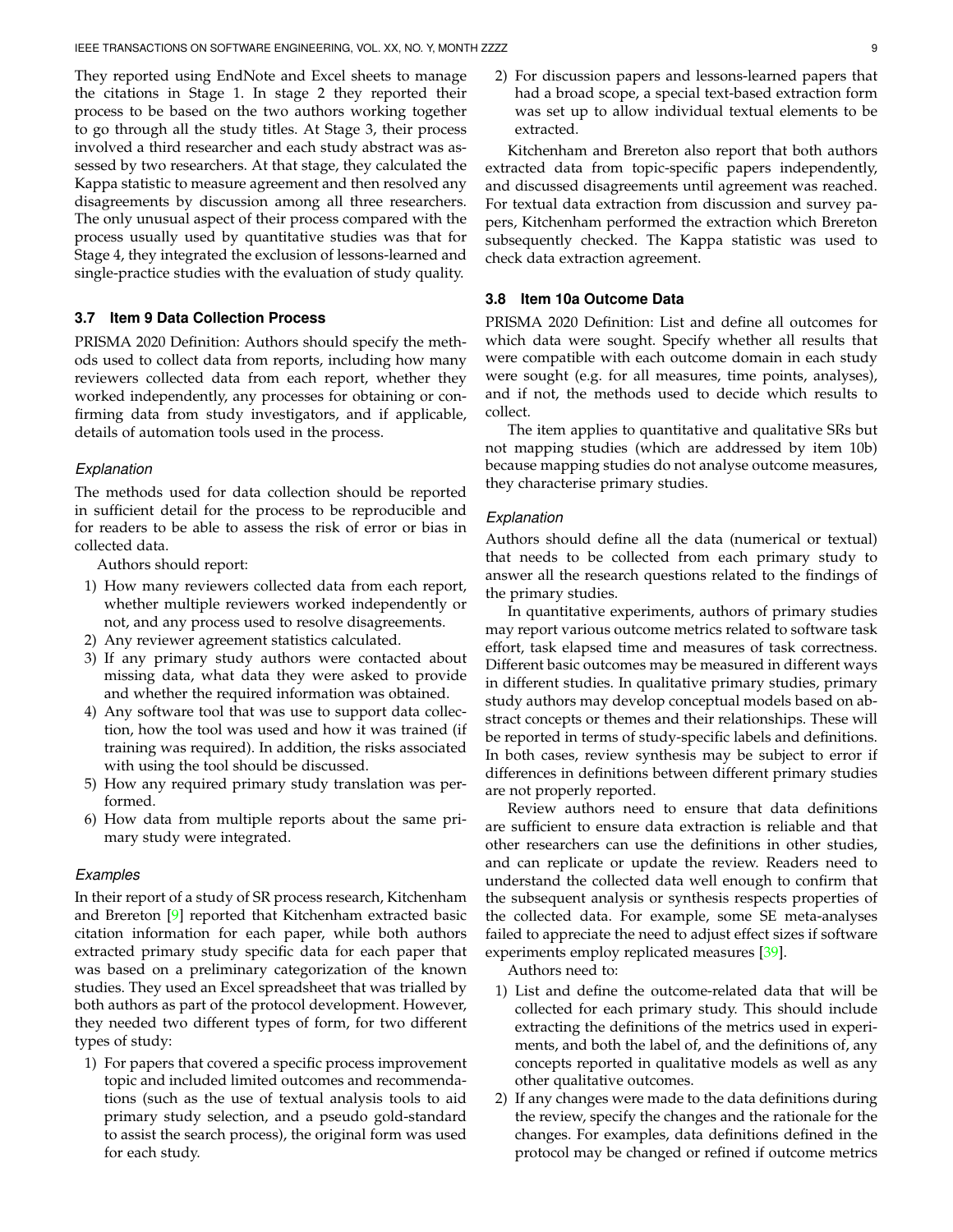reported in primary studies are more complex than expected.

#### *Examples*

In their protocol for their study of SR process research, Kitchenham and Brereton  $[10]$  specify the data to be collected from each primary study as follows:

*Primary study ID Author(s) Title Publication venue Date of publication Publication details for journal (Volume and Issue) Page numbers (if available)*

*The primary study specific data that will be extracted is based on a preliminary categorisation of the known studies. It includes:*

- *1) Type of Paper: Problem identification and/or problem solution (PI) or Experience Paper, Opinion Survey or Discussion paper (E)*
- *2) Scope of the study: Mapping studies/Conventional Systematic review/Both/Neither (which must be specified)*
- *3) Summary of aims of Study*
- *4) Topics covered (NOT mutually exclusive):*
	- *a) Educational issues: Yes/No*
	- *b) SLR Participant Viewpoint: Experience Researcher (E) / Novice (N) /Not specified (NS)*
	- *c) Research questions: Yes/No*
	- *d) Protocol Development: Yes/No*
	- *e) Search processes: Yes/No*
	- *f) Search validation/evaluation: Yes/No*
	- *g) Selection processes: Yes/No*
	- *h) Quality evaluation of primary studies: Yes/No*
	- *i) Data Aggregation: Yes/No*
	- *j) Data Synthesis: Yes/No*
	- *k) Reporting: Yes/No*
- *5) Method proposed: Name or description (e.g. Quasi-Gold Standard, Visual text Mining)*
- *6) Validation/Evaluation performed: Yes/No*
- *7) Actual Validation method (as judged by each researcher): Experiment, Quasi Experiment, Tertiary Study, Case study, Data Mining, Opinion survey (Interview), Opinion Survey (Questionnaire), Lesson Learnt, Example, Other (to be specified)*
- *8) Claimed Validation method (as specified by authors of paper)*
- *9) Summary of main results. Note details of lessons learnt and opinion survey results will be collected in a separate word file.*
- *10) Any process recommendations (suggested by data extractors).*

<span id="page-9-0"></span>Quote 11: Reporting Data Items [\[10,](#page-35-9) p. 10]

In the above list the outcome data are items 5 to 9.

Continuing our running example based on the comparison of the accuracy of single company and cross-company models:

*The main outcome measures collected from each study are specified and justified in Table [3.](#page-10-0)*

Example 2: Output Data Items—Running Example Continued

## **3.9 Item 10b Other Data**

PRISMA 2020 Definition: List and define all other variables for which data were sought (e.g. participant and intervention characteristics, funding sources) and describe any assumptions made about any missing or unclear information.

This item is critical for mapping studies since their main purpose is to identify the main characteristics of each primary study and provide frequency plots of the number of primary studies in different categories. However, both quantitative and qualitative reviews frequently make use of context information to help explain their results.

## *Explanation*

Any other data collected from each primary study also needs to be fully defined. Such data includes categorical variables describing context factors such as types of participant, the setting of the study, the type of software materials and the specific interventions used.

Primary study data that explains the context of a study, is useful for several purposes:

- 1) Seeking explanations for differences in reported outcomes,
- 2) Identifying limitations concerning the scope of the evidence and qualifying recommendations

Such data needs to be well-defined to ensure that the review can be replicated and that readers understand the subsequent data analyses and syntheses, and the discussion of the results.

Authors need to:

- 1) List and define the all context related data items.
- 2) Mapping studies authors should specify the research questions that the data item addresses.
- 3) Specify any changes to data definition during the conduct of the review and the rationale for the changes.

#### *Examples*

In Quote [11,](#page-9-0) items 1 to 4 in the numbered list identify *Other Data* corresponding to contextual information about each primary study. Item 10 is part of the data synthesis activity.

Continuing our running example based on the comparison of the accuracy of single company and cross-company models:

*The other measures collected from each primary study are specified in Table [4.](#page-10-1)*

Example 3: Output Data Items—Running Example Continued

#### <span id="page-9-1"></span>**3.10 Item 11 Study Risk of Bias Assessment**

PRISMA 2020 Definition: Authors should specify the methods used to assess risk of bias in the included studies, including details of the tool(s) used, how many reviewers assessed each study and whether they worked independently, and if applicable, details of automation tools used in the process.

This item is not usually required for mapping studies.

# *Explanation*

The PRISMA 2020 guidelines [\[1\]](#page-35-0) and the Cochrane Collaboration Handbook of Review [\[40\]](#page-36-6) both criticise tools for assessing the limitations of primary studies that extend beyond issues that have the *potential to bias findings* and/or combining individual items to construct a numerical score. Both of these methods were encouraged in the original software engineering SR guidelines (i.e.,  $[38]$  and  $[41]$ ) but are now considered unhelpful.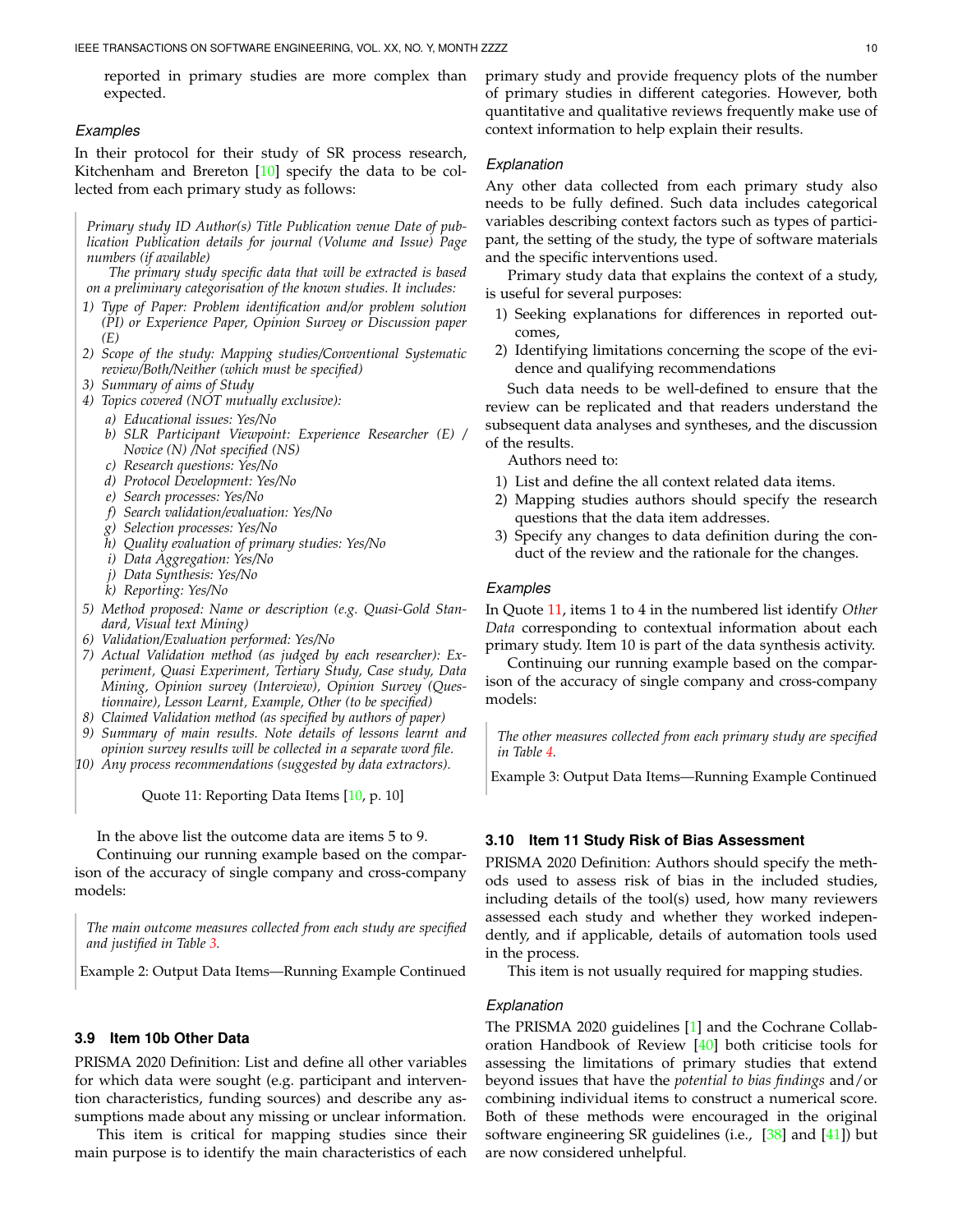#### TABLE 3: Outcome Measures

<span id="page-10-0"></span>

| Measure                                                            | Scope                                                                                                                                                                                                           | <b>Justification</b>                                                                                                                            |
|--------------------------------------------------------------------|-----------------------------------------------------------------------------------------------------------------------------------------------------------------------------------------------------------------|-------------------------------------------------------------------------------------------------------------------------------------------------|
| Median Magnitude Rela-<br>tive Error (MdMRE)                       | To be extracted for each single company, for the best fitting effort<br>estimation model obtained from the single company and the best fitting<br>effort estimation model obtained from the cross company data. | Addresses the main research questions by<br>providing the mean to compare the accuracy<br>of the estimations model.                             |
| p-value of statistical tests                                       | To be extracted for each single company dataset.                                                                                                                                                                | To summarize the conclusions drawn by each<br>studv.                                                                                            |
| The names of the cost mod-<br>els used in the statistical<br>tests | Collect the name of each cross-company model used in each primary<br>study and the name of the single company model if it was not part of the<br>cross-company dataset.                                         | To investigate any discrepancies and duplica-<br>tions among different primary studies and en-<br>sure consistency for primary study synthesis. |

#### TABLE 4: Contextual Data

<span id="page-10-1"></span>

| Measure                                                                       | Scope                                                                                                                           | <b>Iustification</b>                                                                                                                                                                                                                                    |  |
|-------------------------------------------------------------------------------|---------------------------------------------------------------------------------------------------------------------------------|---------------------------------------------------------------------------------------------------------------------------------------------------------------------------------------------------------------------------------------------------------|--|
| single company<br>Size of<br>(number<br>dataset<br><sub>of</sub><br>projects) | Collected for each single company investi-<br>gated in each primary study.                                                      | Dataset size is a possible driver of cost estimation model accuracy.                                                                                                                                                                                    |  |
| Size of the cross-company<br>(number<br>dataset<br>of<br>projects)            | Collected for each comparison in each pri-<br>mary study.                                                                       | Dataset size is a possible driver of cost estimation model accuracy.                                                                                                                                                                                    |  |
| Dataset name                                                                  | Collected the cross-company dataset name<br>and the single company name if different.                                           | Required to identify the range of cross-company data sets used and<br>possible duplication among studies.                                                                                                                                               |  |
| Cost estimation modelling<br>method                                           | Collected for each comparison reported in the<br>study.                                                                         | Required to identify the range of estimation methods used, possible<br>duplication among studies and to investigate difference between study<br>results.                                                                                                |  |
| Validation<br>Estimation<br>method                                            | For the estimates derived from both the cross-<br>company data and singe company data, the<br>method of assessing the accuracy. | Different validation regimes can influence accuracy measures.                                                                                                                                                                                           |  |
| Statistical significance                                                      | Identifies Whether there was a significant dif-<br>ference between estimate accuracy.                                           | To summarize the conclusion of each primary study.                                                                                                                                                                                                      |  |
| Maximum and minimum<br>effort                                                 | Collected for each study and each cross com-<br>pany and single data set company, the maxi-<br>mum and minimum project effort.  | To assess the effort heterogeneity (referred to as <i>Het Eff</i> for single company<br>data sets, we calculated the range of effort values for the single company<br>projects divided by the range of effort values for the cross-company<br>projects. |  |

In addition to defining the criteria used to assess risk of bias (RoB), authors need also to report how criteria were extracted to assure the reader that the problem of experimenter biased was minimised.

Authors need to report:

- 1) The tool(s) (and version) used to assess risk of bias in the included studies. In this context *tools* are usually lists of criteria expressed as questions about the study that may be organised into sub-groups (referred to as domains) related to different RoB issues.
- 2) The methodological domains/components/items of the risk of bias tool(s) used.
- 3) Whether an overall risk of bias judgement that summarised across domains/components/ items was made, and if so, what rules were used to reach an overall judgement.
- 4) Any adaptations to an existing tool to assess risk of bias in studies that were made (such as omitting or modifying items).
- 5) The content and details of any new tool developed for the specific review.
- 6) How many reviewers assessed risk of bias in each study, whether multiple reviewers worked independently (or whether other, less rigorous, methods were used such as assessments performed by one reviewer and checked by another), and any processes used to resolve disagreements between assessors.
- 7) Any processes used to obtain or confirm relevant information from study investigators.
- 8) How any automation tool used to assist RoB assessment was used (such as machine learning models to extract sentences relevant to risk of bias from articles), how the

tool was trained, and details on the tool's performance and internal validation.

#### *Examples*

SE researchers often make use of quality assessment rather than risk of bias evaluations in software engineering SRs. However, PRISMA-2020 is clear that the important issue is to assess risk of methodological bias for each primary study. Primary study risk of bias (RoB) provides information that is used as part of certainty assessment, see Section [3.20.](#page-16-0) Initially RoB was restricted to randomised field experiments, which are referred to as randomised controlled trials (RCTs) in the medical literature. However, in SE, most experiments are laboratory studies, and field studies are mostly qualitative studies such as case studies and ethnological studies, or opinion surveys. In addition, there are many cost estimation and fault prediction studies studies that analyse industry or open source data sets.

Generally, the method for assessing RoB is to identify various *domains* that describe aspects of methodological risk and associate a set of questions with each domain.

Numerical assessments of risk of bias are no longer considered useful because critical or serious risks of bias with respect to methodology cannot be cancelled out by other low-risk issues. The aim is to have an overall assessment of risk of bias for each domain and for the primary study as a whole. One approach is to assess each domain in terms of the options: Very Low RoB, Low RoB, Moderate RoB, High RoB, No Information. Some approaches use a more refined scale, but we suggest using only a four-point scale for consistency with later use of the results when assessing the certainty in the body of evidence. Continuing our running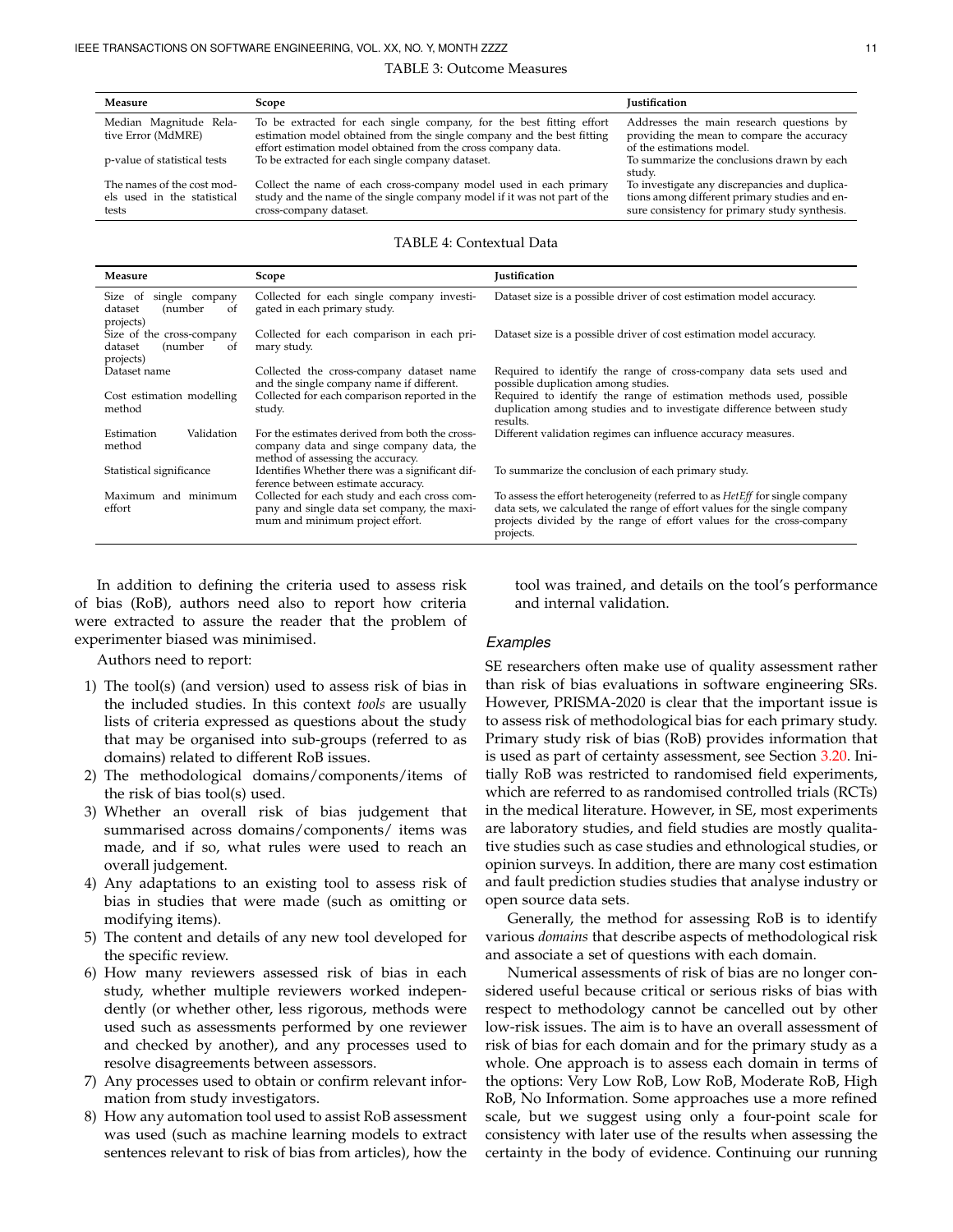example, we present a list of items used to assess risk of bias and other risk related criteria

*We used the following questions to assess risk of bias in our primary studies:*

- *1) Is the data analysis process appropriate?*
	- *a) Was the data investigated to identify outliers and to assess distributional properties before analysis? Yes (Low RoB), Probably Yes (Moderate RoB), No (High RoB)*
	- *b) Were statistical tests used to assess the comparative accuracy estimates appropriate: Yes (Low RoB), Some concerns (Assessment of RoB depends on the potential bias of tests used), No Statistical tests applied (High RoB)*
- *2) Did studies carry out a sensitivity or residual analysis?*
	- *a) Were the resulting estimation models subject to sensitivity or residual analysis? Yes (Low RoB), Probably Yes (Moderate RoB), No (High RoB)*
	- *b) Was the result of the sensitivity or residual analysis used appropriately to discuss results or revise the estimation models? Yes (Low RoB), Probably Yes (Moderate RoB) No (High RoB)*
- *3) Were accuracy statistics based on raw data? No (Low RoB), Yes (High RoB)*
- *4) How good was the comparison method?*
	- *How was the single company selected*
	- *How was the accuracy of the estimation models assessed? Random subsets (Low RoB), leave-one-out (Moderate RoB), no hold out (High RoB)*
- *5) What were the sizes of single company data set and the cross-company data set? Report the number of studies*

*The questions relating to the validity of the statistical methods used by each primary study are used to assess the risk of primary study bias. Other questions (shown in bold text) are used to help assess the certainty in the body of evidence.*

*For all but two of the primary studies, two of the three authors were assigned to extract the criteria, at random. We performed our assessments independently, and discussed any disagreements until we reached an agreement. The two remaining primary studies were co-authored by two of the SR authors. For these primary studies the third SR author acted as the main assessor. The assessments for these studies were checked by the each of the other study authors, with the assessments of the independent assessor taking precedence if any disagreements could not be resolved.*

Example 4: Risk of Bias Assessment —Running Example Continued

For qualitative studies, Dybå and Dingsøyr [[23\]](#page-35-22) developed a checklist for assessing quality based on the Critical Appraisal Skills Programme (CASP) tool for qualitative research. Although there is a more recent version of CASP, the checklist produced by Dybå and Dingsøyr  $[23]$  $[23]$  is still useful because it is focused on software engineering studies:

- 1) Is the paper based on research (or is it merely a "lessons learned" report based on expert opinion)?
- 2) Is there a clear statement of the aims of the research?
- 3) Is there an adequate description of the context in which the research was carried out?
- 4) Was the research design appropriate to address the aims of the research?
- 5) Was the recruitment strategy appropriate to the aims of the research?
- 6) Was there a control group with which to compare treatments?
- 7) Was the data collected in a way that addressed the research issue?
- 8) Was the data analysis sufficiently rigorous?
- 9) Has the relationship between researcher and participants been adequately considered?
- 10) Is there a clear statement of findings?
- 11) Is the study of value for research or practice?

The first three questions are "screening questions". If the answer to those questions is "No" it is not worth continuing with the other questions. In their Appendix B, Dybå and Dingsøyr [\[23\]](#page-35-22) provide detailed sub-questions that should be considered when answering each top level question.

We suggest checklist users convert answers to questions 4-11 from simple Yes or No answers to Very Low, Low, Moderate, High RoB, since in many cases the methodology used may not be ideal, but may be less risky than doing nothing. In addition, RoB-based answers allow a simple conversion to an overall RoB assessment.

## **3.11 Item 12 Effect Measures**

PRISMA 2020 Definition: Authors should specify for each outcome the effect measure(s) (e.g. risk ratio, mean difference) used in the synthesis or presentation of results.

This item applies only to quantitative meta-analyses and mixed methods analyses. Effect measures specify the value of an outcome measure such as effort, elapsed time, or fault rate, used to assess a software engineering task or process.

The effect measures used in a systematic review should be specified in the protocol and reported in the review. Any changes to the effect sizes during conduct of the review should be specified and justified.

## *Explanation*

In order to understand study syntheses and results, readers need to know which effect size(s) were used. For an overview of common effect sizes see  $[42]$ , while for guide-lines for effect size magnitude interpretation see [\[43\]](#page-36-9).

Authors need to:

- 1) Explain the choice of effect size and justify the use of any non-standard effect size.
- 2) Specify for each outcome or type of outcome (such as binary, continuous) the effect measure(s) (such as risk ratio, mean difference) used in the synthesis or presentation of results.
- 3) State any thresholds or ranges used to interpret the size of effect (such as minimally important difference; ranges for no/trivial, small, moderate, and large effects) and the rationale for these thresholds.
- 4) If synthesised results were re-expressed to a different effect measure, report the methods used to re-express results. For example, Kitchenham et al. [\[11\]](#page-35-10) found that many meta-analyses calculated standard effect size differences but then converted the metric into the point bi-serial correlation coefficient for aggregation.

## *Examples*

In their investigation of primary studies reporting the prediction models for fault-prone software modules/components, Shepperd et al. [\[25\]](#page-35-24) discuss weaknesses of the F measure and ROC curves and say: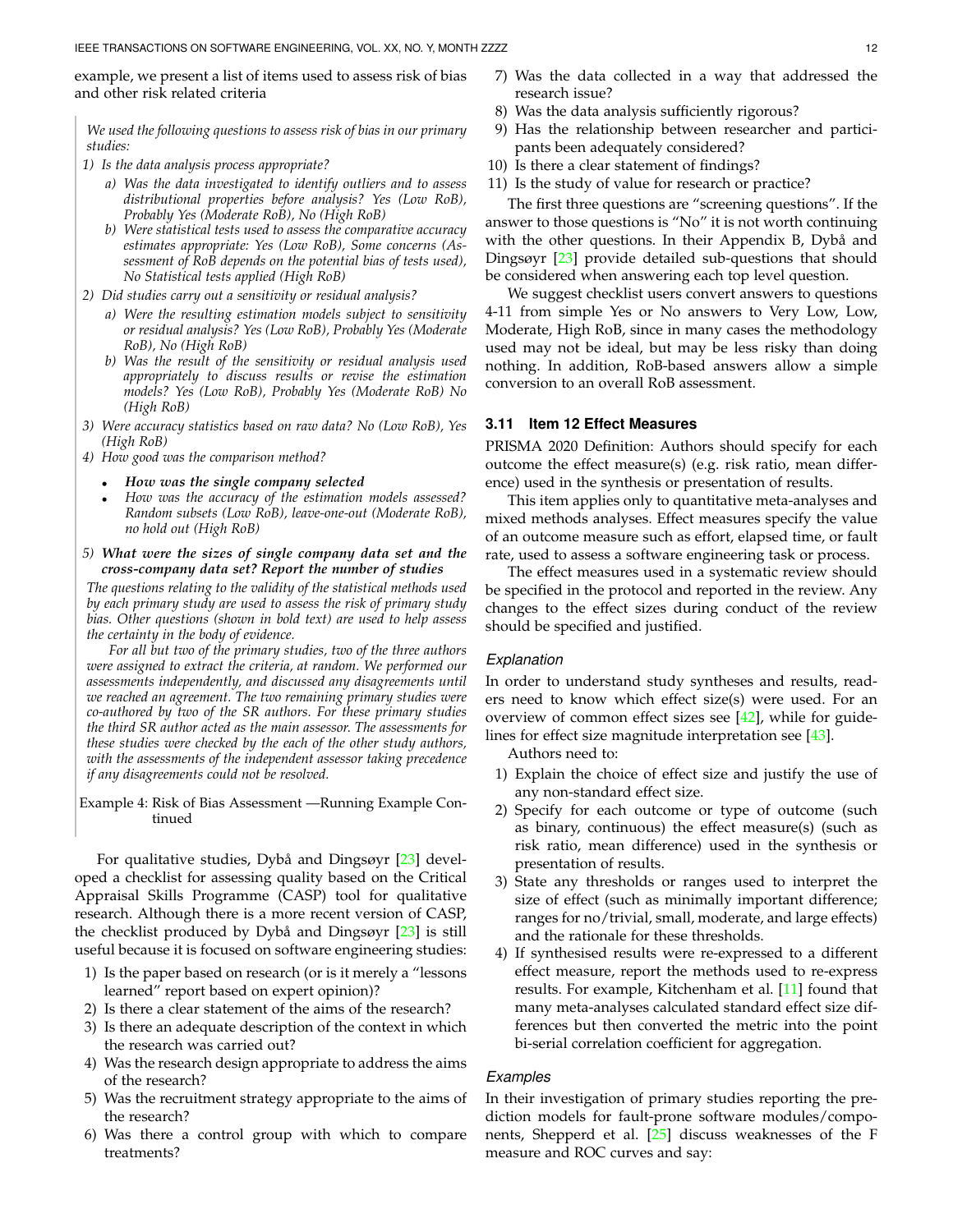*For this reason, we advocate a binary correlation coefficient variously known as the Matthews correlation coefficient (MCC) or* ϕ*. Unlike the F-measure, MCC is based on all four quadrants of the confusion matrix.*

Quote 12: Choice of Effect Size Measures [\[25,](#page-35-24) p. 607]

Hannay et al. [\[21\]](#page-35-20) report their effect size as follows:

*In this meta-analysis, we used Hedges' g as the standardized measure of effect size. Like Cohen's d and Glass' D, Hedges' g is simply the difference between the outcome means of the treatment groups, but standardized with respect to the pooled standard deviation,*  $s_p$ , *and corrected for small sample bias.*

Quote 13: Choice of Effect Size Measures [\[21,](#page-35-20) Section 2.5, p. 1112]

Continuing our running example of the comparison of single company and cross-company effort predictions:

*The main effect size used in this SR is the* difference *between the MdMRE for the estimation model based on the single company project data and the estimation model based on the cross-company project data. MRE is the absolute relative error of the difference between an actual value and an estimate of that value, calculated as follows:*

$$
MRE_i = \frac{|(x_i - \hat{x}_i)|}{x_i} \tag{1}
$$

*where*  $x_i$  *is the actual value and*  $\hat{x}_i$  *is the estimate. MdMRe is median of values of* MRE<sup>i</sup> *collected for a specific set of estimates. The mean* MRE *is known to be a biased metric for comparing two different estimation models, but the median is a less biased metric and the goal of this analysis is to evaluate the best fitting model for a specific dataset.*

*Some primary studies used the best cross-company estimation* method *to derive the single company model used in statistical tests, while others used the estimation* method *that produced the best single company model. To investigate these different approaches, for each primary study and single company estimate, we extracted the MdMRE calculated for estimates based on the most accurate cross-company model (CC<sub>E</sub>ffect), the MdMRE based on the single company model used in any statistical tests (*SCEffect*), and the MdMRE based on the best single company model (*BestSCEffect*). From this data we calculated two difference based effect sizes:*

$$
Differential = CCEffect - SCEffect
$$
 (2)

$$
Difference2 = CCEffect - BestSCEffect \qquad (3)
$$

*In both cases a negative difference suggests that the cross-company estimation model was more accurate than the estimation model derived from the single company data.*

Example 5: Effect Measures—Running Example Continued

# **3.12 Item 13 Analysis and Synthesis Methods General Issues**

In PRISMA 2020, this item is intended to address the preplanned elements of the synthesis of quantitative systematic reviews and mixed-methods reviews. For SEGRESS, we have extended this item to cover qualitative reviews and mapping studies, but for these reviews the individual items have very different definitions and implications. In particular, many of the sub-items are not relevant for mapping

studies. Users of SEGRESS should make sure that they adopt the definition of the item appropriate to the type of SR they need to report.

## **3.13 Item 13a Analysis and Synthesis Eligibility**

PRISMA 2020 Definition: Authors should describe the processes used to decide which studies were eligible for each synthesis (e.g. tabulating the study intervention characteristics and comparing against the planned groups for each synthesis (item 5)).

#### *Explanation*

Before undertaking any statistical or qualitative synthesis or analysis, decisions must be made about which studies are eligible for each planned synthesis. These decisions may involve subjective judgements that could alter the result of a synthesis or analysis. Reporting the selection processes (whether formal or informal) and any supporting information is recommended to ensure transparency of the decisions made in grouping studies for synthesis.

For quantitative systematic reviews, some primary studies may include more outcome variables than others so analysis of some variables may be based on fewer data points than others. Also, if reviewers are concerned only with meta-analysis of trustworthy studies, they may need to exclude primary studies with high risk of bias.

For qualitative reviews, if techniques such as metaethnography are being used, it may be essential to restrict the synthesis to a manageable subset of the eligible studies. Researchers using grounded analysis may need to introduce eligible studies into the synthesis activity until they have achieved theoretical saturation (i.e., continued sampling from available primary studies and including primary studies in model building until all concepts in the theory are well-developed). In such cases, reviewers should try to define in advice the procedures they plan to use to organise the primary study selection process e.g., date order, random order, or coverage of subgroups of primary studies.

For mapping studies, primary studies are classified against various categories and then analysed with respect to those categories. Different data may be collected for different categories of primary studies leading to different analyses.

#### *Examples*

In their study of SR process research, Kitchenham and Brereton [\[9\]](#page-35-8) split their set of primary studies into subsets that addressed similar issues. Studies that addressed the SR processes in general such as lessons learnt, surveys, and discussion papers were separated from studies that addressed a specific issue with the SR process or particular topics such as education. For the studies addressing a specific issue, Kitchenham and Brereton report:

*Studies covered by the classification scheme were grouped into sets of studies addressing similar issues ... Within each category, papers were grouped with respect to the specific technique being proposed or the particular task in the SR process.*

Quote 14: Definition of Synthesis Categories [\[9,](#page-35-8) p. 2055]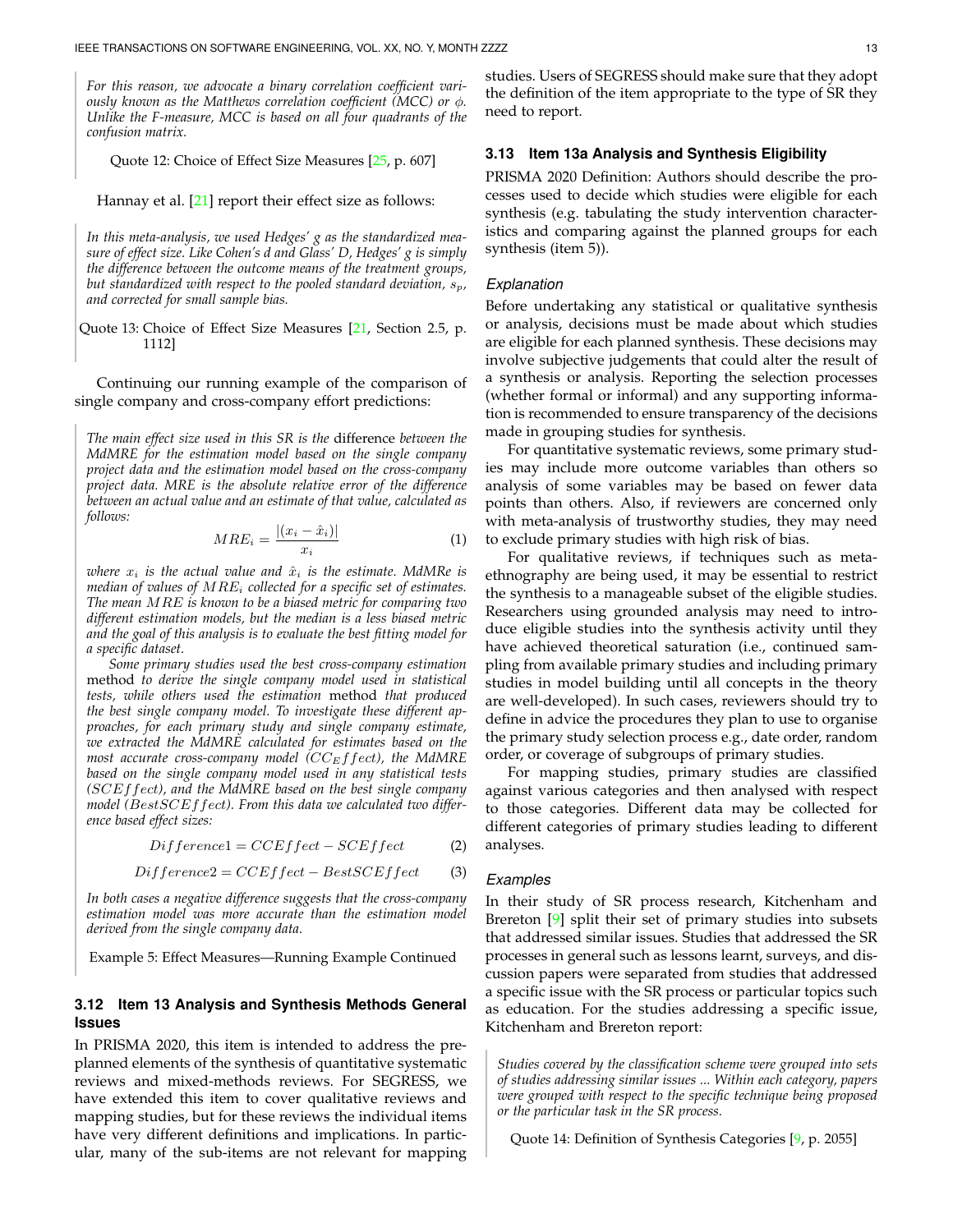Continuing our running example of the comparison of single company and cross-company effort predictions:

*The primary studies for in our statistical synthesis were based on the following criteria:*

- *1) We restricted ourselves to studies that used a statistical test to compare the accuracy of cross-company and single company models. This excluded Study 1 and Study 7.*
- *2) We restricted ourselves to to only one study for a specific crosscompany and single company combination. This raised the issue of including Study 2 or Study 6a. We selected study 6a because the the method of validation was more clearly specified.*
- Example 6: Primary Study Synthesis Eligibility Criteria— Running Example Continued

#### **3.14 Item 13b Analysis and Synthesis Data Preparation**

PRISMA 2020 Definition: Authors should describe any methods required to prepare the data for presentation or synthesis, such as handling of missing summary statistics, or data conversions.

#### *Explanation*

Authors may need to prepare the data collected from studies so that it is suitable for presentation or to be included in an analysis or a synthesis. Data preparation may involve transforming outcome measures into a common metric and/or procedures for handling missing values.

#### *Examples*

In their study of prediction models to identify fault-prone components, Shepperd et al [\[25\]](#page-35-24) used a method of reconstructing the confusion matrix from performance measures such as recall, precision, F etc. and converting the resulting confusion matrix into the Mathews correlation coefficient (MCC) for analysis. The transformation method is reported in Bowes et al. [\[44\]](#page-36-10).

# **3.15 Item 13c Graphical and Tabulation Methods for Analysis, Synthesis, and Individual Studies**

PRISMA 2020 Definition: Authors should describe any methods used to tabulate or visually display results of individual studies and syntheses.

#### *Explanation*

Presentation of study results using tabulation and visual display is important for transparency (particularly so for qualitative reviews, and quantitative SRs that do not use formal meta-analysis, but investigate outcome patterns in the data).

For quantitative studies, if meta-analysis is adopted, forest plots can be used both to summarise the effect sizes and their variance for each of individual primary studies and the overall summary effect size from the meta-analysis. If meta-analysis is not adopted, outcome data can be summarized along with primary study characteristics in Tables with primary studies grouped according to whether effect sizes are positive, inconclusive or negative. For quantitative reviews, particularly meta-analysis, the types of synthesis and methods of presenting them are well-defined and can be specified in advance (for example, in the protocol) to help reduce the risk of fishing for significant results by multiple sub-group testing<sup>[2](#page-13-0)</sup>.

For qualitative studies, qualitative results are often displayed as conceptual models comprising boxes (or bubbles) linked by lines, where the bubble names identify concepts or themes and the lines (which are often directed) represent the relationships among the concepts. In some qualitative primary studies the outcomes are lists of themes with their definitions, which are often accompanied with a count of the frequency with which the themes were encountered. However, pre-specification of specific graphical representations is not always possible for qualitative reviews, where themes and relationships cannot always be identified in advance. In the Methods section, the basic representation approaches should be defined and the details of the specific representation can be reported when the results are presented and discussed.

For mapping studies, the main results are the categories assigned to the primary studies. These are sometimes displayed as simple tables of categories and their values for each primary study. In addition, they are sometimes presented as bubble plots that display the frequency with which primary studies display the same values of three different categorical values, based on one common categorical yvalue and two different categorical x-values [\[45\]](#page-36-11). In most cases, the details of the graphical or tabulation representations are best discussed at the point when the results are reported, since they should be related directly to the information needed to address a specific question and there is no concern about multiple statistical tests for mapping studies. In the Methods section, it is usually sufficient to say that the data addressing each research question will be displayed in tables, box plots, or graphs as appropriate. It is only necessary to discuss novel display methods in the Methods section.

Authors should:

- 1) Report chosen tabular structure(s) and graphs used to display results of individual studies, analyses and syntheses, along with details of the data presented.
- 2) Define and justify any groupings used to order the presented data.
- 3) Justify the use of any non-standard graphs.

## *Examples*

Although they did not specify their choice of graphical representation in the Methods section, Hannay et al. [\[21\]](#page-35-20) explained their graphical display as follows:

*Fig. 1 shows Forest plots of the standardized effects for each of the three outcome constructs. The studies are sorted according to the relative weight that a study's effect size receives in the metaanalysis... The rightmost columns in Fig. 1 show these weights according to the fixed-effects and random-effects models...*

Quote 15: Choice of Graphical Representation [\[21,](#page-35-20) Section 3.2, p. 1114]

<span id="page-13-0"></span>2. This issue applies to meta-analyses just as it applies to individual experiments.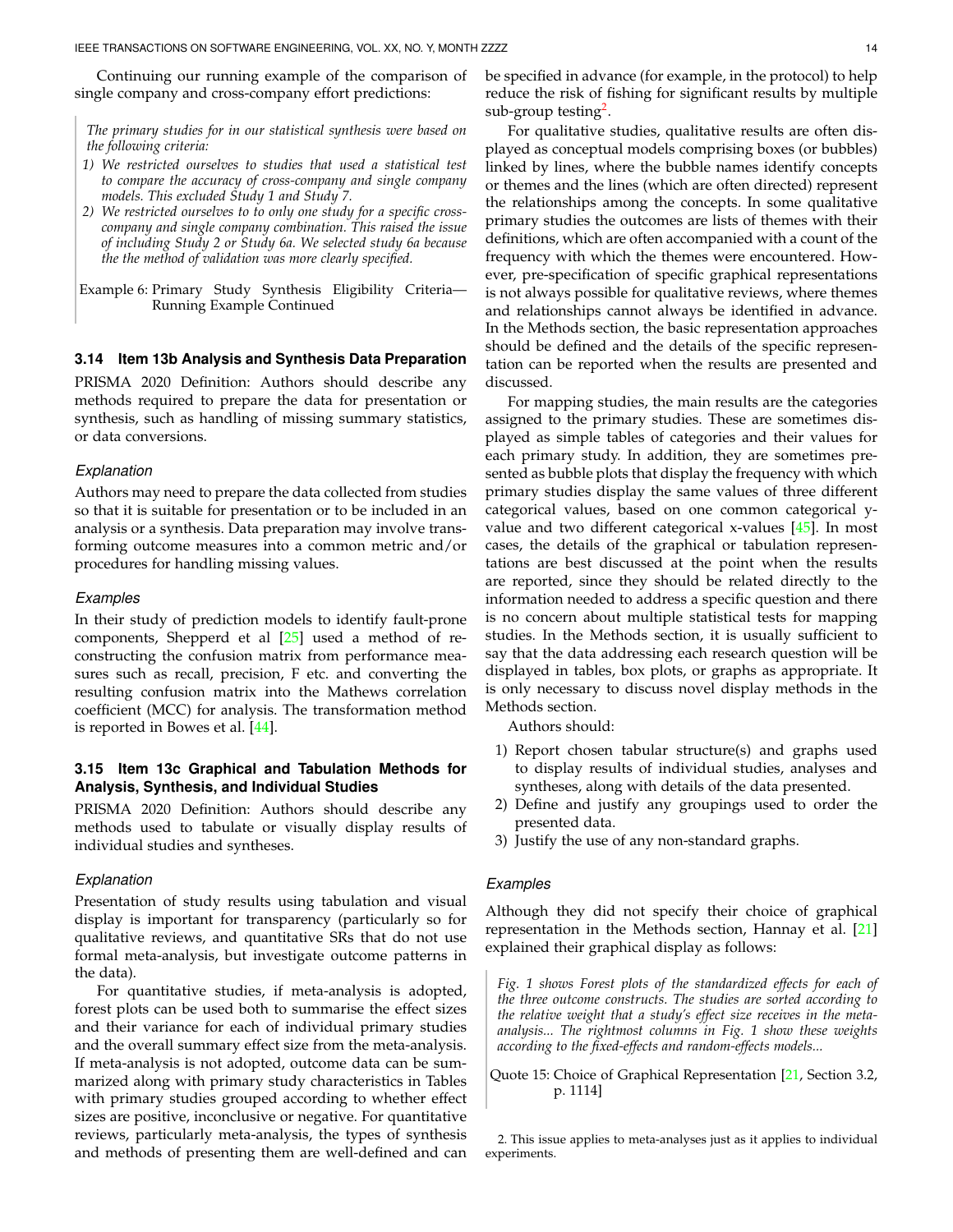Forrest plots illustrate well the benefits of meta-analyses, as the width of the 95% confidence interval is generally much narrower than in the case of individual studies, see, e.g., Chapter 9 in [\[46\]](#page-36-12).

# **3.16 Item 13d Methods Used for Analysis and Synthesis**

PRISMA 2020 Definition: Authors should describe any methods used to synthesise results and provide a rationale for the choice(s). If meta-analysis was performed, describe the model(s), method(s) to identify the presence and extent of statistical heterogeneity, and software package(s) used.

## *Explanation*

Readers need to be informed about which methods were used to analyse and synthesise data from primary studies, in order to understand the analysis and synthesis results. Details and justification of choices made about the analysis procedures need to be specified to support SR reproducibility.

For quantitative systematic reviews, it is important that the tests used for the main hypotheses are planned in advance and reported in the protocol. This is to minimise the problem of fishing for significant results. Researchers may, of course, undertake additional analyses to respond to the specific data, but such tests need to be specified as being additional unplanned tests. Regardless of the chosen synthesis method(s), authors should provide enough detail for readers to be able to assess the appropriateness of the selected methods and to reproduce the reported results (with access to the data).

For mapping studies, there is no necessity for prespecifying analyses, although reviewers need to ensure that the data planned for extraction addresses the research questions. In the methods section of the SR report, researchers need to identify which research questions will be addressed by which data items. More detailed information should be supplied only if complex or unusual analyses are required.

For qualitative reviews, qualitative synthesis often requires iteration between synthesis and selection of primary studies. The reviewers need to report the general approach they planned to use for qualitative synthesis and the specific process they adopted during the conduct of the review. Just identifying a synthesis method by name is not sufficient for qualitative methods, for example, Eaves [\[47\]](#page-36-13) identified (and synthesised) four different variants of *grounded theory*.

#### *Examples*

In their meta-analysis of the effectiveness of pair programming, Hannay et al. [\[21\]](#page-35-20) provide a detailed discussion of the meta-analysis synthesis methods they adopted in Section 2.6. They introduced their discussion as follows:

*We conducted separate meta-analyses for the three outcome constructs Quality, Duration, and Effort. Some studies applied several tests on the same outcome construct. In theses cases, we used the mean of the effect sizes over these tests to give only one effect size per outcome per study. Because we expected considerable heterogeneity, we decided to calculate the resulting meta-analytic effect sizes both under the assumption of the random-effects model and under the assumption of the fixed-effects model...*

Quote 16: Discussion of Synthesis Method [\[21,](#page-35-20) p. 1112]

In their qualitative review of motivation, Beecham et al. [\[18\]](#page-35-17) said:

*We synthesised the data by identifying themes emanating from the findings reported in each accepted paper. These identified themes gave us the categories reported in our results section.*

Quote 17: Discussion of Synthesis Method in Qualitative Review, [\[18,](#page-35-17) p. 863]

Continuing our running example of the comparison of single company and cross-company effort predictions:

*Cross-company models do not have to outperform single company models to be beneficial. Therefore, investigated whether the estimate accuracy for single company projects obtained from cross-company models was* not significantly worse *than the estimate accuracy obtained from models developed from the single company project data.*

*For this analysis, we used the* R *function* binom.test *to test whether data is consistent with the probability of Difference-2 being negative being 0.5. The* binom.test *provides confidence intervals on the observed probability of a negative Difference-2, as well as the probability that the true value of the probability of a negative Difference-2 is 0.5. We also investigated the sensitivity of the results by analysing what would happen if a new study found another incidence of a negative Difference-2 value.*

Example 7: SynthesisMethod—Running Example Continued

### **3.17 Item 13e Methods Used for Sensitivity Analysis**

PRISMA 2020 Definition: Authors should describe any sensitivity analyses conducted to assess robustness of the synthesised results

This item is not relevant for mapping studies.

Sensitivity analysis is about making comparisons between different ways of estimating the same effect. This contrasts with heterogeneity analysis that investigates whether different subgroups exhibit different effects. This item is standard for quantitative reviews and meta-analyses but, occasionally is also of relevance for qualitative reviews. For example, the authors might considers whether there are any identified themes or characteristics that would be removed if studies with high RoB were excluded.

#### *Explanation*

When sensitivity analysis is used authors should report sufficient details for readers to be able to assess the appropriateness of the analyses and to reproduce the reported results (with access to the data). Ideally, sensitivity analyses should be specified in the protocol, but unexpected issues may emerge during the review process that necessitate additional analyses.

Authors should report:

- Any sensitivity analyses that were performed, and details of each analysis (such as removal of studies at high risk of bias, use of an alternative meta-analysis model).
- Any sensitivity analyses that were not pre-specified should be identified.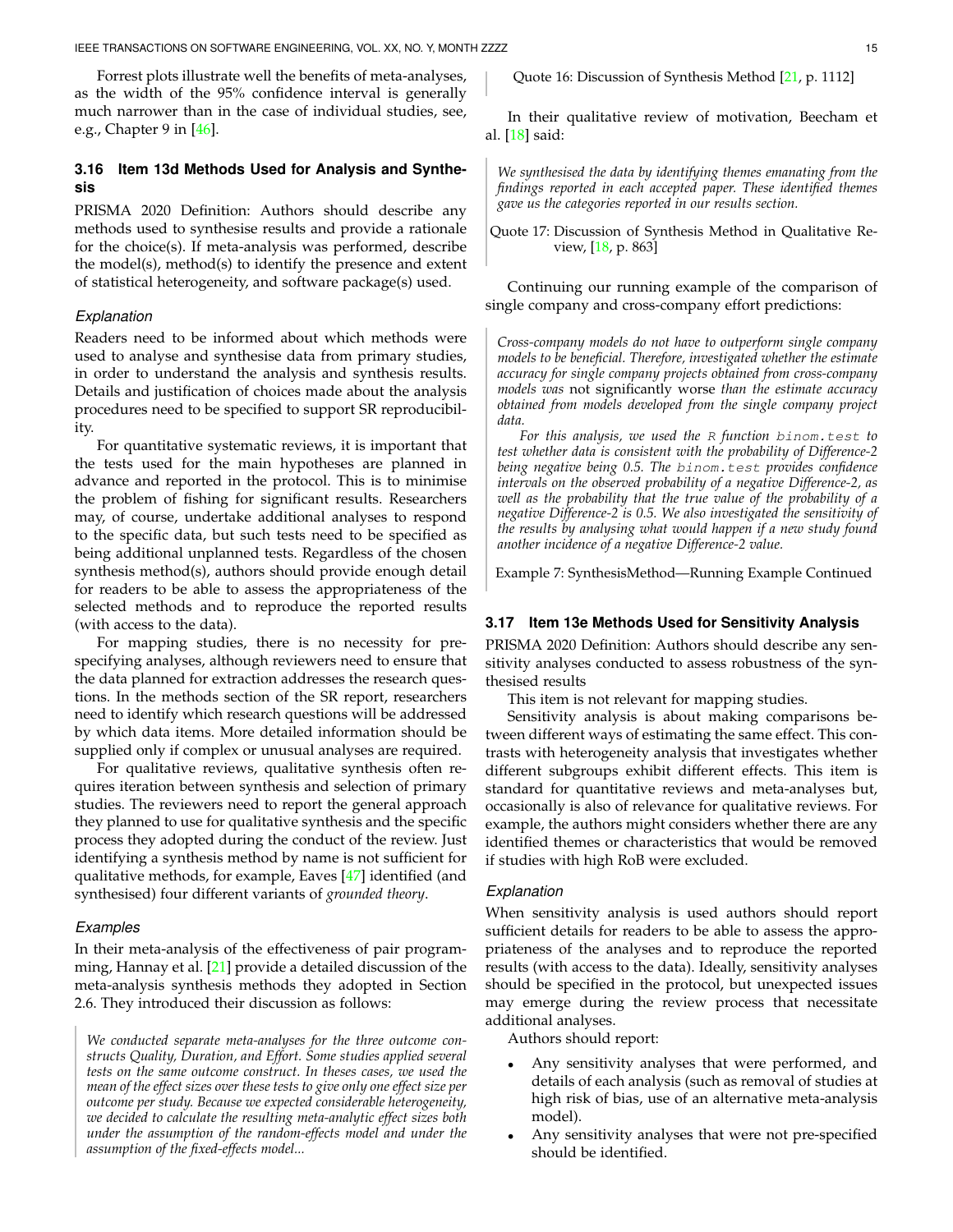## *Examples*

Hannay et al [\[21\]](#page-35-20) do not discuss the use of sensitivity analysis in the Methods section. They discuss their sensitivity analysis method when reporting their results as follows:

*Fig. 2 shows one-study-removed analyses for each of the three outcome constructs. The plots show the meta-analytic effect size estimate when each study is removed from the meta-analysis. The resulting deviation from the full analysis indicates the sensitivity of the full analysis with respect to each study, that is, how much difference a given study makes to the meta-analysis.*

Quote 18: Discussion of Sensitivity Analysis Method [\[21,](#page-35-20) Section 3.2, p. 1114]

Continuing our running example of the comparison of single company and cross-company effort predictions:

*In order to avoid duplication, it was necessary to remove one of the two comparisons that used the cross-company Laturi database and the single company data set comprising 63 project (i.e., Study S1 and Study S6a). We chose to eliminate Study S1. We assessed the impact of this decision on our statistical analysis and the estimate of the median value of Difference-2.*

*We also assessed the sensitivity of our statistical tests to the specific number of observed negative Difference-2 values by investigating the implication of a new primary study obtaining a negative Difference-2 value.*

Example 8: Sensitivity Analysis Method—Running Example Continued

## **3.18 Item 13f Methods Used for Exploring Heterogeneity**

PRISMA 2020 Definition: Authors should describe any methods used to explore possible causes of heterogeneity among study results (e.g. subgroup analysis, metaregression).

This item is not relevant for mapping studies. Although this item appears to apply only to quantitative reviews and meta-analysis, qualitative synthesis often aims to identify and investigate the implications of dis-confirming examples.

## *Explanation*

For quantitative reviews and meta-analysis, if authors used statistical methods to explain differences in outcomes such as subgroup analysis or meta-regression, they need to provide enough details for readers to be able to assess the appropriateness of the selected methods and to reproduce the reported results (with access to the data).

Authors should report:

- The methods used.
- For subgroup analysis or meta-regression, or mixed effects analysis:
	- **–** which factors were explored, levels of those factors, and which direction of effect modification was expected and why (where possible).
	- **–** whether analyses were conducted using study-level variables (where each study is included in one subgroup only), within study

contrasts (where data on subsets of participants within a study are available, allowing the study to be included in more than one subgroup), or some combination of the above. **–** how subgroup effects were compared.

- Other methods used and why they were adopted.
- Any analyses that were not pre-specified.

#### *Examples*

Ciolkowski [\[26\]](#page-35-25) performed a subgroup analysis to support his meta-analysis inspection results. Although, it was reported in the discussion section it included the relevant information. The factors investigated were specified as follows:

*Obvious candidates for such influence factors are: type of teams (nominal, real), experience of subjects (students, professionals), phase (requirements, design, code), and the control technique used (CBR or AR).*

Quote 19: Data Used For Subgroup Analysis [\[26,](#page-35-25) p. 139]

Continuing our running example of the comparison of single company and cross-company effort predictions:

*We thought it was likely that the relative accuracy of crosscompany models and single company models might relate to the effort heterogeneity among the projects used to create the models.*

*We assessed the relative heterogeneity of the single company data set compared with the cross company data set using the maxiumum and minimum effort values to calculate the effort range for each data set. If the information was reported, we used the maximum and minimum of the cross company projects used to construct the single company model (i.e., the cross company projects excluding the single company projects). Otherwise, we used the range values for the full cross company data set. We used the following statistic as a simple measure of single company project effort heterogeneity:*

$$
EffHet=\frac{MaxEff_{SC}-MinEff_{SC}}{MaxEff_{CC}-MinEff_{CC}}\tag{4}
$$

*A large* EffHet *value would suggest* high *heterogeneity for the single company project effort data. The* EffHet *value was compared with the Difference-2 value. If large* EffHet *values lead to inaccurate estimates (such that cross-company estimates are as good or better than the single company estimates), they should be associated with small or negative Difference-2 values.*

Example 9: Investigating Heterogeneity—Running Example Continued

## <span id="page-15-0"></span>**3.19 Item 14 Reporting Bias Assessment**

PRISMA 2020 Definition: Authors should describe any methods used to assess risk of bias due to missing results in a synthesis (arising from reporting biases).

This item is not relevant for mapping studies.

## *Explanation*

The validity of a synthesis may be threatened when the available results differ systematically from the missing results. This is known as "bias due to missing results"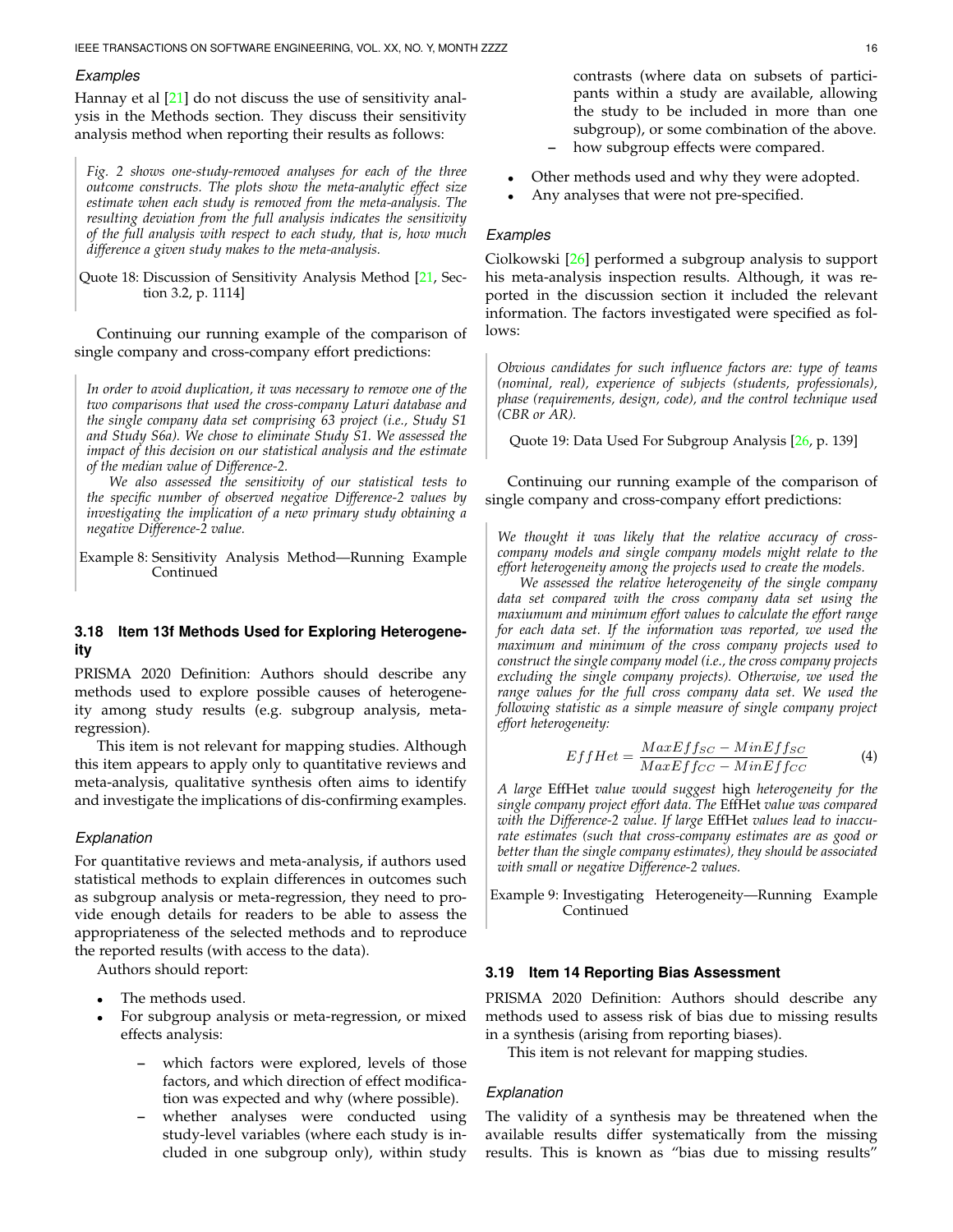and arises from "reporting biases" such as selective nonpublication and selective non-reporting of results, but missing studies can also refer to lack of any studies addressing important evidence (such as the lack of any large-scale studies).

In the context of meta-analysis, there are statistical methods, such as funnel plots which aim to identify potentially missing results by plotting the effect size for each primary study against the effect size. For qualitative reviews and quantitative reviews that did not use meta-analysis, the usual approach is to use "tools" such as checklists that prompt users to consider symptoms of missing results. Page et al. [\[48\]](#page-36-14) undertook a systematic review of such tools. They found four different tools (including GRADE [\[32\]](#page-35-31)). The criteria associated with a *high* risk of bias summarised across all four tools is shown in Table [5.](#page-17-0) The GRADE criteria are shown in italicised text. The Recommendations column specifies how many of the four tools included the specific criterion. GRADE criteria are always used by a minimum of two tools because one of the other tools (NMA-Quality) uses exactly the same criteria as GRADE but in the context of network meta-analysis. The first five criteria were proposed by the AHRQ RRB tool [\[49\]](#page-36-15), and the final three (together with two of the GRADE criteria) were proposed by the SAQAT Tool [\[50\]](#page-36-16).

With respect to defining their method of assessing risk of synthesis bias, authors need to:

- Specify the methods (tool, graphical, statistical, or other) used to assess the risk of synthesis bias.
- Explain the process used to reach a judgement of overall risk of bias.
- If any adaptations to an existing tool were made (such as omitting or modifying items), specify the adaptations.
- If a new tool was developed for use in the review, describe the content of the tool and make it publicly accessible.
- Report how many reviewers assessed risk of synthesis bias, whether multiple reviewers worked independently, and any processes used to resolve disagreements between assessors.
- Report any processes used to obtain or confirm relevant information from study investigators.
- If a machine intelligence-based tool was used to assess risk of synthesis bias, report how the tool was used, how the tool was trained, and details on the tool's performance and internal validation.

## *Practical Problems*

In SE secondary studies, discussion of the risk of missing data and/or primary studies has usually been based either on assessments that the threat of missing studies is low due to the intensity of the search process, or on reporting validation exercises that confirm that all (or a large percentage) of known studies were found by the search process.

A particular problem for authors of SRs is that they, themselves, are supposed to assess risk of synthesis bias based on the quality of the search and selection process they used for their own SR. This is extremely problematic for secondary studies that have not used meta-analysis.

To minimize the obvious conflict of interest, we suggest using a checklist for assessing whether the search was as comprehensive and reliable as possible. Issues that can be considered include:

- 1) Whether all the limitations placed the search process were justified with respect to the study aims and research questions?
- 2) The rigour and transparency of the search process, considering the search method(s) used and their suitability given the goals of the secondary study.
- 3) How the search process was validated.
- 4) The rigour and transparency of the selection process.
- 5) How the selection process was validated.

The critical problem is one of converting these basic concerns into a set of questions related to separate domains that can be answered as objectively as possible, and which can allow risk of bias due to missing values across all the domains to be assessed. See  $[51]$  for specific questions related to the rigour of the search and selection process.

To assess the risk of synthesis bias once the papers have been selected and the data from the studies have been synthesised, criteria reported in Table [5](#page-17-0) should be considered for secondary studies that have not performed a formal meta-analysis, in particular:

- 1) Whether some (otherwise eligible) papers/studies could not be accessed.
- 2) Discrepancies between published findings and grey literature findings.
- 3) The impact of small studies on the synthesis, particular a predominance of small, early, positive studies.

## *Examples*

The SR reporting a comparison between single company and cross-company models [\[52\]](#page-36-18) did not discuss reporting bias. For the purpose of our running example, Kitchenham applied the questionnaire shown in Table  $6$  to assess the reliability of the search and selection processes. This is not the most appropriate process. The questionnaire should be completed by at least two researchers, and all disagreements discussed and resolved. In the following example, we simply report the questionnaire and other information used to assess reporting bias.

*The questionnaire shown in Table [6](#page-17-1) was used to assess the reliability of the search and selection processes. The relationship between effect size and single company size was used to investigate whether there was any indication of missing data or missing studies.*

<span id="page-16-1"></span>Example 10: Risk of Reporting Bias—Running Example Continued

### <span id="page-16-0"></span>**3.20 Item 15 Certainty Assessment**

PRISMA 2020 Definition: Authors should describe any methods used to assess certainty (or confidence) in the body of evidence for an outcome.

This item is not relevant for mapping studies.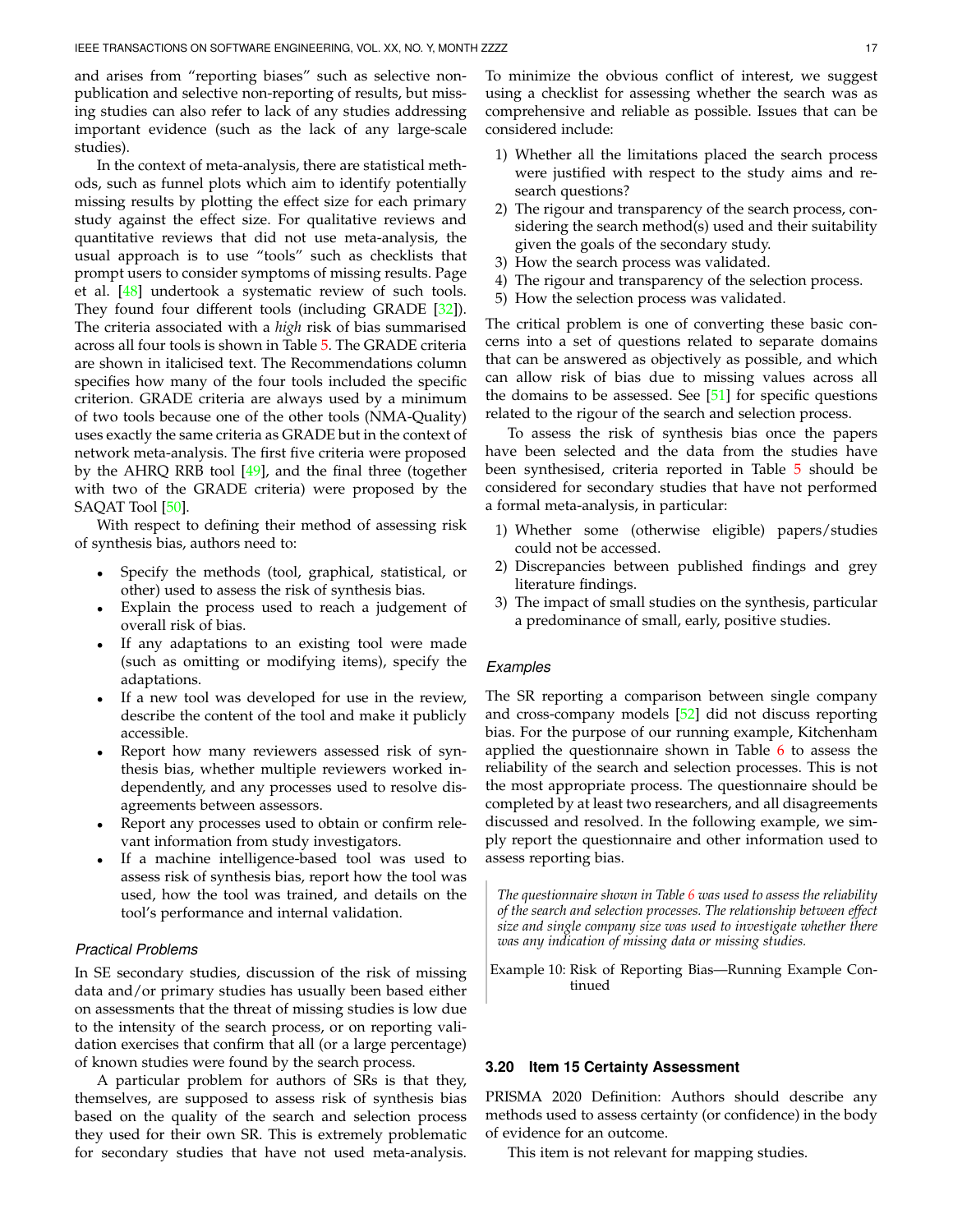TABLE 5: Criteria used to assess High Risk of Selective Publication Bias based on Four Checklists

<span id="page-17-0"></span>

| Criteria                                                                                                                    | <b>Recommendations</b> |
|-----------------------------------------------------------------------------------------------------------------------------|------------------------|
| Evidence of funnel plot asymmetry (based on visual inspection of funnel plot or statistical test for funnel plot asymmetry) | 4                      |
| Smaller studies tend to demonstrate more favourable results (based on visual assessment, without funnel plot)               |                        |
| Decision would differ for estimates from a fixed-effect versus a random-effects model because the findings from             |                        |
| a fixed-effect model are closer to the null                                                                                 |                        |
| Substantial heterogeneity in the meta-analysis cannot be explained by some contextual or methodological factor              |                        |
| At least one study is affected by non-publication or non-accessibility                                                      |                        |
| Presence of small (often "positive") studies with for-profit interest in the synthesis                                      |                        |
| Presence of early studies (ie, set of small, "positive" trials addressing a novel method) in the synthesis                  |                        |
| Discrepancy in findings between published and unpublished trials                                                            |                        |
| Search strategies were not comprehensive                                                                                    |                        |
| Methods to identify all available evidence were not comprehensive                                                           |                        |
| Grey literature were not searched                                                                                           |                        |
| Restrictions to study selection on the basis of language were applied                                                       |                        |
| Industry influence may apply to studies included in the synthesis                                                           |                        |

| TABLE 6: Risk of Bias Due to Missing Data (see Running Example 10) |  |  |
|--------------------------------------------------------------------|--|--|
|--------------------------------------------------------------------|--|--|

<span id="page-17-1"></span>

| Item | Question                                                                                                                                                                                       | Assessment                                                                                                                                                                                            |
|------|------------------------------------------------------------------------------------------------------------------------------------------------------------------------------------------------|-------------------------------------------------------------------------------------------------------------------------------------------------------------------------------------------------------|
| 1    | Were all limitations placed the search process justified<br>with respect to the study aims and research questions?                                                                             | Yes (Low Rob), No (Serious Rob)                                                                                                                                                                       |
| 2    | Was the process used to construct, refine and validate<br>search strings for digital libraries appropriate?                                                                                    | Base assessment on sub-questions                                                                                                                                                                      |
| 2.1  | Was the process used to construct the search strings<br>explained and justified?                                                                                                               | Process based on PICO or fully explained (Low Rob), Process inade-<br>quately explained (Moderate RoB                                                                                                 |
| 2.2  | Was information about known primary studies used to<br>refine search strings?                                                                                                                  | Yes (Low RoB), No (Moderate RoB)                                                                                                                                                                      |
| 2.3  | Were search results from different digital libraries com-<br>pared with one another and any discrepancies investi-<br>gated?                                                                   | Yes (Low RoB), No (Moderate RoB)                                                                                                                                                                      |
| 2.4  | Were the digital libraries included in the search justi-<br>fied and sufficient to meet the study requirements and<br>objectives in the light of any other search processes that<br>were used? | Yes (Low RoB), Probably Yes (Moderate RoB), Probably no (Serious RoB),<br>No (Critical RoB)                                                                                                           |
| 2.5  | Were all known papers found by the search strings?                                                                                                                                             | Yes (Low RoB), No (Serious RoB)                                                                                                                                                                       |
| 3    | Was the primary study selection process appropriate?                                                                                                                                           | Base the assessment on the sub-questions                                                                                                                                                              |
| 3.1  | Did the selection process minimise researcher bias?                                                                                                                                            | Two or more researchers assessed each citation (Low RoB), One assessed<br>and another checked (Moderate RoB), One assessed and another checked<br>a subset (serious Rob), One assessor (Critical RoB) |
| 3.2  | If the selection process was done in stages, were there<br>clear criteria for stage completion                                                                                                 | Yes (Low RoB), No (Moderate RoB)                                                                                                                                                                      |
| 4    | How many (otherwise eligible) papers/studies could<br>not be accessed                                                                                                                          | 0 (Low RoB), 1 (Moderate RoB), 2 (Serious RoB), 3 or more (Critical RoB)                                                                                                                              |

## *Explanation*

PRISMA 2020 expects authors to decide how certain (or confident) they are in the body of evidence for each important outcome. Such assessments are based on the properties of the set of primary studies that contribute to each outcome (i.e., a synthesis of primary study outcome data that addresses a specific research question) or finding (i.e., an observation arising from a qualitative assessment of primary study outcomes). This attempts to pull together information related to the methodological RoB of relevant primary studies (see Section [3.10\)](#page-9-1) and risks associated with possible missing data (see Section [3.19\)](#page-15-0) together with other issues such as the (in)consistency of findings across the set of relevant studies, (im)precision of study outcomes, and (in)directness of the study results.

The aim of the assessment is to assess the confidence in the evidence (also referred to as the *quality of the evidence*) supporting each finding on a four-point scale (High, Moderate, Low, Very Low).

For quantitative systematic reviews and meta-analysis, the GRADE tool attempts to perform such assessments [\[53\]](#page-36-19) and is mentioned in the explanation and examples that Page et al. [\[1\]](#page-35-0) provide to support PRISMA 2020. Furthermore, since some of the GRADE assessment criteria are used as part of the assessment of the risk of synthesis bias, it would

seem sensible (but not mandatory) for authors who want to assess certainty to use the GRADE method.

For qualitative reviews, the GRADE-CERQual tool is available [\[54\]](#page-36-20). Currently, GRADE-CERQual considers four factors: methodological limitations, coherence, adequacy of data, and relevance. In  $[54]$  it is reported that inclusion of publication bias is "being explored".

Authors need to report:

- The method (i.e., tool, checklist, or system and version) used to assess certainty in the body of evidence.
- The factors considered (such as precision of the effect estimate, consistency of findings across studies) and the criteria used to assess each factor.
- The decision rules used to arrive at an overall judgement of the level of certainty (such as high, moderate, low, very low), together with the intended interpretation (or definition) of each level of certainty.
- Any review-specific considerations and any threshold used to assess imprecision and ranges of magnitude of effect that might be considered trivial, moderate or large, and the rationale for these thresholds and ranges.
- Any adaptions to an existing tool, together with the details and their justification.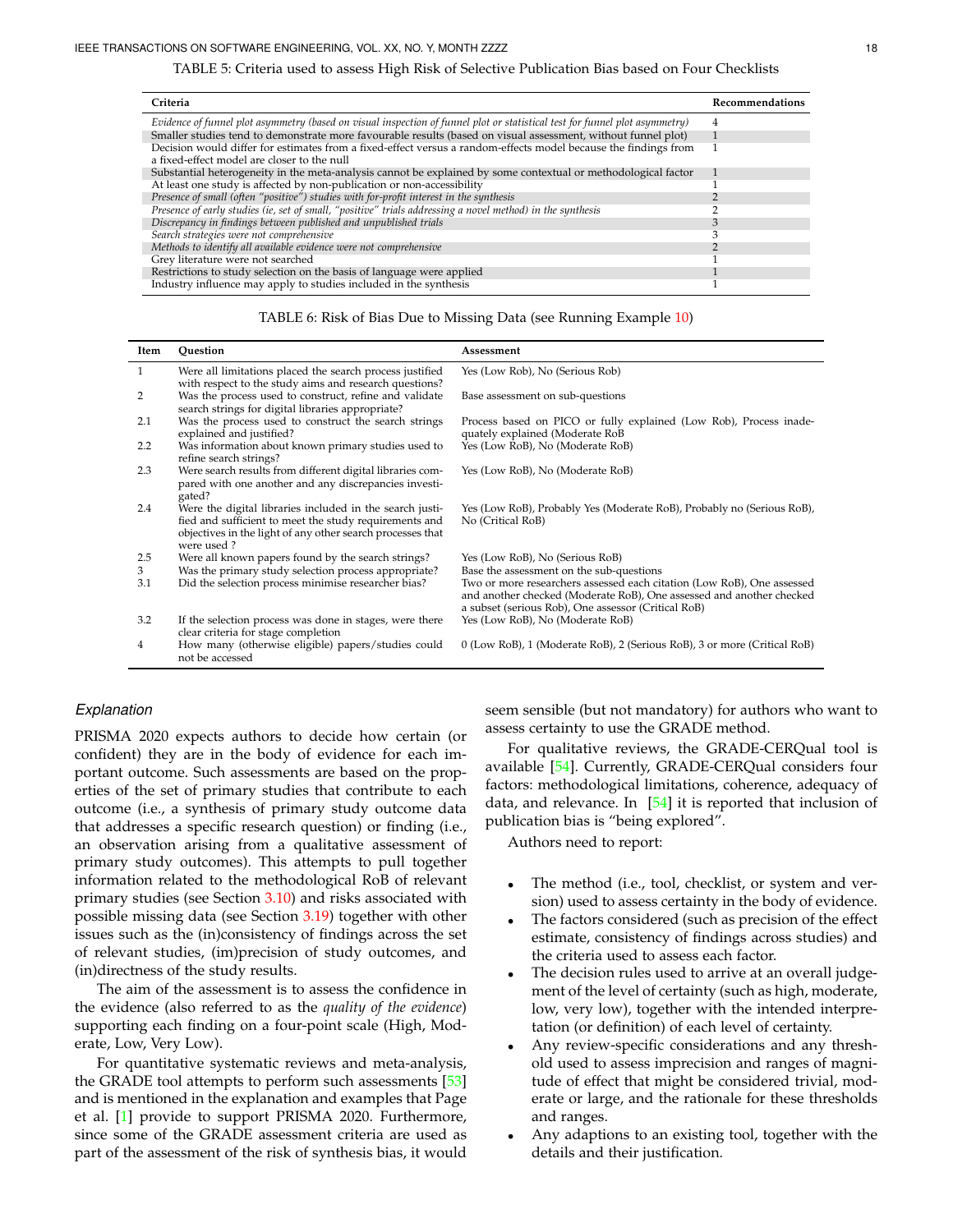- Any processes used to obtain or confirm relevant information from investigators.
- If a machine intelligence-based tool was used to support the assessment of certainty, how the automation tool was used, how the tool was trained, and details on the tool's performance and internal validation.
- The methods used for reporting the results of assessments of certainty, such as the use of Summary of Findings tables [\[53\]](#page-36-19).

## *Basic GRADE and GRADE-CERQal Concepts*

Dybå and Dingsøyr  $[23]$  $[23]$  were the first SE researchers to discuss the GRADE approach to assess strength of evidence. They reported a quality checklist developed for an SR of agile methods. They made an important distinction between the quality evaluation of a study and an assessment of the overall strength of evidence associated with a topic of interest, when the topic may have been investigated using a variety of different empirical methods. However, the concept of assessing the strength of evidence has not been widely adopted by SE researchers. Budgen et al. [\[55\]](#page-36-21) examined 49 reviews and found that only two made use of the GRADE approach to assess the strength of evidence of their findings (see Ali et al. [\[28\]](#page-35-27) and Selleri Silva et al. [\[56\]](#page-36-22)). Therefore, we provide a more detailed introduction to reporting strength of evidence based on the updated GRADE guidelines and the new GRADE-CERQual guidelines.

#### *GRADE*

GRADE ( [\[32\]](#page-35-31), [\[53\]](#page-36-19)) was developed for two purposes:

- 1) rating quality of evidence in quantitative systematic reviews and guidelines,
- 2) grading strength of recommendations in guidelines.

In the context of systematic reviews, authors only need to rate the quality of the evidence.

A GRADE evaluation aims to evaluate each quantitative outcome from a systematic review on the following assessment scale [\[32\]](#page-35-31):

- 1) High quality Further research is very unlikely to change our confidence in the estimate of effect.
- 2) Moderate quality Further research is likely to have an important impact on our confidence in the estimate of effect and may change the estimate.
- 3) Low quality Further research is very likely to have an important impact on our confidence in the estimate of effect and is likely to change the estimate.
- 4) Very low quality Any estimate of effect is very uncertain.

A GRADE evaluation is a hierarchical evaluation process. At the top level, GRADE identifies five major criteria, all of which are assessed on a four-point scale (high, moderate, low and very low):

1) **Study Risk of Bias**: This should be based on the results of the assessment of methodological limitations (see Section [3.10\)](#page-9-1) for the contribution made by the primary studies to each SR finding. Such assessments are usually based on assessing the risk associated with a number of different criteria, as shown in Table [7.](#page-22-0) Individual criteria contributing to study risk of bias are assessed on a subjective scale (usually using the same

scale High, Moderate, Low and Very Low), assessing the likelihood that a specific criterion could have introduced bias. The highest risk level assigned to any of the individual criteria is used as the overall assessment criteria of study risk of bias.

- 2) **Risk of Synthesis Bias**: This is based on assessing the risk of synthesis bias (Section [3.19\)](#page-15-0) due to publication bias. Such assessments are usually based on assessing the risk associated with a number of different criteria, as shown in Table [5.](#page-17-0) When multiple criteria are used, the subjective scale and method for obtaining an overall assessment are the same as those used for study risk of bias.
- 3) **Inconsistency**: This is the extent to which results are consistent for different studies. Indicators of low consistency are wide variation in mean effect sizes across different studies, non-overlapping confidence intervals for mean differences, low p-values for statistical tests of heterogeneity, or the proportion of the variance due to among study variation is large.
- 4) **Imprecision**: This concerns the length of confidence intervals for individual studies with quantitative outcomes. If the overall confidence interval from a metaanalysis of a set of primary studies included no effect in most cases, there would be no recommendation to adopt a new method. However, if overlap with the no effect condition is small and the costs of adopting the method are small, while the potential benefits are important, it may be appropriate to recommend the method.
- 5) **Indirectness**: This concerns the extent to which the studies represent the concerns of the practitioners or researchers who might be expected to make use of the results.

Imprecision and inconsistency are difficult to assess except in the context of formal meta-analysis, but indirectness can be assessed for any set of quantitative studies. For example, all of these issues can be used to assess indirectness for SE studies:

- 1) Lack of industry-based evaluations.
- 2) Lack of practitioner participants.
- 3) Studies dominated by a specific researcher or research group, with a lack of independent evaluations.
- 4) Limitations with respect to task difficulty (e.g., simple tasks capable of solution in a short time-period) and SE materials (e.g., unrealistically simple SE materials).
- 5) Excessive re-use of the same SE materials.

Many of these issues were identified as limitations applying to a set of studies in  $[26]$  and  $[25]$ .

The overall GRADE assessment for a finding is based on the worst assessment of any of the contributing factors. However, the scales used for the contributing factors relates to *uncertainty* and so assess *lack of quality*. Thus, if any of the individual GRADE criteria are assessed as High, the corresponding assessment of certainty in (quality of) the body of evidence is Very Low.

#### *GRADE–CERQual*

A GRADE–CERQual assessment specifies the level of confidence in a review finding using the terms: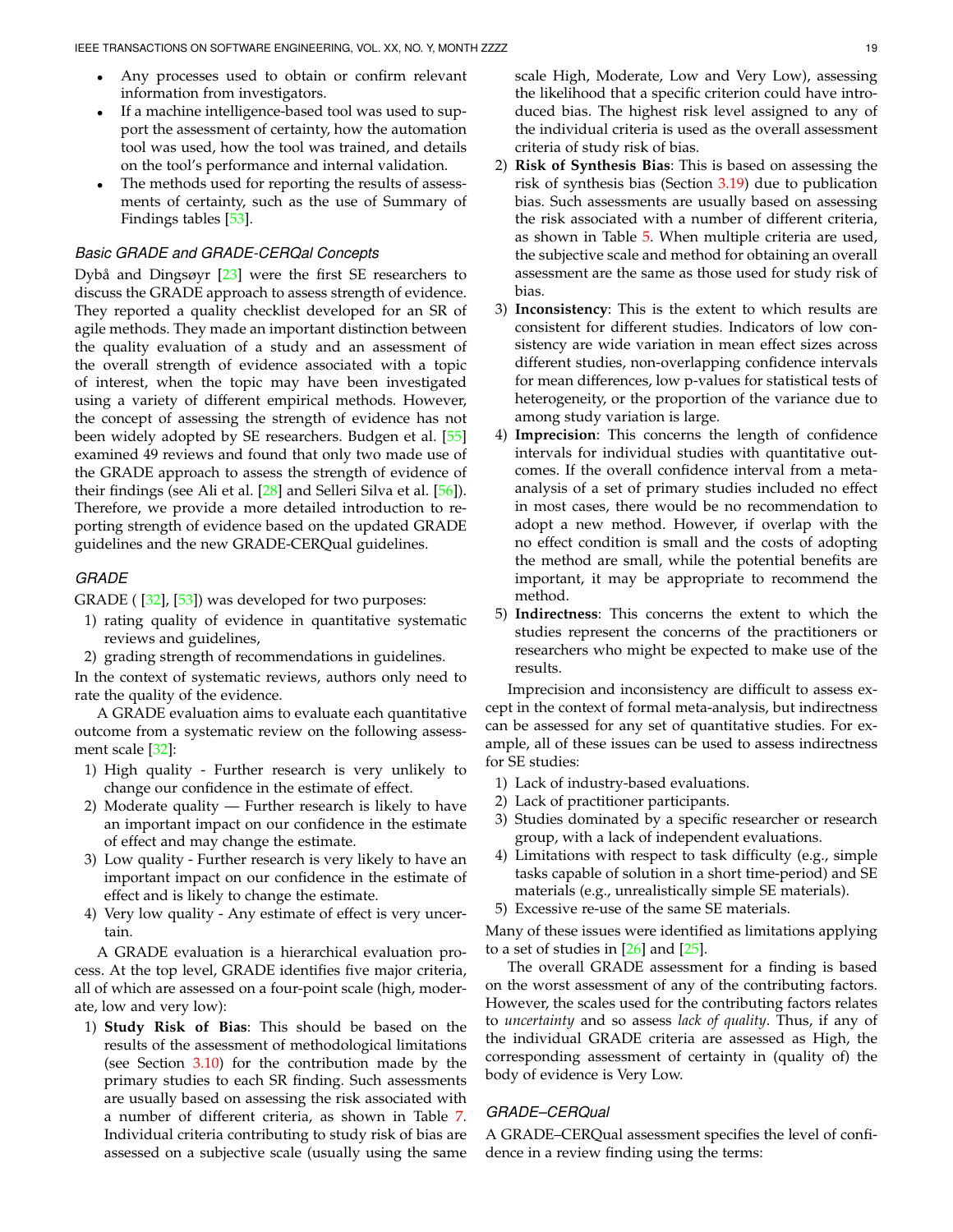- 1) High confidence: It is highly likely that the review finding is a reasonable representation of the phenomenon of interest.
- 2) Moderate confidence: It is likely that the review finding is a reasonable representation of the phenomenon of interest.
- 3) Low confidence: It is possible that the review finding is a reasonable representation of the phenomenon of interest.
- 4) Very low confidence: It is not clear whether the review finding is a reasonable representation of the phenomenon of interest.

GRADE–CERQual identifies four criteria that contribute to confidence in a qualitative review finding:

- 1) **Methodological Limitations**: This is discussed in [\[57\]](#page-36-23). It considers the extent to which there are concerns about the design or conduct of the primary studies. It can be based on the results of the assessment of methodological limitations (see Section  $3.10$ ) of the primary studies contributing to each SR finding.
- 2) **Coherence**: This is discussed in [\[58\]](#page-36-24). It considers how well-supported or compelling the fit is between the data from relevant primary studies and a specific finding.
- 3) **Adequacy of data**: This is discussed in [\[59\]](#page-36-25). It involves an overall determination of the degree of richness and quality of the data supporting a review finding.
- 4) **Relevance**: This is discussed in [\[60\]](#page-36-26). It considers the extent to which the body of evidence from the primary studies is applicable for the readers who might be expected to make use of it.

Each criterion is assessed using the terms:

- 1) No concerns, or very minor concerns regarding the specific criterion that are unlikely to reduce confidence in the review finding.
- 2) Minor concerns regarding the specific criterion that may reduce confidence in the review finding.
- 3) Moderate concerns regarding the specific criterion that will probably reduce confidence in the review finding.
- 4) Serious concerns regarding the specific criterion that are very likely to reduce confidence in the review finding.

Coherence can be assessed by considering three aspects:

- 1) Whether some data from a review contradicts a finding and there is no explanation of the contradiction.
- 2) Whether it is not clear if some of the data supports the finding, for example, if some of the underlying data is not well described or defined, or it seems likely that different primary studies have defined concepts in slightly different ways.
- 3) Whether there are plausible alternative descriptions, interpretations or explanations that could be used to synthesise the underlying data.

Adequacy of data is related to the number of studies from which each finding originated and the number and type of participants included in each relevant study.

Relevance in SE studies relates to :

- 1) The appropriateness and implications of the primary study eligibility criteria.
- 2) Information about the setting and context of each primary study, for example, the organisation size, the

industry sector, and the type of software produced, see [\[61\]](#page-36-27).

A GRADE–CERQual assessment for a specific finding usually equates to the lowest confidence level among the four criteria. Thus, if there are serious concerns about a specific criterion but no or low concerns about other criteria, the overall GRADE–CERQual assessment would be Very Low confidence in the finding.

GRADE–CERQual uses slightly different terminology to GRADE and includes three positive criteria rather than GRADE which considers only negative criteria.

## *Reporting GRADE and GRADE-CERQual Assessments*

GRADE and GRADE-CERQual both provide suggestions for reporting their assessments. Both discuss Evidence Profiles (EPs) which include a summary of the issues of concern for each major contributing factor, as well as the overall assessment (see  $[53]$  and  $[62]$ ). GRADE also refers to Summary of Findings (SoF) Table, which only identifies the individual findings, and the overall assessment  $[62]$ .

## *Examples*

There are no examples of SE systematic reviews using the most recent versions of GRADE or GRADE-CERQual. However, Dybå and Dingsøyr [[23\]](#page-35-22) discuss their use of an earlier version. For the purposes of planning their GRADE evaluation, they report that they mapped their eleven quality assessment questions (see Section [3.10\)](#page-9-1) to four criteria:

- 1) Reporting: Questions 1 to 3.
- 2) Rigor: Questions 4-8.
- 3) Credibility: Questions 9 and 10.
- 4) Relevance: Question 11.

Thus, their assessment of the certainty of evidence was based solely on the study quality assessment criteria. In addition, their evaluation was based on all their primary studies not the individual SR findings.

The SR reporting a comparison between single company and cross-company models [\[52\]](#page-36-18) did not discuss certainty assessment. For the purpose of our running example, Kitchenham performed a certainty assessment using the GRADE and GRADE-CERQual methods. This is not the most appropriate process. The assessment should have been undertaken by at least two researchers and all disagreements discussed and resolved. In the following example, we simply report the assessment criteria used in our running example:

*The assessment of certainty in the body of evidence was made using the GRADE assessment criteria as follows:*

- *Study Risk of Bias: This is based on the results of the assessment of methodological limitations (see the Examples subsection of Section [3.10\)](#page-9-1) of the primary studies contribution to each SR finding.*
- *Risk of Synthesis Bias: This is based on the results of the assessing the risk of synthesis bias, see the Examples subsection of Section [3.19.](#page-15-0)*
- *Inconsistency: We investigated whether the results were consistent by identifying how many new studies favouring the cross-company model or single company model would be required to change the significance of the statistical analysis.*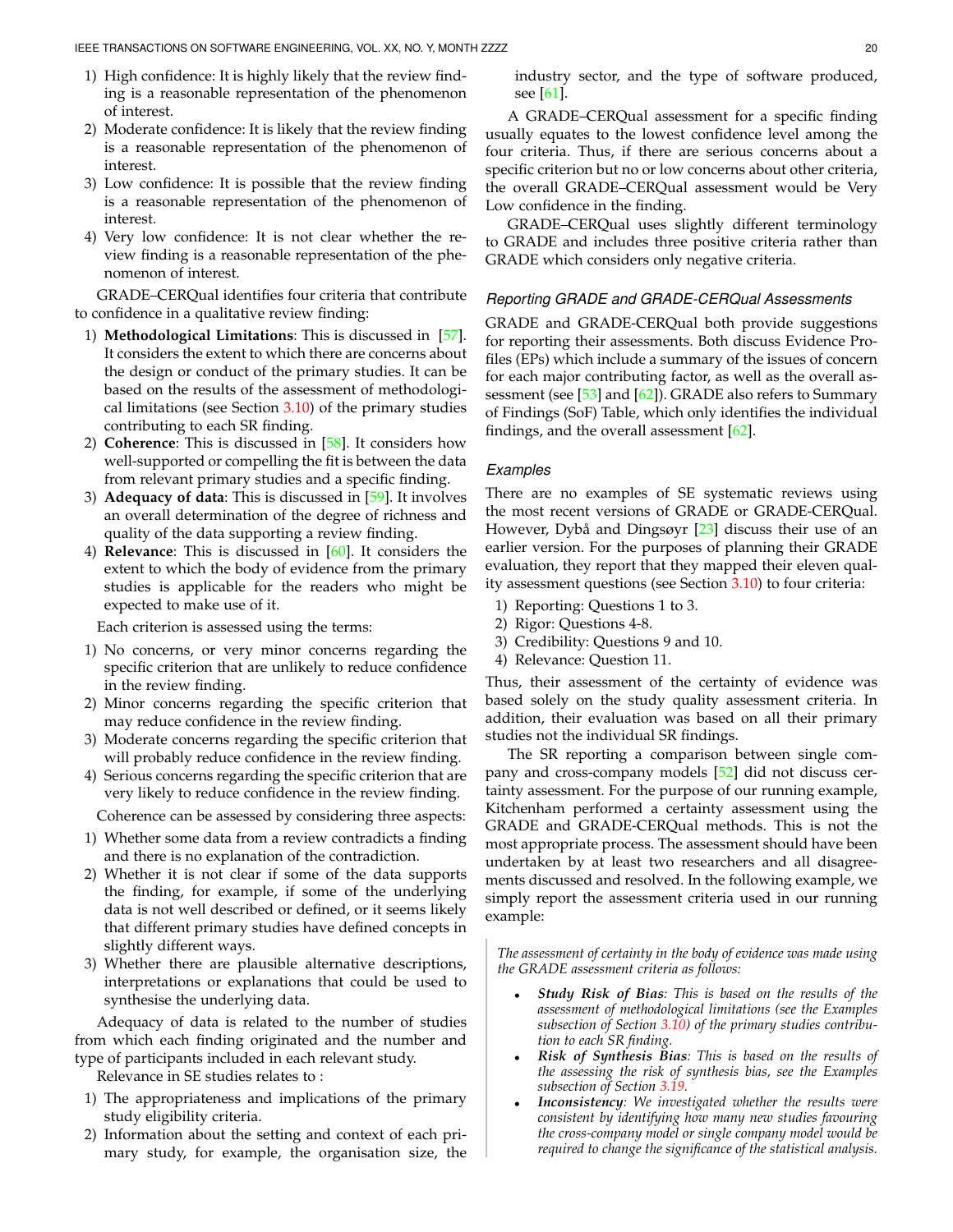- *Imprecision: The effect sizes used for summarizing the accuracy of effort estimation models do not have any accompanied estimate of variance. However, the we were able to calculate the confidence interval for the estimated probability that a cross-company model estimate would be more accurate than the single-company model estimate. The length of the confidence interval provides a means of assessing the (im)precision of the estimate.*
- *Indirectness: We discuss whether the primary studies considered the practical issues of using the results to assist effort estimation.*

*For qualitative findings, the GRADE-CERQual was used. For Methodological Weakness, the results of study risk of bias were considered in the context of the specific finding. For Coherence, the extent to which data from the individual studies were consistent with, or contradicted, the finding being assessed. For Data Adequacy, two issues were considered: whether there were possible missing primary studies and whether there were major gaps in the data obtained from the primary studies. For Relevance, the assessment was based on whether the finding identified issues of importance for software companies developing estimation models.*

Example 11: Certainty in the Body of Evidence—Running Example Continued

# <span id="page-20-0"></span>**4 RESULTS**

If researchers have produced and trialled a comprehensive protocol, reporting the SR results should be fairly straightforward. The main practical problem is appropriately distinguishing Results from Discussion.

For mapping studies, the research questions should fully define the scope of the results and the reported results should directly address those questions.

For quantitative studies and meta-analyses, the Methods section should have identified all the analyses that will be reported. If the authors have performed additional unplanned analysis as a result of reading their primary studies and identifying unanticipated trends, such results can and should be reported, but they should be identified as resulting from unplanned analyses.

For qualitative reviews, there is often iteration between study selection and data analysis, so the protocol provides less of a constraint on synthesis than it does for mapping studies and quantitative reviews. Nonetheless, qualitative reviews will benefit from pre-specifying and trialling as much of their synthesis as possible, while being prepared to amend the selection process and the synthesis process if necessary. Any major changes to methods described in the protocol caused by the iterative nature of qualitative synthesis should be reported.

## **4.1 Item 16a Study Selection**

PRISMA 2020 Definition: Authors should describe the results of the search and selection process, from the number of records identified in the search to the number of studies included in the review, ideally using a flow diagram .

#### *Explanation*

Authors need to report the outcomes of the selection process so that readers can understand the flow of retrieved records through to inclusion in the review. Such information is useful for future systematic review teams seeking to estimate

resource requirements and for information specialists in evaluating their searches. Specifying the number of records found on a 'per database' basis will make it easier for others to assess whether they have successfully replicated a search.

Specifically authors should report:

- Ideally using a flow diagram, the number of:
	- **–** records identified;
	- **–** records excluded before screening (for example, because they were duplicates or deemed ineligible by machine classifiers);
	- **–** records screened;
	- **–** records excluded after screening titles or titles and abstracts;
	- **–** reports retrieved for detailed evaluation;
	- **–** potentially eligible reports that were not retrievable;
	- **–** retrieved reports that did not meet inclusion criteria and the primary reasons for exclusion (such as ineligible study design, ineligible population);
	- **–** number of studies and reports included in the review.
- For updates, the number of studies and reports included in the previous review.
- If automated tools were used, how many studies were excluded by tools and how many by humans.

#### *Examples*

Kitchenham and Brereton  $[9]$  provided a detailed narrative description of their selection process, which would have been much easier to understand had it been accompanied by the flow diagram, shown in Figure [1.](#page-21-0) In their Appendix C, they list all included papers indicating which were duplicate reports and identifying papers that reported multiple studies.

## **4.2 Item 16b Identify Near-Miss Studies**

PRISMA 2020 Definition: Authors should cite studies that might appear to meet the inclusion criteria, but which were excluded, and explain why they were excluded.

#### *Explanation*

Authors should identify any studies that might appear to meet the inclusion criteria, but which were excluded, and explain the reason for the exclusion. Recording this information allows readers to make an assessment of the validity and applicability of the systematic review.

#### *Examples*

In Appendix B. of their systematic review of systematic review process research in SE, Kitchenham and Brereton [\[9\]](#page-35-8) reported the details of 10 papers that were eliminated during data collection, together with the reason for the exclusion.

## **4.3 Item 17 Study Characteristics**

PRISMA 2020 Definition: Authors should cite each included study and present its characteristics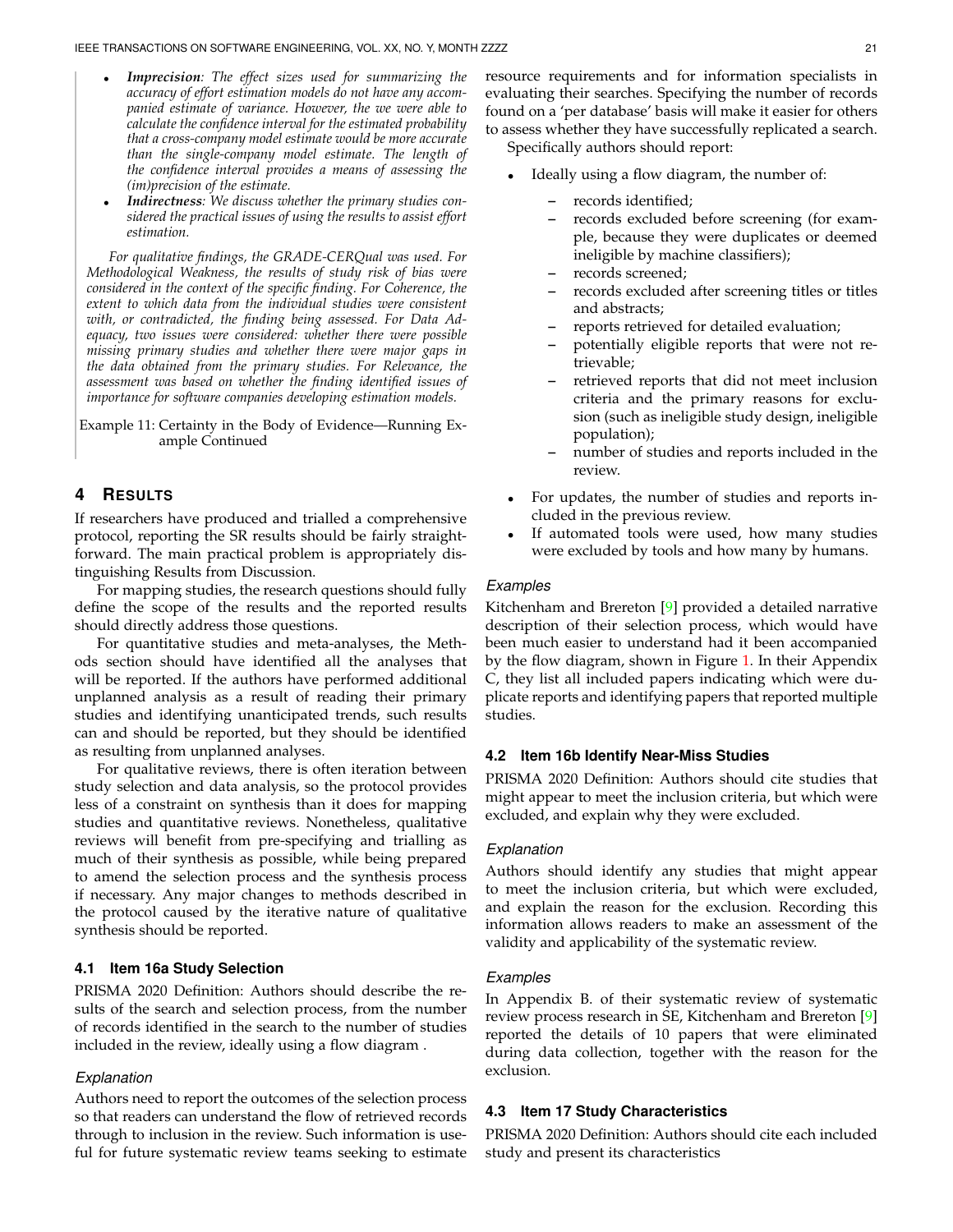<span id="page-21-0"></span>

Fig. 1: Flow diagram of the Selection Process Reported in [\[9\]](#page-35-8)

## *Explanation*

Readers need to know the characteristics of the studies that have contributed to the review. Characteristics of interest might include study design features, characteristics of participants, how outcomes were measured. Tabulating or graphing such characteristics allows comparisons between primary studies. Citing each primary study allows readers to retrieve reports they consider important.

#### *Examples*

Tabulating information about the primary studies included in a secondary study is required for all types of secondary study.

Kitchenham et al. reported basic information about each systematic review they included in a systematic review of SRs (which would now be referred to as a tertiary study) in Table 2 of their paper [\[12\]](#page-35-11). They provided citation information and information about the topic addressed by the SRs (referred to as systematic literature reviews (SLRs) in the article), the systematic review references cited, whether the SR included practitioner-relevant guidelines and the number of primary studies included in the review. Some of the studies classified as SRs would now be classified as mapping studies, and study S8 would now be considered an update of S7.

## **4.4 Item 18 Risk of Bias in Studies**

PRISMA 2020 Definition: Authors should present assessments of risk of bias for each included study.

This is not usually required for mapping studies.

#### *Explanation*

For readers to understand the internal validity of a systematic review's results, they need to know the risk of bias in the results of each included study. Reporting summary data alone, such as a quality score, is inadequate because it fails to inform readers about which studies had each particular methodological shortcoming.

Authors should:

- Present tables or figures indicating the risk of bias in each domain/component/item assessed and an overall study-level risk of bias.
- Provide a justification for each risk of bias judgement, for example, relevant quotations from the primary study reports.

#### *Examples*

Continuing the running example of the comparison between single company and cross-company models:

*The basic risk of bias for each study in comparison of single company and cross-company estimation models is shown in Table [7.](#page-22-0) The RoB starting point for each study is* Low *because none of the studies are randomised trials. However, because the industry datasets are the data sources that would be used by single companies to assist their effort estimation, we have revised our initial assessment to* Moderate*. Although Study 6 analysed six different single company data sets, it used exactly the same basic method for each comparison, so we provide only one risk of methodological RoB assessment for that primary study.*

*We excluded Study 1 and Study 7 from our synthesis because both studies were duplicated by other studies (Study 6 and Study 2 respectively) that used the same cross-company and single company data sets and, in addition, Study 2 and Study 6 had fewer methodological problems. Study 1 was unable to calculate estimates for some of the single company data sets using the single company data. Study 7 used a different modelling approach and only based predictions on the most recent 15 data points in the single company data set. Neither study reported median magnitude relative error which was reported by all other studies.*

<span id="page-21-1"></span>Example 12: Risk of Bias Assessment in Studies—Running Example Continued

## **4.5 Item 19 Results of Individual Studies**

PRISMA 2020 Definition: For all outcomes, authors should present, for each study: (a) summary statistics for each group (where appropriate) and (b) an effect estimate and its precision (e.g. confidence/credible interval), ideally using structured tables or plots

This item applies only to quantitative systematic reviews and meta-analyses.

#### *Explanation*

Presenting data from individual studies both clarifies each study's contribution to the findings and supports reuse of the data by others seeking to perform additional analyses or perform an update of the review. There are different ways of presenting results of individual studies (such as tables, or Forest plots). Visual display of results supports interpretation by readers, while tabulation of the results makes it easier for others to reuse the data. Ideally, authors should report primary study data both visually and in tables.

For each primary study, authors should report:

all outcomes summary statistics for each group (for example, the control group and treatment group),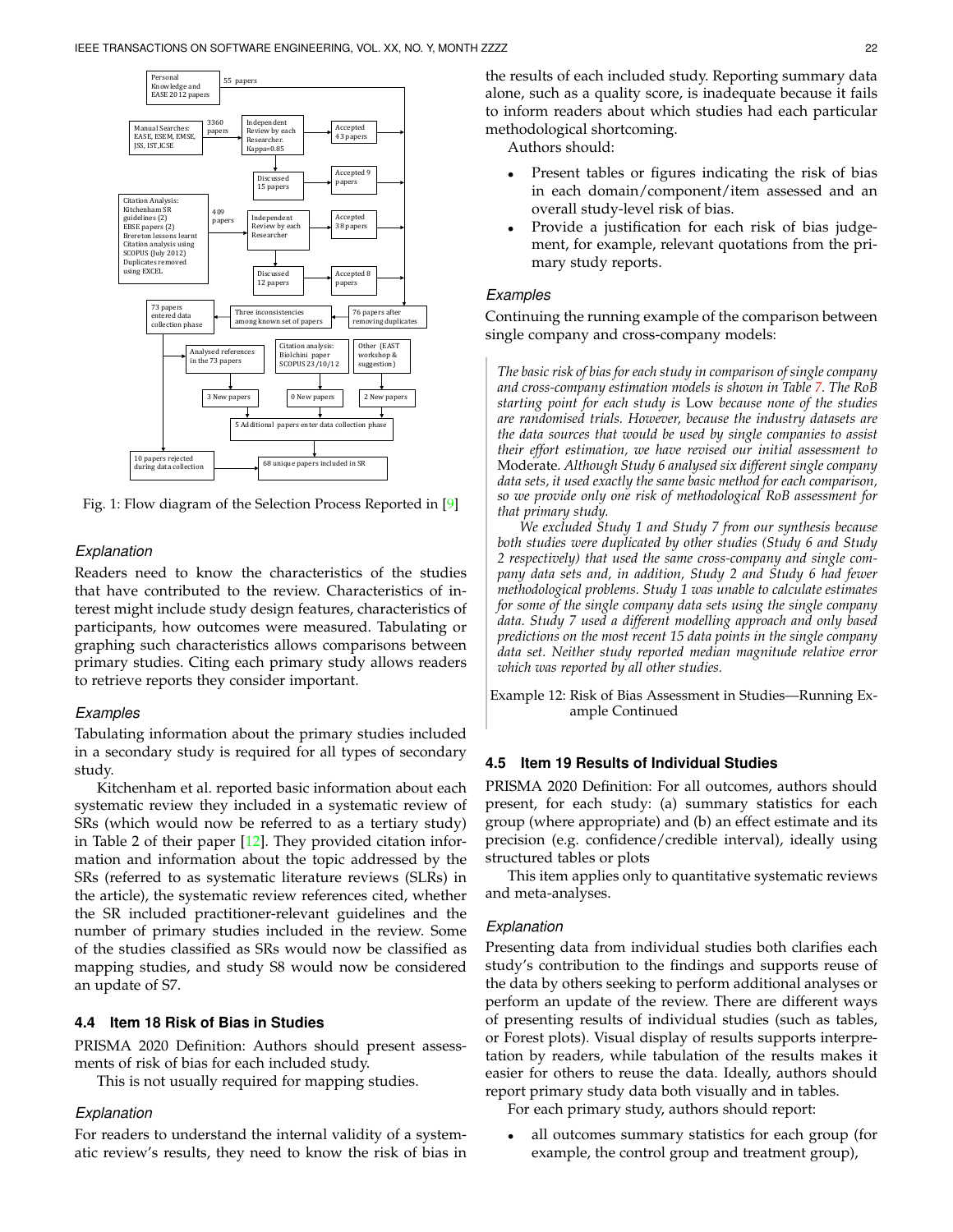<span id="page-22-0"></span>TABLE 7: Risk of Bias Due to Methodological Limitations in Studies Comparing Single Project and Cross Project Effort Estimates (see Running Example [12\)](#page-21-1)

| Criteria                                                 | S1   | S <sub>2</sub> | S <sub>3</sub> | S4  | S5  | S6  | S7   | S8  | S9  | <b>S10</b> |
|----------------------------------------------------------|------|----------------|----------------|-----|-----|-----|------|-----|-----|------------|
| Was the data analysis process appropriate?               |      |                |                |     |     |     |      |     |     |            |
| Was data investigated for outliers and distribution?     | Yes  | Yes            | Yes            | Yes | Yes | Yes | No   | Yes | Yes | Yes        |
| If Yes, were the results used appropriately?             | Yes  | Yes            | Yes            | Yes | Yes | Yes | NR   | Yes | Yes | Yes        |
| Were statistical tests appropriate?                      | No   | Yes            | Yes            | Yes | Yes | Yes | No   | Yes | Yes | Yes        |
|                                                          | test |                |                |     |     |     | test |     |     |            |
| Sensitivity or residual analysis?                        |      |                |                |     |     |     |      |     |     |            |
| Did the resulting estimation models subject to sensitiv- | Yes  | Yes            | Yes            | Yes | Yes | Yes | No.  | Yes | Yes | Yes        |
| ity or residual analysis?                                |      |                |                |     |     |     |      |     |     |            |
| Was the result of the sensitivity or residual analysis   | Yes  | Yes            | Yes            | Yes | Yes | Yes | ΝR   | Yes | Yes | Yes        |
| used to refine models or to explain results?             |      |                |                |     |     |     |      |     |     |            |
| Were accuracy statistics based on the raw data?          | Yes  | Yes            | Yes            | Yes | Yes | Yes | Yes  | Yes | Yes | Yes        |
|                                                          |      |                |                |     |     |     |      |     |     |            |

any reported effect sizes and their confidence intervals.

### *Examples*

In their meta-analysis of pair programming, Hannay et al. [\[21\]](#page-35-20) provide a display of the effect sizes and effect size confidence intervals for each study organized according to the output metric (i.e., Quality, Duration, and Effort) which includes both the numerical values and a Forest plot.

Continuing our running example of the comparison between single company and cross-company models:

*The results found by each primary study are summarised in Table [8,](#page-23-0) where* CCEffect *is the MdMRE for single company predictions based on the best fitting cost estimation model,* CCmethod *specifies the method used to obtain the best fitting cross-company model, and* SCEffect *is the MdMRE value using the same model building method on the single company data,* Difference-1 *is the difference between* CCmethod *and* SCEffect*.* BestSCEffect *is the MDMRE value obtained from the best fitting model derived from the single company data.* Difference-2 *is the difference between* CCmethod *and* BestSCEffect*.* EffHet *is the project effort range of the single company project data in comparison with the project data effort range of the cross-company project data. The studies are presented in publication date order.*

<span id="page-22-1"></span>Example 13: Individual Study Results—Running Example Continued

## **4.6 Item 20 Results of Analyses and Syntheses - General Issues**

Results of analysis and synthesis will be very different for different types of secondary studies.

For quantitative studies (particularly meta-analysis), authors should report their results using the graphical and synthesis methods defined in the Methods section. They need to consider the reporting requirements for each subitem.

For mapping studies, authors should report the characteristics of each primary study and the results of the analysis they performed to address each research questions. Sometimes they can report the basic primary study characteristics in a single table; sometimes, however, characteristics differ between different types of primary study. Items 20a and 20b are relevant for most mapping studies, the other sub-items are not.

Qualitative studies will need to report the details of how they performed their syntheses, as well as the results of the synthesis. In particular, if authors have developed novel models that are more complex than simple identification and definitions of themes and relationships, the details of the synthesis activity and any validation of the resulting models will need to be reported in accordance with process specified in the Methods Section.

#### **4.7 Item 20a Characteristics and Risk of Bias**

PRISMA 2020 Definition: For each synthesis, authors should briefly summarise the characteristics and risk of bias among contributing studies.

For mapping studies, usually only study characteristics are reported.

#### *Explanation*

Authors of all types of secondary study need to summarise the characteristics of the included primary studies, although for secondary studies that have a variety of different research questions (particularly mapping studies), this may be reported on a per-research question basis. For quantitative SRs and qualitative reviews, this may be organised on a peroutcome basis.

For secondary studies other than mapping studies, some assessment of risk of bias should have been performed and this should also be reported. Providing a brief summary of the characteristics and risk of bias among studies contributing to each synthesis (meta-analysis or other) should help readers understand the applicability and risk of bias in the synthesised result.

#### *Examples*

Continuing the running example of the comparison between single company and cross-company models:

*The general characteristics of the cross-company and single company models are shown in Table [9.](#page-23-1) It is clear that Study S2 has used the same cross-company dataset and single company dataset as Study S6a. However, the selection criterion for the cross-company data used by S2 was unclear while Study S6 always used all the cross-company data except that of the single company being estimated. For this reason, we kept study S6a in the data synthesis and omitted Study 2. The selection for criteria for determining the single company dataset seems well-founded and unbiased for all primary studies. However, only Study S4 used a single data set completely independent of the cross-company data set.*

<span id="page-22-2"></span>Example 14: Characteristics and Risk of Bias—Running Example Continued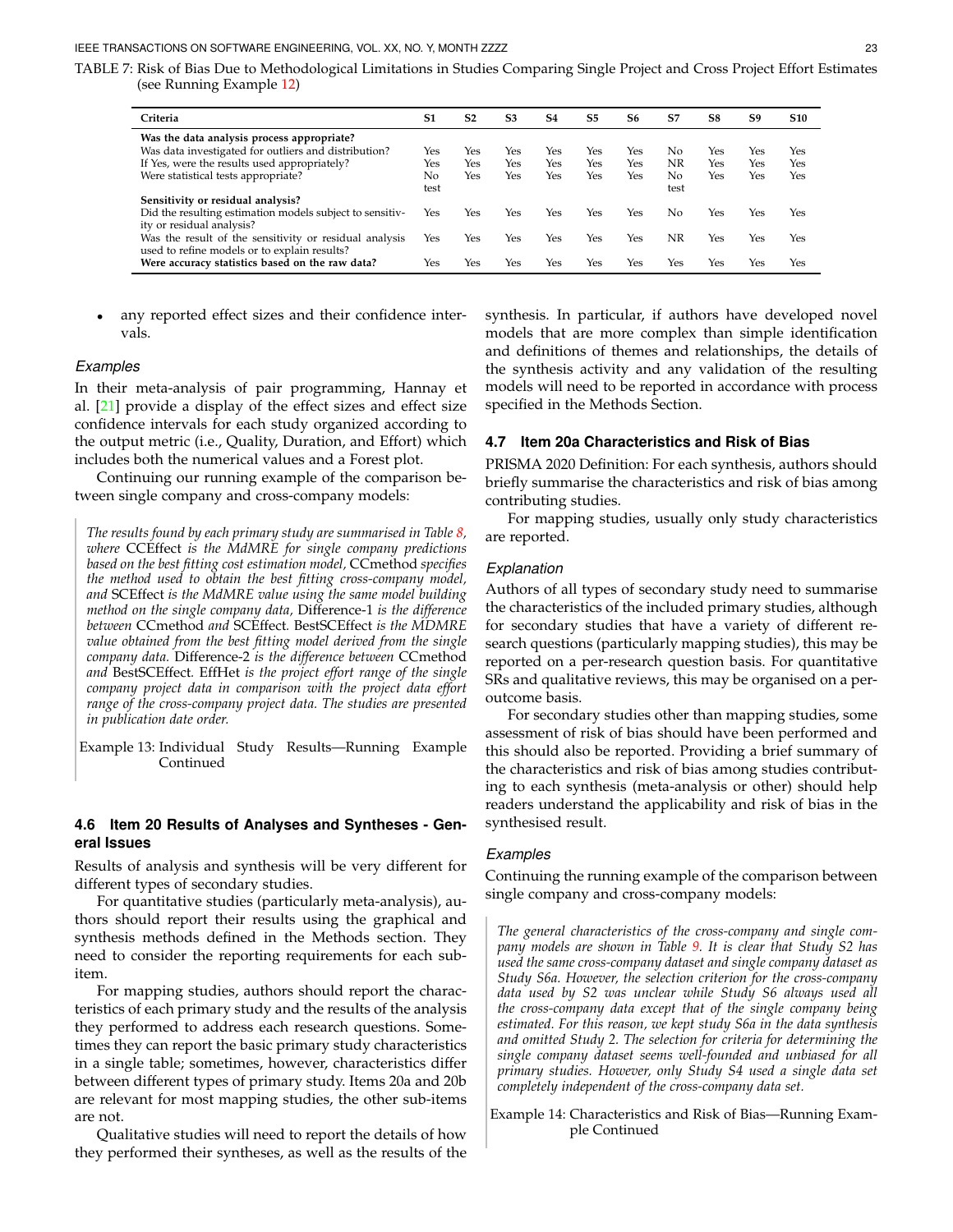TABLE 8: Individual Study Results (see Running Example [13\)](#page-22-1)

<span id="page-23-0"></span>

| Study            | $CC$ Ef-<br>fect | CC<br>Method | SC<br>Effect | 1       | Difference- Significant Best | <b>SC</b><br><b>Effect Size</b> | <b>SC</b><br><b>Best</b><br>Method | Difference-EffHet<br>2 |       |
|------------------|------------------|--------------|--------------|---------|------------------------------|---------------------------------|------------------------------------|------------------------|-------|
|                  |                  | CART         |              |         |                              | 41                              | <b>SWR</b>                         | 5                      | 0.997 |
| S <sub>2</sub>   | 46.0             |              | 46.2         | $-0.2$  | N <sub>o</sub>               |                                 |                                    |                        |       |
| S <sub>3</sub>   | 32.0             | <b>OLS</b>   | 34.0         | $-2.0$  | N <sub>o</sub>               | 26.0                            | ANOVA-e                            | 6.0                    | 0.007 |
| S4               | 38.0             | <b>OLS</b>   | 27.0         | 11.0    | Yes                          | 27.0                            | <b>OLS</b>                         | 11.0                   | 0.229 |
| S5               | 68.3             | <b>ROR</b>   | 26.3         | 42.0    | Yes                          | 17.8                            | CART_p                             | 50.5                   | 0.018 |
| S <sub>6</sub> a | 46.0             | Analogy      | 39.0         | 7.0     | No                           | 39.0                            | Analogy                            | 7.0                    | 0.995 |
| S6 <sub>b</sub>  | 13.0             | <b>ANOVA</b> | 23.0         | $-10.0$ | Yes                          | 20.0                            | Analogy                            | $-7.0$                 | 0.087 |
| S <sub>6</sub> c | 32.0             | Analogy      | 37.0         | $-5.0$  | No                           | 22.0                            | Analogy                            | 10.0                   | 0.378 |
| S6d              | 30.0             | <b>OLS</b>   | 55.0         | $-25.0$ | Yes                          | 25.0                            | Analogy                            | $5.0*$                 | 0.791 |
| S6e              | 31.0             | Analogy      | 32.0         | $-1.0$  | No                           | 32.0                            | Analogy                            | $-1.0$                 | 0.270 |
| S6f              | 30.0             | <b>ANOVA</b> | 26.0         | 4.0     | No                           | 26.0                            | <b>OLS</b>                         | 4.0                    | 0.403 |
| S <sub>8</sub>   | 44.4             | <b>MSWR</b>  | 23.4         | 21.0    | Yes                          | 23.4                            | <b>MSWR</b>                        | 21.0                   | 0.353 |
| S9               | 62.0             | <b>SWR</b>   | 38.0         | 24.0    | Yes                          | 38.0                            | <b>SWR</b>                         | 24.0                   | 0.035 |
| S <sub>10</sub>  | 61.0             | <b>SWR</b>   | 60.0         | 1.0     | No                           | 60.0                            | <b>SWR</b>                         | 1.0                    | 1.0   |

<span id="page-23-1"></span>TABLE 9: Characteristics and Risk of Bias of Studies Comparing Single Company and Cross-Company Effort Estimation Models (see Running Example [14\)](#page-22-2)

| Study            | Cross Co     | Cross Co              | Cross Co Model | Single Co    | Single Co    | Single Co                | Methodological |
|------------------|--------------|-----------------------|----------------|--------------|--------------|--------------------------|----------------|
|                  | Dataset      | <b>Total Projects</b> | Num Projects   | Data set     | Num Projects | Selection Criteria       | <b>ROB</b>     |
| S <sub>2</sub>   | Laturi       | 206                   | 143            | Laturi       | 63           | Largest single company   | Moderate       |
| S <sub>3</sub>   | <b>ESA</b>   | 166                   | 131            | <b>ESA</b>   | 29           | Largest single company   | Moderate       |
| S <sub>4</sub>   | <b>ISBSG</b> | 451                   | 145            | Megatec      | 19           | Single company data      | Moderate       |
| S <sub>5</sub>   | <b>ISBSG</b> | 324                   | 310            | <b>ISBSG</b> | 14           | Largest single company   | Moderate       |
| S <sub>6</sub> a | Laturi       | 206                   | 143            | Laturi       | 63           | Single company10+        | Moderate       |
| S <sub>6</sub> b | Laturi       | 206                   | 193            | Laturi       | 13           | Single company10+        | Moderate       |
| S <sub>6</sub> c | Laturi       | 206                   | 194            | Laturi       | 12           | Single company10+        | Moderate       |
| S <sub>6</sub> d | Laturi       | 206                   | 195            | Laturi       | 11           | Single company10+        | Moderate       |
| S <sub>6</sub> e | Laturi       | 206                   | 196            | Laturi       | 10           | Single company10+        | Moderate       |
| S6f              | Laturi       | 206                   | 196            | Laturi       | 10           | Single company10+        | Moderate       |
| S <sub>8</sub>   | Tukutuku     | 53                    | 40             | Tukutuku     | 13           | Largest single company   | Moderate       |
| S <sub>9</sub>   | Tukutuku     | 67                    | 53             | Tukutuku     | 14           | Different single company | Moderate       |
| S <sub>10</sub>  | <b>ISBG</b>  | 872                   | 680            | <b>ISBG</b>  | 187          | Largest single company   | Moderate       |

## **4.8 Item 20b Analysis or Synthesis Results**

PRISMA 2020 Definition: Authors should present results of all statistical syntheses conducted. If meta-analysis was performed, present for each the summary estimate and its precision (e.g. confidence/credible interval) and measures of statistical heterogeneity. If comparing groups, describe the direction of the effect.

Qualitative studies will report the results of qualitative synthesis.

## *Explanation*

Authors of any secondary study need to report the results of all forms of analysis and synthesis identified in the methods section. For mapping studies, this should be the analysis (including graphs and tables) used to answer each research question. For qualitative reviews, this will involve answers to specific research questions and/or the development of any new conceptual model. For quantitative studies that *do not* involve meta-analysis this may result in a qualitativestyle analysis based on discussing any trends in the outcomes from the primary studies visible in graphs or tables comparing favourable and unfavourable outcomes against study characteristics. For quantitative studies using metaanalysis, authors should present the meta-analysis results obtained for each effect size. If authors of meta-analyses undertook additional analysis/synthesis in addition to their planned analyses/syntheses, these should be reported, but the authors need to make it clear that the analyses/syntheses were not pre-planned.

# *Examples*

In their meta-analysis, Hannay et al. [\[21\]](#page-35-20) provide the overall fixed and random model meta-analysis results in their Forest plot (see their Fig.2).

In their qualitative review of software engineer motivation, Beecham et al.  $[18]$  report the answers to each research question separately, but also considered the relationship between their research questions (see their Fig. 6). They also considered the structure of the responses. For example for RQ1 *What are the characteristics of software engineers*, they identified 43 papers that addressed the issue, from which they identified 24 attributes which they tabulated (together with the papers that reported them) in their Table 5. However, they also say:

*However, a closer inspection shows that these attributes can be structured into three linked categories. The first category contains the 'raw' characteristics of Software Engineers. The second contains factors that control whether or not a particular individual will have those characteristics. The third contains moderators which determine the strength of a characteristic within an individual.*

Quote 20: Characteristics of Software Engineers [\[18,](#page-35-17) p. 866]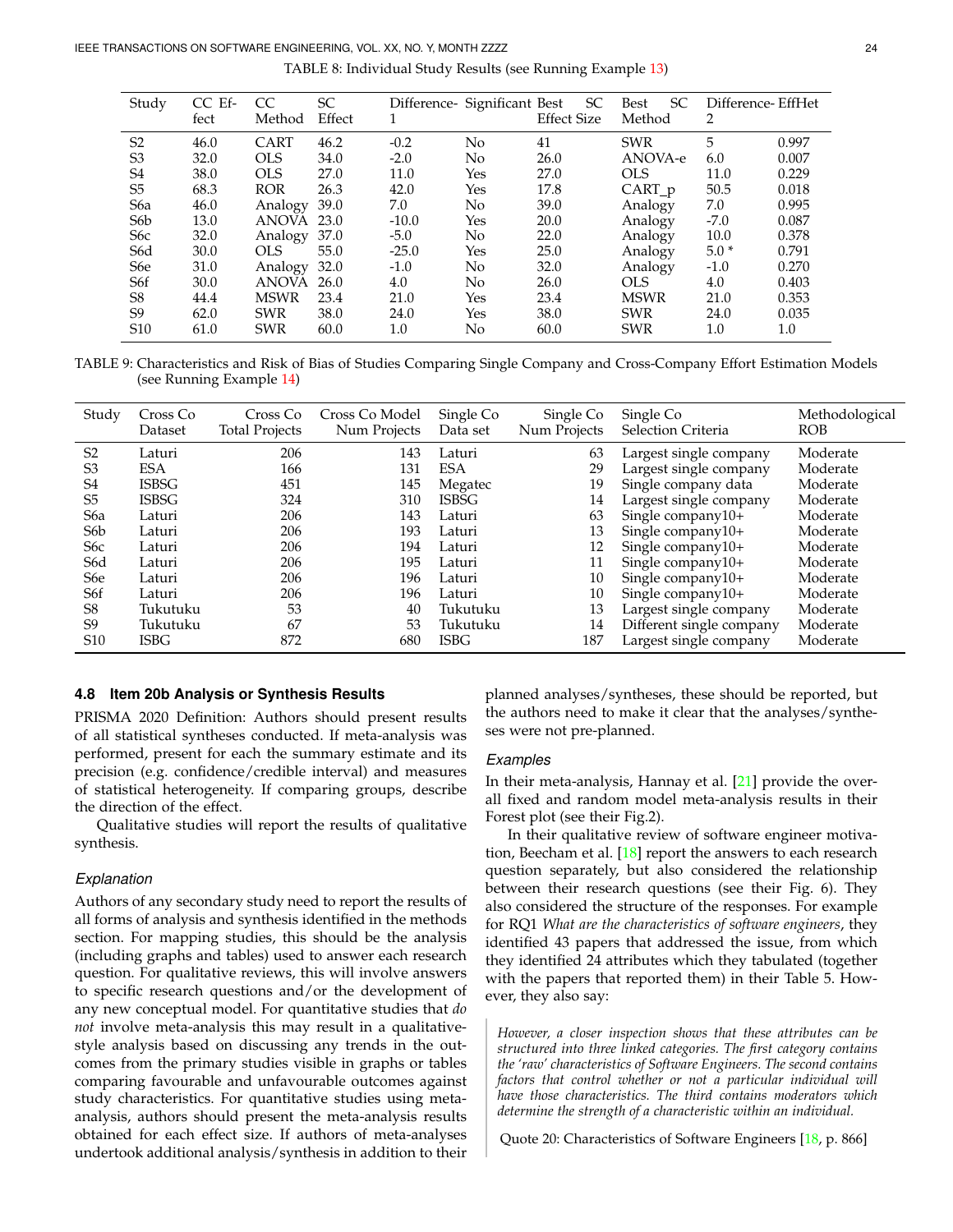They point out that, as suggested by the wider literature, individual software engineers have individual characteristics profiles that can change over time.

They also discuss the impact of Control factors that relate to an individual personality and strengths and weaknesses, and the impact of career stage and culture. They note that these issues are often mentioned as moderators in the literature and are likely to moderate the strength of each characteristic a software engineer possesses. They conclude that:

*Our findings suggest that an engineer's personality, career path preference and competencies will control whether each of the 16 characteristics listed in Table 5 form part of his or her make-up.*

## Quote 21: Impact of Control Factors [\[18,](#page-35-17) p. 867]

Two of the goals of realist qualitative synthesis are theory building and testing [\[5\]](#page-35-4). Both of these issues need to be reported in the results section, and in the case of software engineering motivation they were addressed in a subsequent paper by the same group of researchers that used the results of their qualitative review to build a new integrated model of software engineering motivation [\[19\]](#page-35-18) and evaluate it against other models of motivation. They started from the relationship between their research questions and evolved the model according to the detail of the SR findings. They describe the first part of their model building process as follows:

*The software engineer characteristics listed in Table 2 fall into two different categories: characteristics of the individual, and expressed needs. So for example, the literature says that a software engineer is introverted by nature, but also has a need for variety in his/her work. Re-presenting this set of results by clustering characteristics on one side and needs on the other, gives a picture as shown in Fig. 2.*

<span id="page-24-2"></span>Quote 22: A New Model of Software Engineering Motivation [\[19,](#page-35-18) p. 222]

They discussed each of their four research questions and explain how their findings with respect to each research question allowed them to build their MOCC (Motivators, Outcomes, Characteristics and Context) model.

Having derived their new model, Sharp et al. [\[19\]](#page-35-18) then compared it with other motivation models in the literature saying:

*In doing so, we specifically focus on how the models in the literature relate to the components of the new derived model. For example, does an existing model provide more detail about a particular component, or does it explore the relationship between elements of different components, or does it offer a perspective across all components (or indeed identify other components). We want to highlight what is missing from the new model so that it can be enhanced.*

Quote 23: Model Evaluation Criteria [\[19,](#page-35-18) p. 223]

Sharp et al. [\[19\]](#page-35-18) summarise the scope and results of their model evaluation activity in terms of potential missing factors and potential missing relationships. After discussing the differences between the MOCC model and other models

<span id="page-24-0"></span>

Fig. 2: The Distribution of the Difference in MdMMRE for the Best Fitting cross-company and Single Company Model Predictions (see Running Example [15\)](#page-25-0)

<span id="page-24-1"></span>

Fig. 3: The Relationship between the Number of Projects in the Best Fitting Single Company Model and Prediction Accuracy (see Running Example [15\)](#page-25-0)

in more detail, Sharp et al. conclude that motivation is context dependent and the literature does not shed much light on how this can be represented.

Continuing the running example of the comparison between single company and cross-company models:

*Table [8](#page-23-0) reports the statistical significance of the* Difference-1 *in the column labelled* Significant*. This indicates that two studies (S6b and S6d) found the cross-company model significantly more accurate than the single company model while four studies (Study S3, Study S4, Study S8 and Study S9) found the single company model significantly better than the cross-company model. Seven*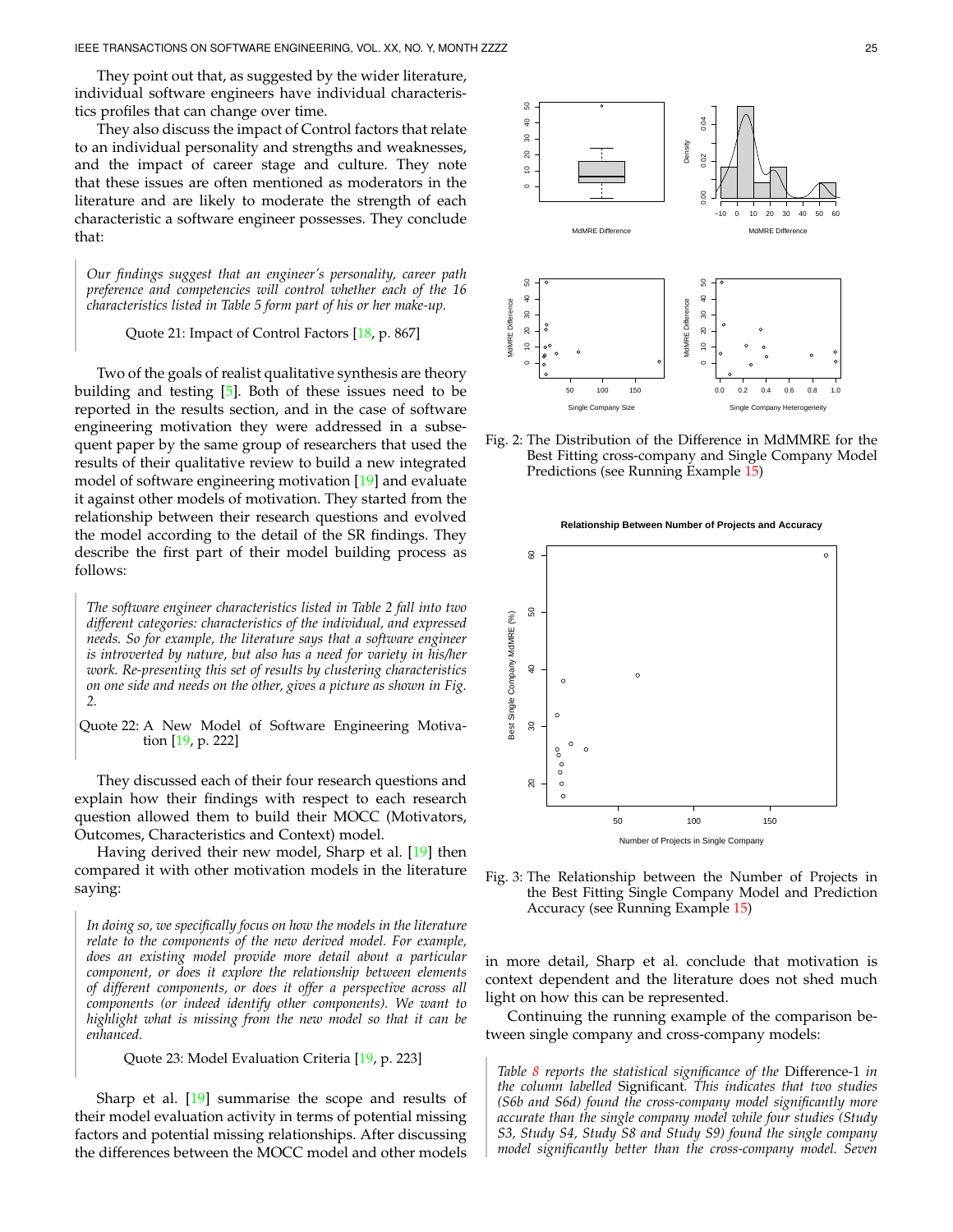#### *studies found no significant difference.*

*A problem with this assessment is that, as shown in the column labelled* BestSCEffect*, the best fitting cross-company model will not necessarily result in the best single company predictions. Comparing the best fitting single company model predictions with the best fitting cross-company model predictions only two results favoured the cross-company model. The largest negative difference was -7 which would probably not be significant (since a value 7 was not significant for Study S6a).*

*The upper two panes of Figure [2](#page-24-0) show the box plot and kernel density plots of the* Difference-2 *values for predictions based on the best cross-company and single company models. The median value of the MdMMRE difference values is 6.5% with only two of the 14 differences being less than zero. Thus, the frequency of results favouring the cross-company model is 2/12=0.17 with 95% confidence interval bounds (0.02, 0.48). If the true probability was 0.5 (i.e., there was no difference between the accuracy of the best cross-company model and the best single company model) the probability of obtaining only two negative values is*  $p = 0.039$ *. Thus, we can reject the hypothesis that the best estimates from the cross-company model are no worse than the best estimates from the single company model* ( $p < 0.05$ ).

*The lower two panes investigate the relationship between Md-MMRE difference values and single company size and single company effort heterogeneity. Two of the single company data sets included more than 50 data points and they also exhibited high levels of effort heterogeneity with a range of project effort values very close to the range of project effort values in the cross-company data set.*

*We also considered the relationship between model accuracy and model size for the single company models. This analysis was not planned when the study protocol was developed, but observing the data shown in Table [8,](#page-23-0) it seemed that, in contrast to normal statistical assumptions, large single company data sets did not lead to more accurate single company effort estimation models. A scatter plot of the number of projects in each single company data set and the percentage MdMRE of the best fitting single company estimation model for the company is shown in Figure [3.](#page-24-1) Since, the larger the value of percent MdMRE the worse the accuracy of the single-company model, Figure [3](#page-24-1) shows that 8 of the 10 single company models with less than 30 projects had MdMRE values less than 30% and two of the four models with MdMRE greater than 30% corresponded to the two largest single company data sets. The remaining two studies had 14 and 10 projects respectively with MdMRE values of 38% and 32%.*

<span id="page-25-0"></span>Example 15: Synthesis Results—Running Example Continued

## **4.9 Item 20c Sensitivity Analysis**

PRISMA 2020 Definition: Authors should present results of all sensitivity analyses conducted to assess the robustness of the synthesised results.

This item is irrelevant for mapping studies.

For other systematic reviews, it is mainly concerned with identifying whether any findings are dependent either on specific primary studies, or primary studies of a particular type. It is commonly used to support meta-analysis but it may also be used in the context of qualitative synthesis.

#### *Explanation*

Presenting results of sensitivity analyses conducted allows readers to assess how robust the synthesised results were to decisions made during the review process. Reporting results of all sensitivity analyses is important; presentation of a subset, based on the nature of the results, risks introducing bias due to selective reporting.

Authors should report all sensitivity analyses that were conducted and comment how robust the overall synthesis was given the results of all the sensitivity analyses.

In the context of meta-analysis, sensitivity analysis is usually based on reanalysing the data leaving one primary study out at a time. Meta-analysis tools usually provide automated methods for doing such analyses and producing forest plots of the results that include standard statistical summary information (i.e., estimates of the effect size, con-fidence intervals, P values and heterogeneity measures)<sup>[3](#page-25-1)</sup>.

## *Examples*

Table 3 of the meta-analysis of pair programming by Hannay et al. [\[21\]](#page-35-20) shows a leave-one-out Forest plot showing the revised effect size after omitting each project in turn, for each of the three outcome measures (Quality, Duration and Effort). They discuss the sensitivity analysis as part of their discussion of the overall meta-analysis. For example, their discussion of the effects for Quality is as follows:

*The three studies by Domino et al. (2007), Arisholm et al. (2007), and Madeyski (2006) contribute more than 50% of the total weight in the meta-analysis for Quality. The one-study-removed analysis shows that the meta-analysis is most sensitive to the inclusion/exclusion of Williams et al. (2000). Heterogeneity is significant at a medium level (Q = 35.97; p <*  $0.01$  *; I*<sup>2</sup> =  $63.86\%$ ).

Quote 24: The Impact of Pair Programming on Quality [\[21,](#page-35-20) p. 1114]

Continuing the running example of the comparison between single company and cross-company models:

*If we had selected Study S1 for inclusion rather than Study S6a, the median MdMRE difference would have been reduced from 6.5 to 5. Since the direction of the effect is not changed the results of the binomial test would have been also have been unchanged. Overall, choice of study to include had only a minor effect on the results but including Study S6a is consistent with the basic protocol of comparing the best cross-company model with the best single company model.*

*We tested the sensitivity of our statistical analysis to our specific set of primary studies by assessing the impact on our analysis if we found a new study exhibiting a negative*Difference-2*. In this case, we would have 13 projects with 3 negative* Difference-2 *values. However, after failing a test that the underlying probability of a negative* Difference-2 *was 0.5, subsequent tests with additional primary studies should be based on the one-sided test that the probability is less than 0.5. Using a one-sided test, the estimate of the probability of a negative* Difference-2 *value would be 0.231 with 95% confidence interval limits (0.000, 0.49). The probability that the true underlying probability of a negative* Difference-2 = 0.5 *would be 0.046. It would take two new primary studies both with negative* Difference-2 *values to produce data that would reject the hypothesis that the true probability of a negative* Difference-2 *was less than 0.5. This suggests that the finding that the single company estimates are significantly more accurate than the crosscompany estimates is moderately robust.*

Example 16: Sensitivity Analysis Results—Running Example Continued

<span id="page-25-1"></span>3. Analysis of the differences between studies of low and high risk of bias would be classified as heterogeneity analysis.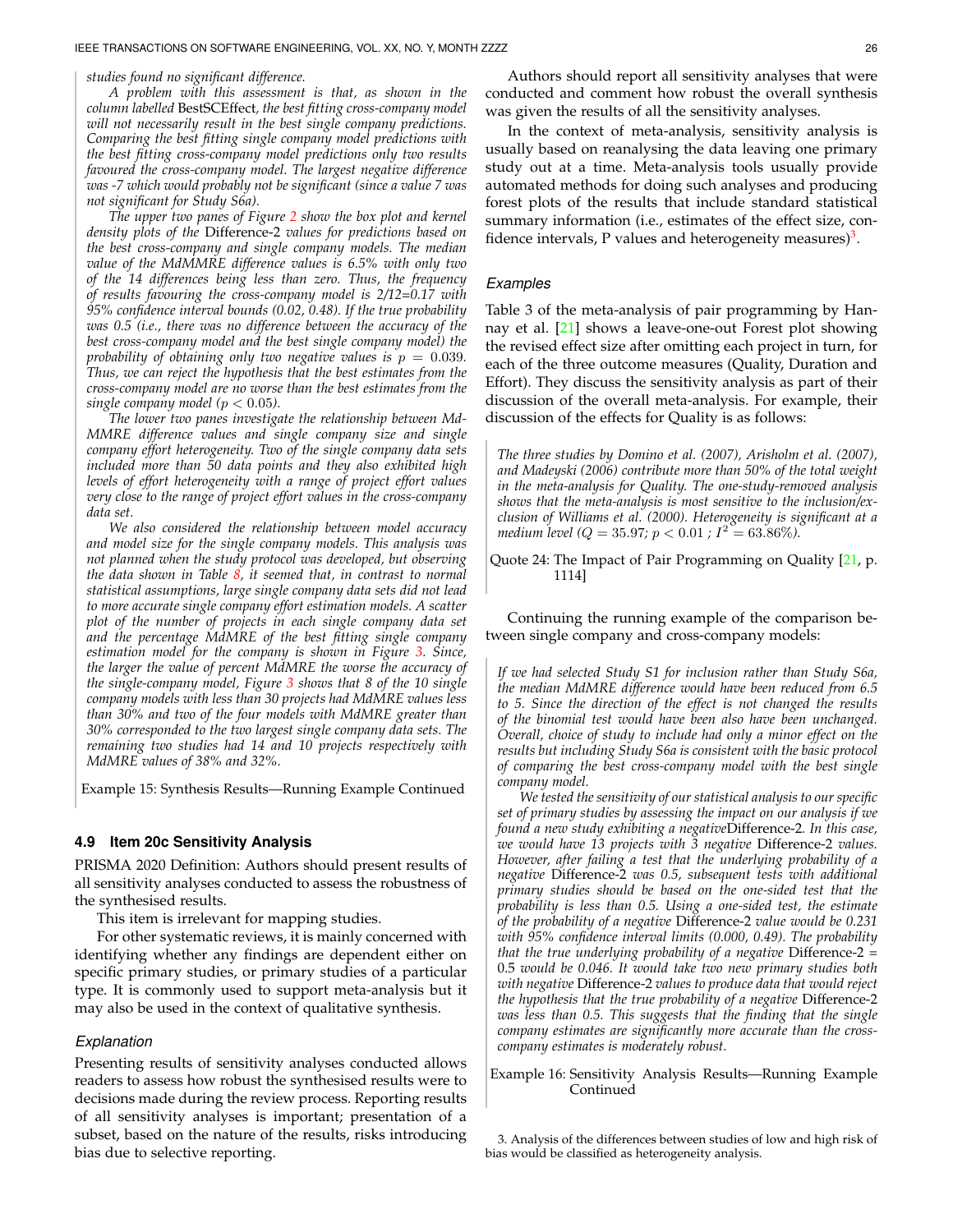## **4.10 Item 20d Investigation of Heterogeneity**

PRISMA 2020 Definition: Authors should present results of all investigations of possible causes of heterogeneity among study results.

For meta-analysis, exploratory formal statistical methods are available to investigate heterogeneity. For quantitative reviews that do not use formal meta-analysis, heterogeneity assessments are based on looking for study characteristics that seem to influence outcomes. For qualitative reviews, contrasting viewpoints and apparent contradictions should be identified and reported as part of the data synthesis and as part of any model-building exercise (see Quote [22\)](#page-24-2).

## *Explanation*

It is important to report all investigations of possible causes of heterogeneity among study results. Such studies:

- 1) help users to understand which factors *may, or may not,* explain variability which may, in turn, influence decision making.
- 2) help researchers to generate hypotheses that can be tested in future studies

Selective reporting of heterogeneity (e.g., only reporting effects that were statistically significant rather than all effects that were tested) may mislead users and researchers.

If informal methods (that is, those that do not involve a formal statistical test) were used to investigate heterogeneity (which may arise particularly when the data are not amenable to meta-analysis) authors should describe the results they observed. For example, present a table that groups study results by outcome group (i.e., those that favoured the control and those that favoured the alternative) and/or overall risk of bias and comment on any patterns observed.

Authors who perform formal heterogeneity analysis, should:

- present the results regardless of the statistical significance, magnitude, or direction of effect modification.
- identify the studies contributing to each subgroup identifying whether the subgroups were based on classifications applied at the primary study level, or by splitting data within studies into subgroups (for example, student or practitioner participants).
- report results with due consideration to the observational nature of the analysis and risk of confounding due to other factors.
- report the exact P levels for all tests (which will depend on the analysis methods used), the standard error and confidence/credible interval of effect sizes and measures of heterogeneity.

#### *Examples*

If informal methods of heterogeneity analysis are used, they are usually based on tabulating the relationship between contextual study factors and study outcomes and providing textual discussion of the tables and their implications (i.e., a form of narrative synthesis). For example, Jørgensen [\[27\]](#page-35-26) investigated whether the accuracy of formal prediction models and prediction made by experts depended on whether the models were highly calibrated or whether the experts

had more information than the models. He presented the assessment of evidence concerning model calibration in Table 2 of his paper. He reported that there appeared to be weak evidence that related expert performance to the level of model calibration. He also discussed the two studies that provided counter evidence as follows.

*A discussion with the author of Study 14 suggests that a possible reason for the model's performing well in spite of the low calibration may have been that the set of projects that led to the construction of the estimation model was similar to the set of projects on which the model was applied.... The "mixed evidence" of the models with a low level of calibration in Study 2 is caused mainly by one expert who provided extremely inaccurate estimates ...*

Quote 25: Model Calibration and Accuracy [\[27,](#page-35-26) p. 459]

Jørgensen [\[27\]](#page-35-26) presented his assessment of the impact of experts having additional information in Table 3 of his paper and commented:

*...the majority of the studies were based on providing different inputs to the experts than to the models, which is what actually happens in real life software development contexts. Only four studies provided the same information to the models and the experts. Hence, it is difficult to draw conclusions about the importance of contextual information for the relative estimation performance of experts and models based on Table 3 alone.*

Quote 26: Additional Expert Information and Accuracy [\[27,](#page-35-26) p. 459]

In contrast, reporting the heterogeneity investigation applied to a meta-analysis is more straightforward. Ciolkowski [\[26\]](#page-35-25) reported his heterogeneity results in a single table (Table 2). The columns identified each subgroup, the standardised effect size difference and its confidence interval, the P value, the  $I^2$  heterogeneity value, the number of projects in each subgroup and the percentage of variance explained by the corresponding moderator variable. The rows specified the detailed statistics for each subgroup analysis and provided the overall results as a baseline to assess the impact of the subgroups. He also discussed the results in terms of possible confounding effects, for example, in his discussion of the largest observed effects, he said:

*Surprisingly, we observed the largest effect sizes for the subgroups comprising professional developers and nominal teams. This could be taken to mean that professional developers perform better than students (i.e., PBR has a higher advantage for professional developers), and that nominal teams are not comparable with real teams, which questions the basic assumption that there is no difference between nominal and real teams in terms of their effectiveness.*

Quote 27: The Results of Heterogeneity Analysis [\[26,](#page-35-25) pp. 139– 140]

Ciolkowski suggests that a possible reason for this observation was confounding with other variables.

Continuing the running example (see Example [15\)](#page-25-0) of the comparison between single company and cross-company models [\[7\]](#page-35-6):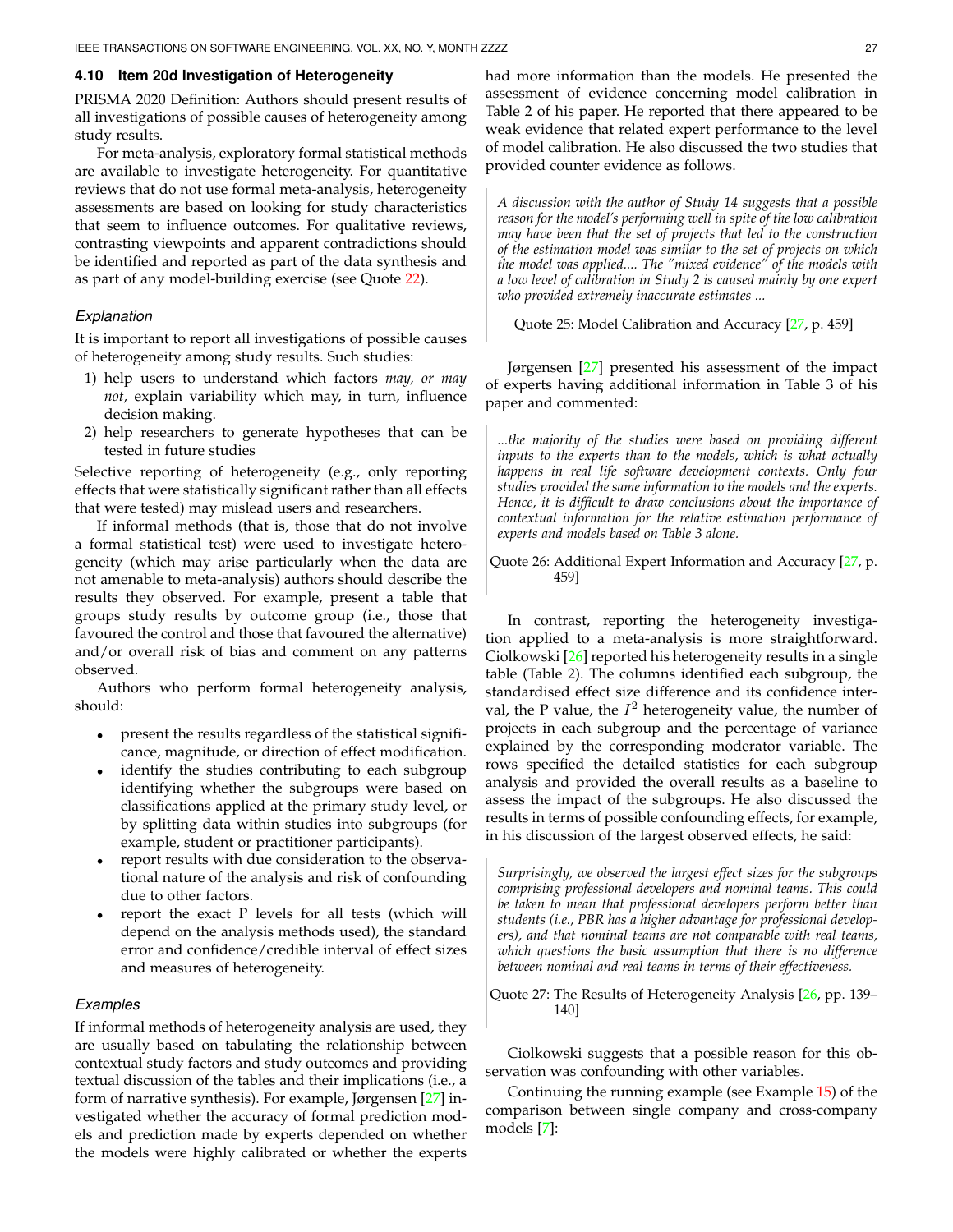*We expected that:*

- *1) Single company data sets exhibiting a range of effort values similar to that of the cross-company data set, would produce produce estimation models that had similar accuracy to the crosscompany models.*
- *2) Single company data sets that had a very restricted range of effort values compared to the cross-company data set would produce estimations models that were much more accurate than any crosscompany model.*

*Both these conjectures had some support:*

- *1) Study S10 and Study S6a had large single company data sets (63 and 187, respectively) with ranges of effort values close to the range of values in the cross-company data set (effort heterogeneity values of 1 and 0.995 respectively) and had similar relatively poor levels of model accuracy for the cross-company and single company models (for S10 the MdMRE values were 61 and 60 for the cross-company and single company models respectively, for S6a the MdMRE values were 46 and 39 respectively).*
- *2) Study S5 and Study S9 both had small ranges of effort values (i.e., effort heterogeneity of 0.018 and 0.035 respectively) and had single company models more accurate than cross-company models.*

*However Study 6b contradicted both conjectures. It was a small data set, and, also, had a low effort heterogeneity (0.087). However,* M dMRE = 13 *for the cross-company model. This was the most accurate of all the cross-company models, and substantially outperformed the single company model.*

Example 17: Factors Influencing Outcomes—Running Example Continued

#### **4.11 item 21 Reporting Biases**

PRISMA 2020 Definition: Authors should present assessments of risk of bias due to missing results (arising from reporting biases) for each synthesis assessed.

This item is irrelevant for mapping studies.

#### *Explanation*

Presenting assessments of the risk of bias due to missing results in syntheses allows readers to assess potential threats to the trustworthiness of a systematic review's results. Providing the evidence used to support judgements of risk of bias allows readers to determine the validity of the assessments.

Although there are statistical methods that can be used to assess the extent of publication bias for meta-analyses, other methods suitable for other types of SR are identified in Table [5.](#page-17-0)

Authors should:

- Present assessments of risk of bias due to missing results (arising from reporting biases) for each synthesis assessed.
- If a tool was used to assess risk of bias due to missing results in a synthesis, present responses to questions in the tool, judgements about risk of bias, and any information used to support such judgements to help readers understand why particular judgements were made.

In the context of meta-analysis, funnel plots are often used to assess the risk of missing data. Authors reporting funnel plot results should:

- Present the plot and specify the effect estimate and measure of precision used in the plot (presented typically on the horizontal axis and vertical axis respectively).
- If funnel plot asymmetry was tested, report the exact P value and other relevant statistics.
- Report the results of any sensitivity analysis investigating the potential impact of missing values.
- If there might have been selective non-reporting, identify the studies with probable missing values and consider their impact.

#### **Examples**

Hannay et al. [\[21\]](#page-35-20) report funnel plots for each of their three outcome measures (see Fig. 3, Fig 4 and Fig 5.). They also report the impact of *imputing* the missing project values<sup>[4](#page-27-0)</sup>.

Hannay et al. point out that the imputation method should only be used for sensitivity analysis since it is not possible to be sure that asymmetry is *caused* by missing values. For example, they report an imputed value that they suggest might not be due to a missing value but might be due to an overly large effect size on the opposite side of the funnel.

Continuing the running example of the comparison between single company and cross-company models:

*The risk of missing data questionnaire is shown in Table [10.](#page-28-0) The main weakness is that the second search based on removing date limitations was not organized and reported as rigorously as the first search which suggest that the assessment should be Moderate. However, the additional search processes included both backwards snowballing and approaches to leading researchers, and no additional candidate primary studies were found. Thus, we assess the likelihood of missing primary studies to be Low. We evaluated all other criteria as have Low or Very Low RoB, we conclude that the overall Risk of Bias due to Missing data should be considered Low.*

<span id="page-27-1"></span>Example 18: Risk of Missing Data—Running Example Continued

#### **4.12 Item 22 Certainty of Evidence**

PRISMA 2020 Definition: Authors should present assessments of certainty (or confidence) in the body of evidence for each outcome assessed.

This item is irrelevant for mapping studies.

### *Explanation*

Authors should report their assessment of the certainty in (or quality of) the body of evidence for each outcome or finding. It is useful to report both the level of certainty in the evidence and the basis for the assessment. Summary tables such as the Evidence Profiles (EP) or Summary of Findings

<span id="page-27-0"></span><sup>4.</sup> Points on a funnel plot represent the effect size for each project (on the x-axis) and its precision measures as the inverse standard error on the y-axis. Results for a specific precision should be symmetric about the overall average effect size and studies with high precision should be close to the average while studies with low precision will exhibit greater variance. Missing values are imputed by adding points to increase the balance of the funnel plot, until tests of significance no longer detect any significant lack of balance. Then the overall mean is recalculated by including the imputed values in the meta-analysis.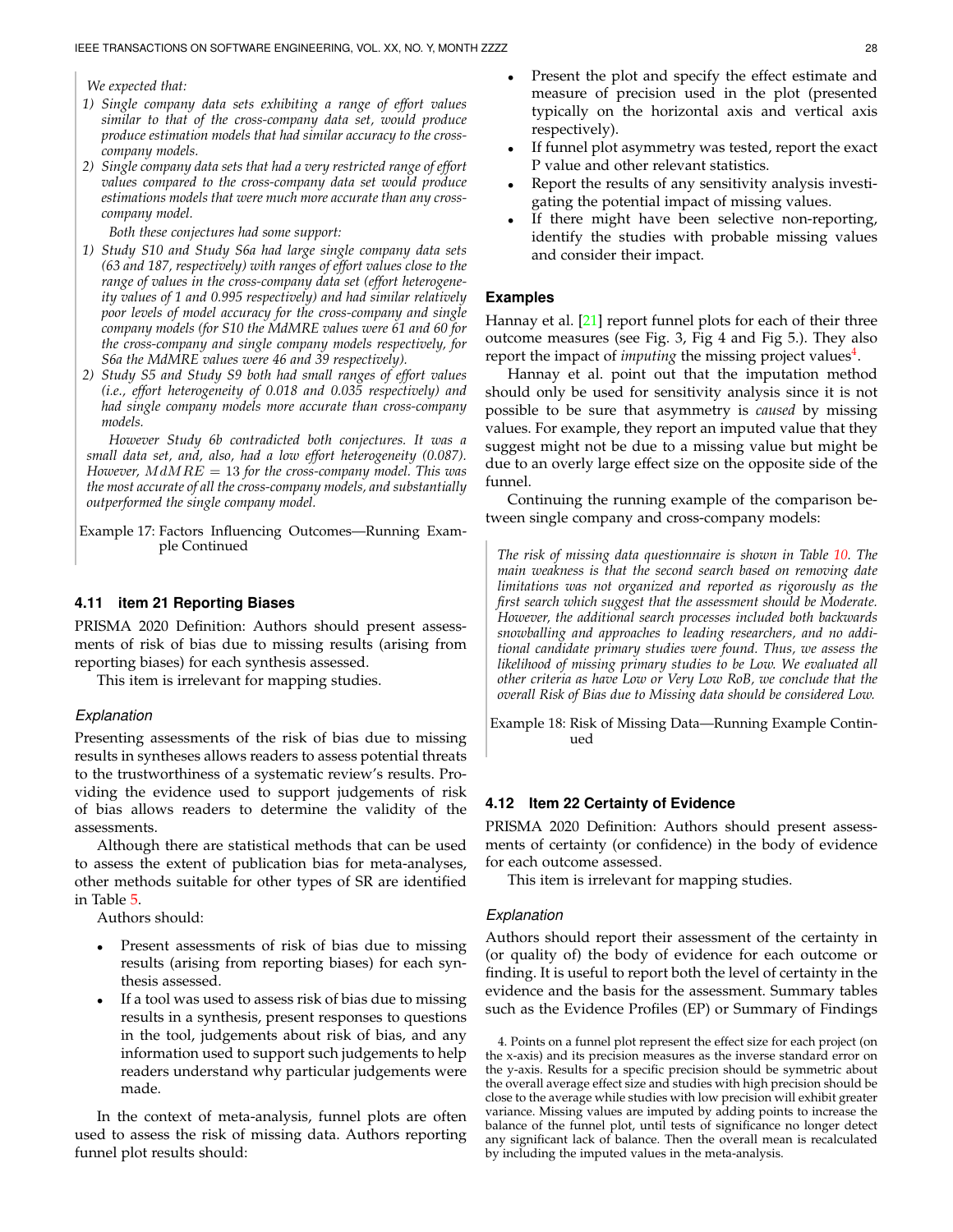#### TABLE 10: Assessment of Risk of Bias Due to Missing Data (see Running Example [18\)](#page-27-1)

<span id="page-28-0"></span>

| Item | Ouestion                                                                                                                                                                                       | Comment                                                                                                                                                                                                                                                   | Assessment   |
|------|------------------------------------------------------------------------------------------------------------------------------------------------------------------------------------------------|-----------------------------------------------------------------------------------------------------------------------------------------------------------------------------------------------------------------------------------------------------------|--------------|
| 1    | Were all limitations placed the search process justified<br>with respect to the study aims and research questions?                                                                             | Yes                                                                                                                                                                                                                                                       | Low RoB      |
| 2    | Was the process used to construct, refine and validate<br>search strings for digital libraries appropriate?                                                                                    | Base assessment on sub-questions                                                                                                                                                                                                                          | Low RoB      |
| 2.1  | Was the process used to construct the search strings<br>explained and justified?                                                                                                               | Process based on PIO and fully explained                                                                                                                                                                                                                  | Low RoB      |
| 2.2  | Was information about known primary studies used to<br>refine search strings?                                                                                                                  | Yes                                                                                                                                                                                                                                                       | Low RoB      |
| 2.3  | Were search results from different digital libraries com-<br>pared with one another and any discrepancies investi-<br>gated?                                                                   | Reported in Conference paper [6]                                                                                                                                                                                                                          | Very low RoB |
| 2.4  | Were the digital libraries included in the search justi-<br>fied and sufficient to meet the study requirements and<br>objectives in the light of any other search processes that<br>were used? | Six digital libraries (including general indexing libraries and computer<br>science digital libraries), backwards snowballing, seven specialized con-<br>ferences, authors contacted                                                                      | Very low RoB |
| 2.5  | Were all known papers found by the search strings?                                                                                                                                             | All except unpublished paper                                                                                                                                                                                                                              | Low RoB      |
| 3    | Was the primary study selection process appropriate?                                                                                                                                           | Base the assessment on the sub-questions                                                                                                                                                                                                                  | Low RoB      |
| 3.1  | Did the selection process minimise researcher bias?                                                                                                                                            | Assessment of citations from a second broad search was not well reported<br>suggesting Moderate RoB, but the initial search was performed very<br>stringently and supported by snowballing and accessing known experts,<br>so overall we rate RoB as Low. | Low RoB      |
| 3.2  | If the selection process was done in stages, were there<br>clear criteria for stage completion                                                                                                 | Yes                                                                                                                                                                                                                                                       | Very low RoB |
| 4    | How many (otherwise eligible) papers/studies could<br>not be accessed                                                                                                                          | $\mathbf{0}$                                                                                                                                                                                                                                              | Very low RoB |

(SoF) recommended by the GRADE tool are a practical way of reporting certainty assessments.

Authors should:

- Report the overall level of certainty in the body of evidence (such as high, moderate, low, or very low) for each important outcome.
- Provide an explanation of reasons for rating down (or rating up) the certainty of evidence (such as in footnotes to an EP or SoF table). Explanations need to be easily understood by the target audience.
- Communicate certainty in the evidence wherever results are reported (that is, abstract, EP or SoF tables, results, conclusions), using a format appropriate for the section of the review.

The use of GRADE summary tables is recommended but not mandatory.

# *Examples*

Ali et al. [\[28\]](#page-35-27) investigated the current quality of evidence concerning the benefits and limitations of AOP [Aspect-Oriented Programming] approaches compared to non-AOP approaches. They assessed strength of evidence against four criteria: Study Design, Study Quality, Consistency and Directness. For study design they say:

*With respect to study design, the majority of the primary studies were observational. Only seven (31.8%) primary studies are experiments (see Section 4.1). Thus, according to GRADE [34], our initial categorization of the total evidence in this review from the perspective of study design is low.*

Quote 28: Study Design, Ali et al [\[28,](#page-35-27) p. 882]

For study quality they point out that issues of bias, validity and limitations "were poorly addressed", with only three studies considering experimenter bias and only four explicitly discussing limitations while 50% of studies did not discuss limitations explicitly. Thus, they concluded that from the viewpoint of study quality, quality of evidence was low.

For consistency they report inconsistent results for the effect on code size, modularity, changeability, understandability, maintainability, performance, and exception handling. They conclude that from the viewpoint of consistency, quality of evidence is low.

With respect to directness they considered subject type (e.g., professional or students), which languages were used, the software systems used, the study setting and the outcome measures. They report that only four of the studies used human subjects, and only one of these used practitioners, while the other studies used graduate students or lecturers. Although none of the studies took place in an industry setting, most involved non-trivial software systems that were comparable to systems used in industry and the outcome measures were the same as those used in industrial settings. They conclude that the quality of evidence for directness was moderate to low.

Combining the four GRADE elements, Ali et al. [\[28,](#page-35-27) p. 883] assess the overall quality of evidence to be Low. They conclude that estimates of effect size are unreliable and further research is necessary.

Continuing the running example of the comparison between single company and cross-company model:

*Our investigation resulted in three findings:*

- F1 *Best fitting models based on single company data are significantly more accurate than best fitting models based on crosscompany data using comparisons based on the MdMRE metric (p*≤*0.039).*
- F2 *The best fitting cross-company modelling method will not necessarily correspond to the best fitting single company modelling method.*
- F3 *Large data sets are not necessary to construct single company estimation models as good or better than cross company models.*

*Table [11](#page-29-0) shows our assessment of the quality of the evidence supporting our individual findings. We discuss the processes of assess the quality of the body of evidence for each finding below.*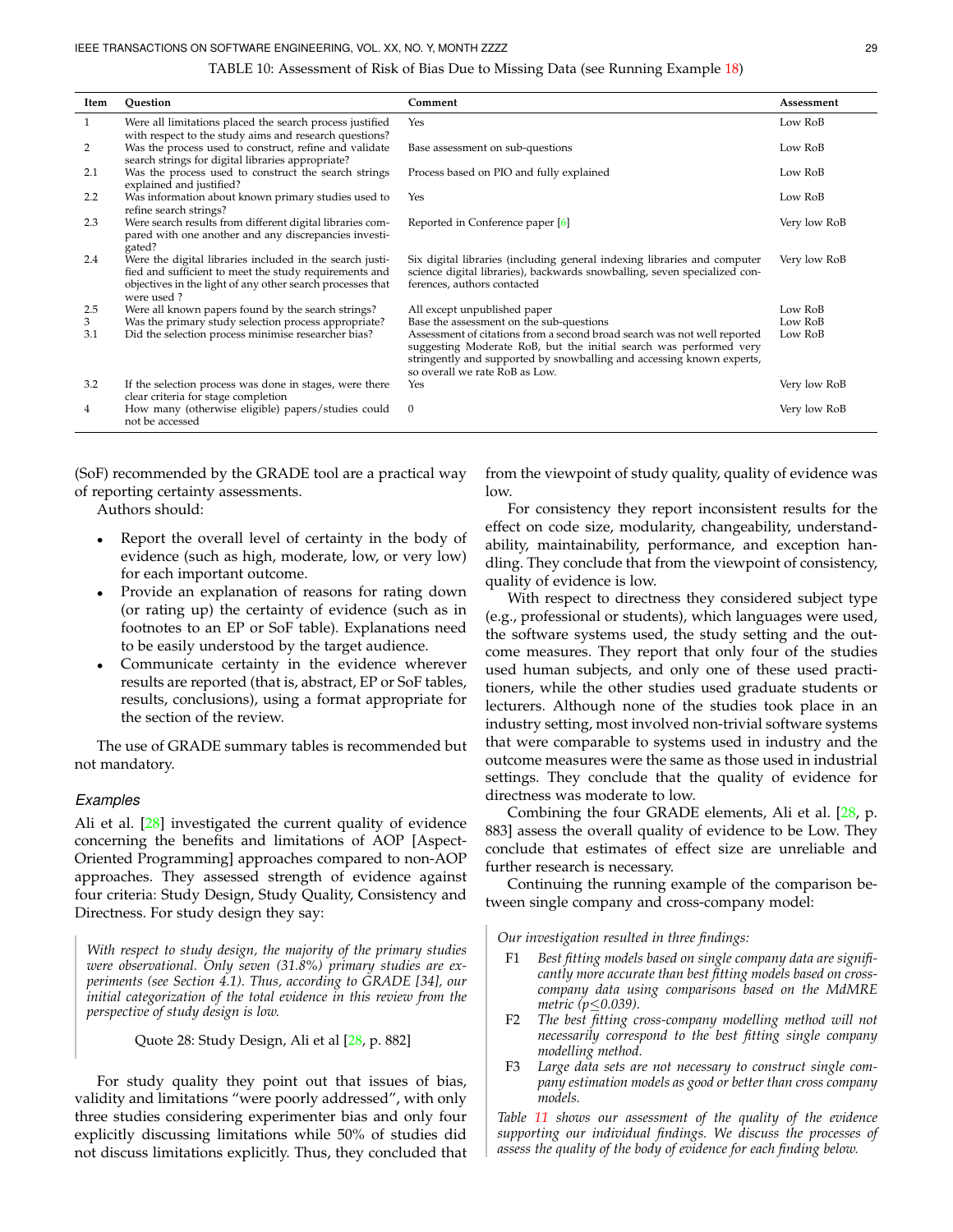| <i>Issue</i>             | Comment                                                                                                                                                                                                                                                                                                                                                                                 | Assessment        |
|--------------------------|-----------------------------------------------------------------------------------------------------------------------------------------------------------------------------------------------------------------------------------------------------------------------------------------------------------------------------------------------------------------------------------------|-------------------|
| F <sub>1</sub>           | Models based on cross-company data are less accurate than the<br>models based on a company's own data                                                                                                                                                                                                                                                                                   |                   |
| F1 Primary Study RoB     | The accuracy metric MdMRE is biased which impacts compar-<br>isons of estimation methods. The studies were not randomized<br>trials. However, the setting of the studies were realistic and there<br>did not appear to be any bias in the selection of single company<br>data sets.                                                                                                     | Moderate RoB      |
| F1 Missing Data          | Weakness wrt selection process for a second search (with date<br>restrictions removed), but the first search process was very<br>rigorous and included snowballing & contacting experts. In<br>addition, primary studies addressed all main cross-company<br>data sets.                                                                                                                 | Low RoB           |
| F1 Imprecision           | The length of the 95% confidence interval for the probability<br>that a cross-company estimation was significantly worse than a<br>model constructed from single company data was $0.48 - 0.02 =$<br>0.46. This close to the maximum possible value the interval<br>could take and still be statistically significant, suggesting the<br>estimate of the probability is very imprecise. | High Imprecision  |
| F1 Inconsistency         | Initial inconsistencies in results were substantially reduced by<br>comparing the best cross-company estimate with the best single<br>company models. Sensitivity analysis suggested that the finding<br>is relatively robust.                                                                                                                                                          | Low Inconsistency |
| F1 Indirectness          | Only one primary study used a single company data set com-<br>pletely independent of the cross-company data set                                                                                                                                                                                                                                                                         | High Indirectness |
| F <sub>1</sub>           | Overall Quality of Evidence                                                                                                                                                                                                                                                                                                                                                             | Very Low Quality  |
| F <sub>2</sub>           | The best cross-company estimation models may not be the same<br>as the best single company models                                                                                                                                                                                                                                                                                       |                   |
| F2 Methodology           | There is no reason to believe the effects are artifacts of the data<br>sets or the estimation methods. Furthermore, since some studies<br>only used one or two methods, the results may underestimate<br>the extent of the phenomenon                                                                                                                                                   | Minor concerns    |
| F <sub>2</sub> Coherence | The effect was observed across different data sets, estimation                                                                                                                                                                                                                                                                                                                          | Minor concerns    |
| F2 Data Adequacy         | methods, and sample sizes<br>The cross-company data sets used in the studies are the same<br>data sets that are proposed to assist building single company<br>estimation models. The single company data sets included both                                                                                                                                                             | Minor concerns    |
| F <sub>2</sub> Relevance | large and small data sets.<br>The issue is central to the proposition that cross-company data<br>sets can be used for single company estimates                                                                                                                                                                                                                                          | No concerns       |
| F <sub>2</sub>           | Overall Quality of Evidence                                                                                                                                                                                                                                                                                                                                                             | Low Quality       |
| F3                       | Large data sets are not necessary to construct single company<br>estimation models as good or better than cross company models.                                                                                                                                                                                                                                                         |                   |
| F3 Methodology           | The studies were not randomized controlled trials but the data<br>sets contain industry software project data from multiple com-<br>panies. These data sets would be the source of cross-company<br>project data for companies trying to improve their cost estima-<br>tion models.                                                                                                     | Minor concerns    |
| F3 Coherence             | Eight of 10 studies with small single company data sets reported<br>single company models that out-performed the cross-company<br>models. Also the two primary studies with largest single com-<br>pany data sets reported the worst single company model ac-<br>curacy. Thus, 10 of the 12 sources of evidence supported the<br>finding.                                               | Minor Concerns    |
| F3 Data Adequacy         | The cross-company data sets used in the studies are the same<br>data sets that are proposed to assist building single company<br>estimation models. The single company data sets included two<br>large and a 10 small data sets.                                                                                                                                                        | Minor concerns    |
| F3 Relevance             | This issue is extremely important for companies assessing<br>whether it is better to invest in data collection or access to cross-<br>company data.                                                                                                                                                                                                                                     | No concerns       |
| F <sub>3</sub>           | Overall Quality of Evidence                                                                                                                                                                                                                                                                                                                                                             | Moderate Quality  |

<span id="page-29-0"></span>TABLE 11: Assessment of Certainty in the Body of Evidence for Three Findings (see Running Example [19\)](#page-30-0)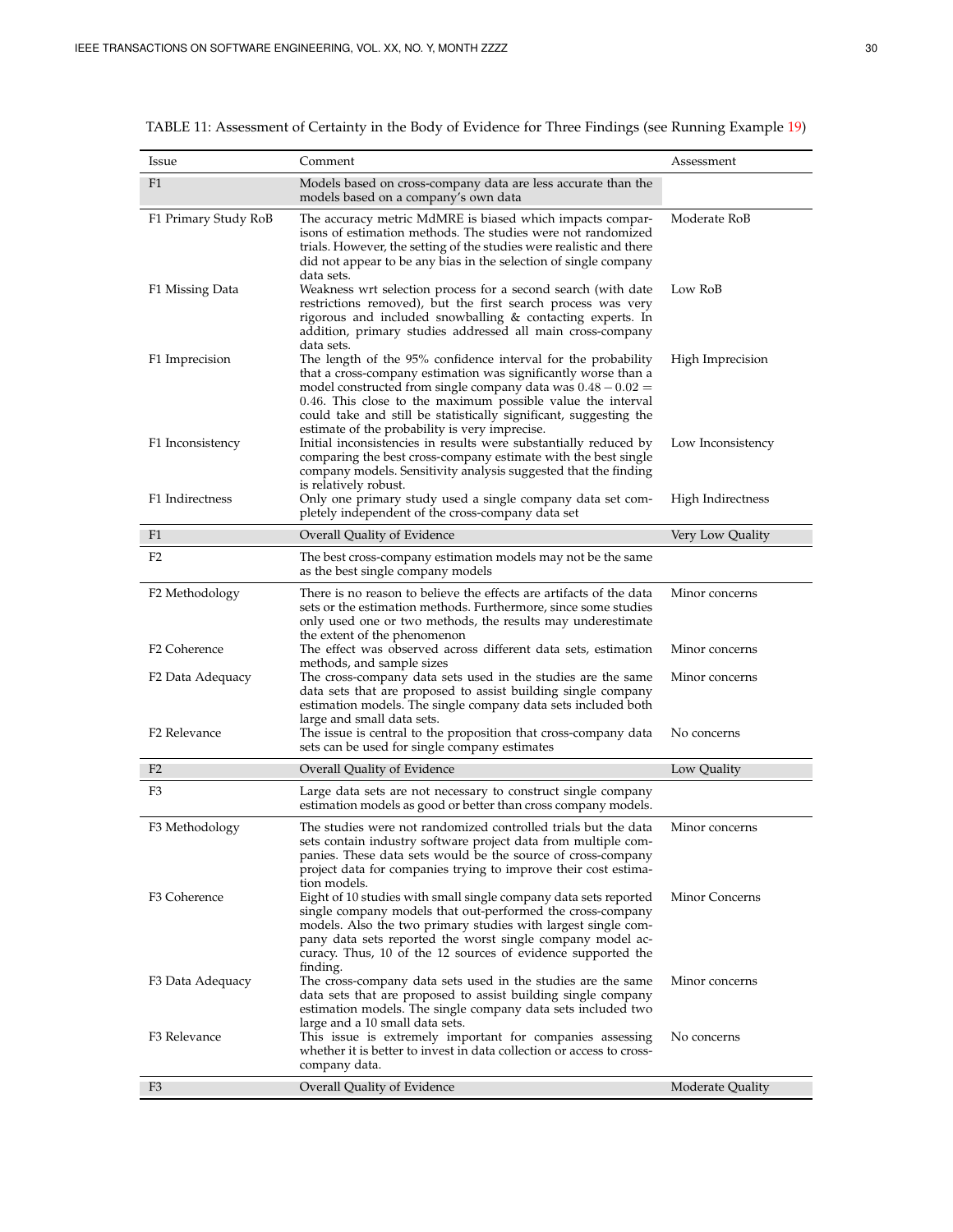## *Finding F1: Single Company Predictions More Accurate than Cross-company Predictions*

*F1 is based on assessing the MdMRE difference between single company model predictions and cross-company model predictions obtained from seven independent primary studies reporting a total of 12 independent single company data sets and five different crosscompany data sets.*

*Our detailed assessment of the risk of bias due to methodological weakness in the primary studies is shown in Table [7.](#page-22-0) Our detailed assessment of the risk of bias due to missing data (in particular, missing primary studies) is shown in Table [10.](#page-28-0) In this section, we integrate these results with an assessment of Indirectness and Inconsistency.*

*For* Inconsistency*, our sensitivity analyses suggested our results were reasonably robust. We therefore assess the level of Inconsistency to be Low.*

*For* Imprecision*, the length of the confidence interval of the probability that a cross-company model would outperform, or be as good as, a single company model suggested that our estimate of the probability is very imprecise. Thus, we assess the level of Imprecision to be Moderate.*

*In the case of* Indirectness*, all but one of the primary studies (i.e. Study S4) involved single company data set that was already held in the cross-company data set.*

*In addition, all data sets except the Tukutuku data set used function points as a size metric. It is unclear whether the function point values were post delivery measures or estimates made during the requirements specification. If post delivery measures were used, then the accuracy of the estimation models may be inflated (because they would be unaffected by inconsistencies between function point measures assessed during requirements and function point measured post delivery).*

*Overall the set of studies provided very little information as to how the a single company would actually use cross-company data to support their own cost estimation processes. Thus, we assess that the level of Indirectness is* High*.*

*Given the problems associated with Indirectness, we conclude that the overall quality of the evidence relating to the estimate of average MdMRE is Very Low meaning that "Any estimate of effect is very uncertain".*

# *F2 The Best Cross-Company Estimation Method Can Differ from the Best Single Company Estimation Method*

*There were five examples where the best fitting single company estimation method was not the same as the best fitting crosscompany estimation method. In one case, the MdMRE difference was unchanged, in three cases the direction of the MdMRE value changed direction sufficiently to favour single company cost model, and in the final cases the MdMRE value difference was reduced from -10 to -7. This finding identifies that a possible additional risk to using a cross-company model with little or no single company data is that the cross-company model may be less accurate than expected when used for single-company predictions.*

*This finding is not the outcome of a statistical synthesis, so we assess its quality from the viewpoint of a qualitative finding using the CERQual assessment process [\[54\]](#page-36-20):*

*In terms of Methodological Limitations, although the primary studies are not randomized controlled trials, the data sets used in studies are the source of cross-company project data that would used by single companies. Thus, the data used by the studies was completely realistic. In addition, the current set of studies may have* underestimated *the prevalence of F2 because some studies only used one or two cost estimation modelling methods so had little chance of detecting differences between the accuracy of different cost estimation modelling methods. For example, the studies of the Tukutuku dataset used only step-wise regression after applying the logarithmic transformation to size and effort variables). We conclude that there are Minor concerns about Methodological Limitations.*

*In terms of Coherence, the phenomenon was observed for four of the five different cross-company data sets, for both large and small single company data sets, and for a variety of different cost estimation methods. Thus, the evidence supports the view that F2 is a reasonably wide-spread phenomenon. Given the available cross-company data sets, it would unlikely that further research would change these observations. We conclude that there are Minor concerns about Coherence.*

*In terms of Data Adequacy, the cross-company data sets used in the studies are the same ones that are proposed to assist single companies construct estimation models. The single company data sets include examples of both large and small data sets. There is no reason to believe that this result is an artefact of the data sets or analysis method. However, only five of the studies reported the phenomenon. Thus, we assess that there are Moderate concerns about Data adequacy.*

*In terms of Relevance, F2 is extremely important from the viewpoint of assessing the value of cross-company data to support single company cost estimation. We conclude that there are No concerns about Relevance.*

*Overall, we rate confidence in the quality of the evidence supporting F2 to be Low meaning that meaning that "It is possible that the review finding is a reasonable representation of the phenomenon of interest" [\[54\]](#page-36-20).*

# *F3 Large Single Company Data sets are not Essential for Reasonable Estimation Models*

*This finding is not the outcome of a statistical synthesis, so we assess its quality from the viewpoint of a qualitative finding using the CERQual assessment process [\[54\]](#page-36-20).*

*As discussed previously the studies do not report randomized trials, but do report analyses of relevant data sets. In the context of sample size, the selection of single company data sets was based on the available data, and there was no indication of any systematic bias in their selection which would cause us to doubt the results. With respect to data analysis the magnitude relative error is a biased metric, but the median value is more reliable than the mean and the bias is mainly a problem for studies comparing estimation methods. Overall we assess there to be Minor concerns about* Methodological Limitations*.*

*In terms of Data Adequacy, we have 10 small single company data sets compared with two large single company data sets, so we have more evidence about small data sets. However, the two large data sets poor accuracy, which also support F3. Only one of the single company data sets was completely independent of the crosscompany data set. We conclude there are Minor concerns about* Data Adequacy*.*

*In terms of Coherence, we observed that eight of the 10 single company data sets with less than 20 projects had MdMRE levels of less than 30%. In contrast, the two largest single company data sets had the two worst accuracy levels (MdMRE values of 39% and 60%). Overall our observations are consistent with F3 and there are Minor concerns about* Coherence*.*

*Companies considering the use of cross-company data sets to assist effort estimation need to assess whether they have sufficient data to be confidence in building estimation models based on their own data. We conclude that there are No concerns about* Relevance*.*

*Overall, we rate confidence in the quality of the evidence supporting F3 to be Moderate meaning that "It is likely that the review finding is a reasonable representation of the phenomenon of interest" [\[54\]](#page-36-20).*

<span id="page-30-0"></span>Example 19: Quality of Evidence—Running Example Continued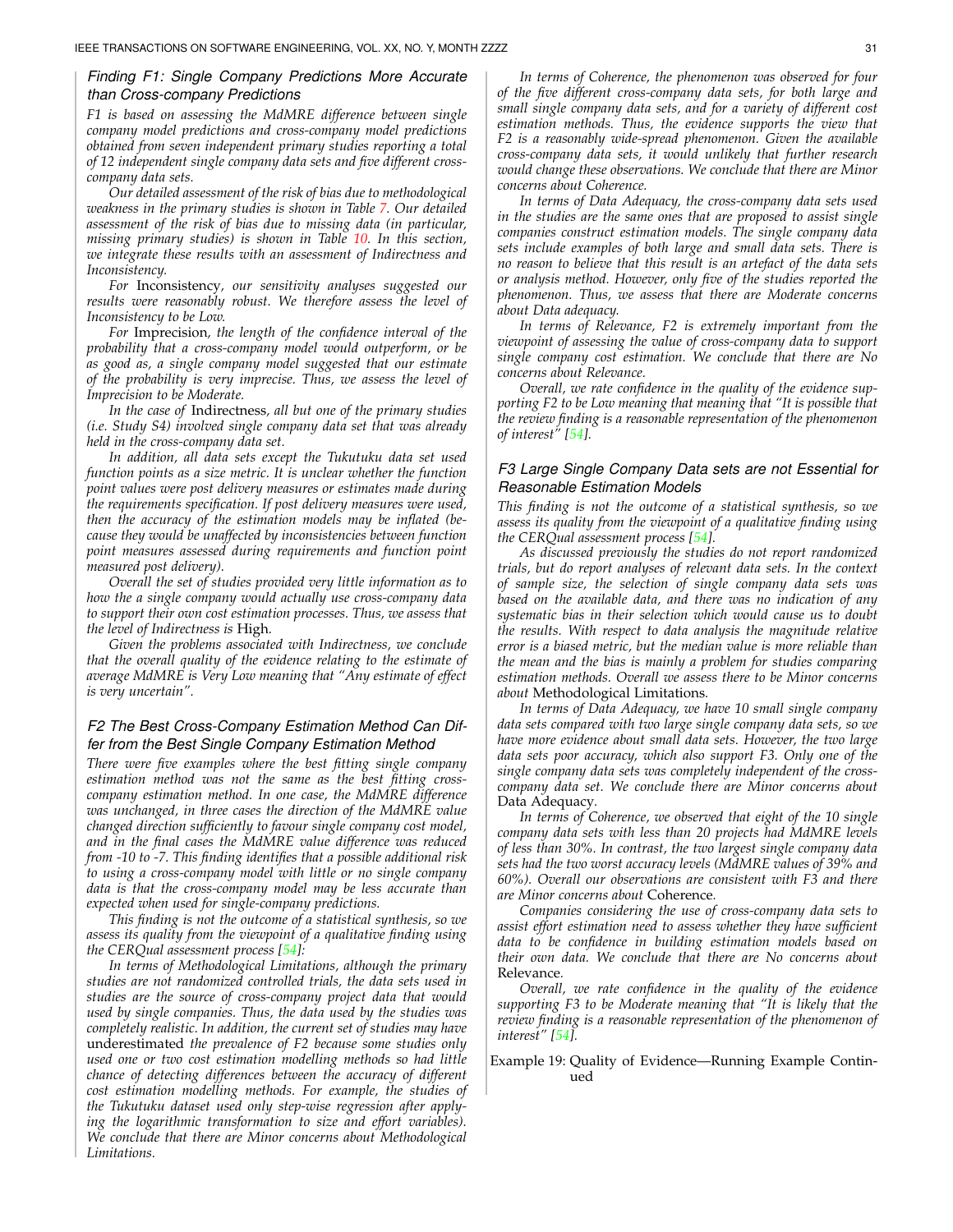# <span id="page-31-0"></span>**5 DISCUSSION AND LIMITATIONS**

#### **5.1 Discussion - General Issues**

A discussion section is required for all secondary studies, although some of the sub-items are irrelevant for mapping studies. Authors should avoid simply repeating the outcomes of any analysis and synthesis, but should discuss the results in terms of the practical implications of the findings in the context of existing knowledge and any limitations that should be place on the review findings.

#### **5.2 Item 23a Relationship with Other Evidence**

PRISMA 2020 Definition: Authors should provide a general interpretation of the results in the context of other evidence.

For mapping studies authors should compare their results with other secondary studies that address either the same or a related issue.

#### *Explanation*

Discussing other evidence should help readers interpret the findings. For example, authors might:

- Compare the current results to results of other similar systematic reviews (such as reviews that addressed the same question using different methods or that addressed slightly different questions) and explore possible reasons for any disagreements.
- Summarize other additional information not explored in the review, such as the training costs associated with new working methods, or surveys gauging the attitudes and preferences of software practitioners.

#### *Examples*

In their tertiary study of SE systematic reviews which updated two previous studies, da Silva et al. [\[29\]](#page-35-28) compare their results with the previous tertiary studies as follows:

*Our study shows three important changes in the study set from the previous tertiary studies [18,19]. First, the coverage of topics in software engineering increased, and the concentration in a few topics decreased. Second, the number of researchers and, consequently, organisations undertaking systematic reviews increased and became more globally distributed. Finally, we found proportionally more mapping studies than conventional systematic reviews in our study.*

Quote 29: Tertiary Study Comparisons [\[29,](#page-35-28) p. 911]

In his SR investigating the accuracy of effort estimates obtained by expert opinion compared with those from formal models, Jørgensen [\[27\]](#page-35-26) concluded:

*If, as suggested in MacDonell and Shepperd (2003), there is a high degree of independence between estimates based on common effort estimation models and expert judgement, and it is difficult to devise rules for selecting the most accurate estimation method, the solution seems to be to use a combination of models and experts.*

Quote 30: Discussion of Cost Estimation Study Results [\[27,](#page-35-26) p. 460]

Continuing the running example of the comparison between single company and cross-company models:

*One unexpected result we found among the primary studies was that the two largest single companies (i.e., Study S6a and Study 10) had the worst average MdMRE values for the single company estimation models (60 and 39 for S10 and S6a respectively). Thus, although the project came from a single company, it is possible that the projects actually came from very different types of software projects. The COCOMO [\[63\]](#page-36-29) and DMR data set [\[64\]](#page-36-30) are wellknown examples of multi-type single company data sets. Appropriate analysis of such a data set relies on a nominal scale attribute that defines the different projects types and allows models to be developed for each type. Failing to recognize important subsets in a large single company set data will reduce the accuracy of any model built using the data.*

Example 20: Relationship With Other Evidence—Running Example Continued

## **5.3 Item 23b Evidence Limitations**

PRISMA 2020 Definition: Authors should discuss any limitations of the evidence included in the review.

This item is irrelevant for mapping studies.

### *Explanation*

Discussing the completeness, relevance, and uncertainties in the evidence included in the review should help readers interpret the findings appropriately. For example, authors might:

- acknowledge that they identified few eligible studies or many studies with a small number of participants, leading to imprecise estimates;
- have concerns about risk of bias in studies or missing results;
- have included studies that only partially or indirectly address the review question, such as finding only laboratory studies with student participants, leading to concerns about their relevance to practitioners.

The assessments of certainty (or confidence) in the body of evidence (item 22) can support the discussion of such limitations.

## *Examples*

Summarising the limitations of his study of perspectivebased reading, Ciolkowski [\[26\]](#page-35-25) identified the following three issues that might impact the certainty of the evidence:

- 1) Few studies that investigated design or code inspection.
- 2) There were a large number of confounding variables.
- 3) The studies only included formal experiments, i.e., there were no industry case studies.

Specifically, on the topic of confounding variables he says:

High number of confounding variables*: Many potential moderator variables exist, and none of them explains the existing heterogeneity satisfactorily. We still have to find a better way to deal with finding the best combination of context variables. In our case, we used exploratory cluster and factor analyses.*

Quote 31: Limitation of a PBR Meta-Analysis [\[26,](#page-35-25) p. 143]

## **5.4 Item 23c Review Process Limitations**

PRISMA 2020 Definition: Authors should discuss any limitations of the review processes used.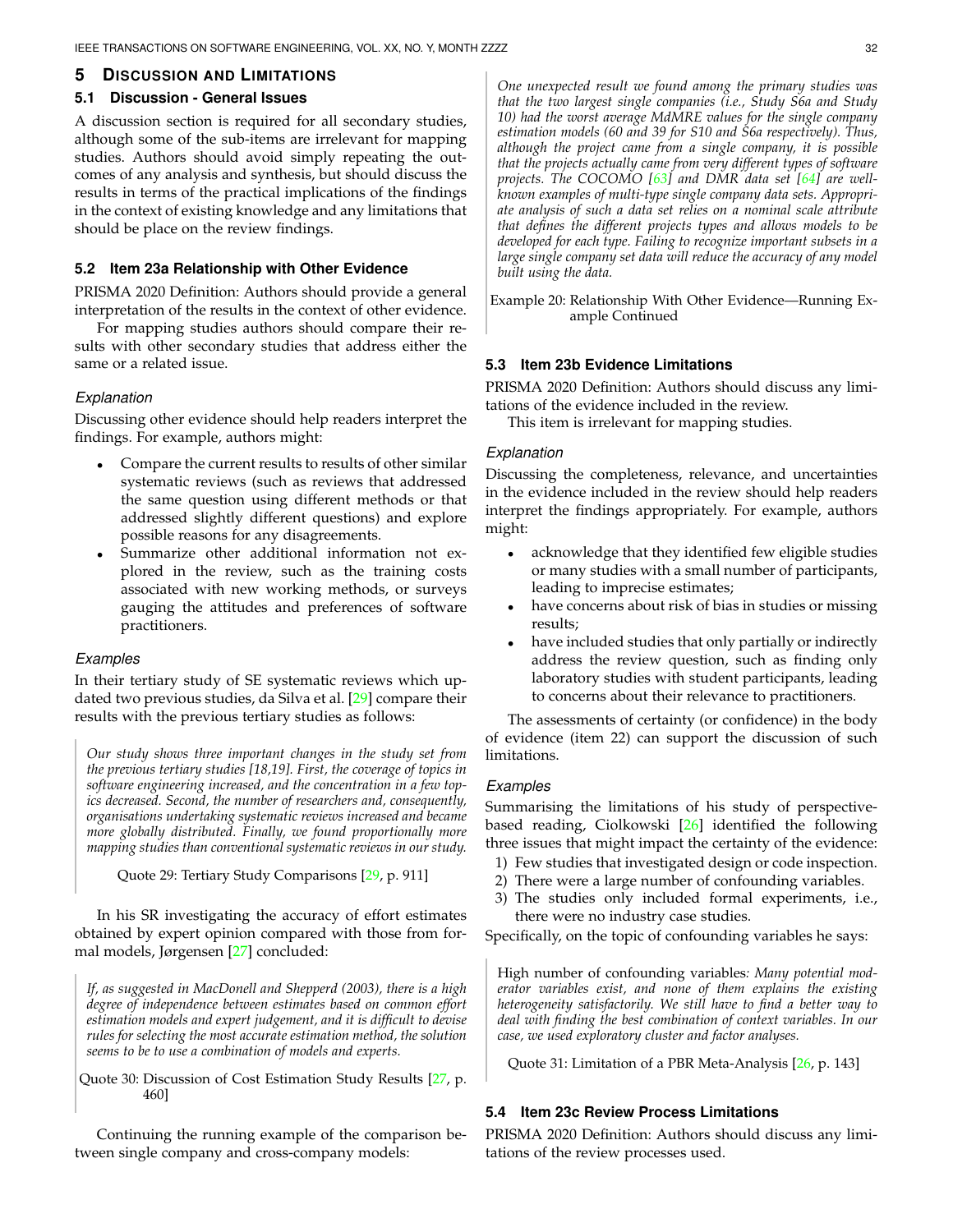#### *Explanation*

To help readers understand the trustworthiness of the review findings, authors need to discuss review process limitations, avoidable or unavoidable. For example, authors might acknowledge adopting processes that:

- Risk missing primary studies, such as the decision to restrict eligibility to studies in English only, searching only a small number of databases, excluding technical reports and white papers.
- Risk introducing experimenter bias, such as by having only one reviewer screen database records or extract data,
- Risk of introducing data bias by not contacting study authors to clarify unclear information, or being unable to access all potentially eligible study reports.
- Risk conclusion bias by having insufficient data to carry out some planned analyses. For example, if many primary studies report one outcome value (e.g., developer effort), but too few measure the correctness or quality of the task outcome for a trustworthy statistical analysis, there is a risk that a method that requires less effort may be identified as preferable even though it may in fact result in the production of task deliverables of lower quality.

Authors should discuss the potential impact of the limitations. Some limitations may affect the validity of the review findings, others may not. For example, if the search process did not find any foreign language papers, restriction to English language papers did not cause any actual problem.

For mapping studies that adopted the standard systematic review process for search, selection and data extracting, this item will be irrelevant.

## *Examples*

Kitchenham and Brereton [\[9\]](#page-35-8) identified poor initial agreement achieved on study quality as the main limitation of their systematic review process. They concluded that their assessment of study quality might be rather error prone and explain how they addressed that issue as follows:

*To address this we have reported not just the quality score but our assessment of the type of validation performed and the context of the validation, which provide some additional indication of the stringency of the validation exercise.*

Quote 32: Main Limitation Reported in an SR on SR Process Research [\[9,](#page-35-8) p. 2069]

They also discuss the limitation due to using the extractor-checker method.

## **5.5 Item 23d Implications for Practice, Policy and Future Research**

PRISMA 2020 Definition: Authors should discuss implications of the results for practice, policy, and future research.

Mapping studies should concentrate on discussing future research.

## *Explanation*

There are many possible end users of systematic review evidence such as practitioners, researchers, managers, and educators, each of whom would like to know what actions they should take given the findings of a review.

Authors should:

- discuss the implications of the research for practice, policy and education,
- make explicit recommendations for future research, not just general comments such as "more research is needed".

## *Examples*

Kitchenham and Brereton [\[9\]](#page-35-8) identify eleven implications of their review on the current software engineering SR guidelines, the first of which being:

*To remove the proposal for constructing structured questions and using them to construct search strings. It does not work for mapping studies and appears to be of limited value to SRs in general since it leads to very complex search strings that need to be adapted for each digital library.*

Quote 33: SR Guidelines Changes [\[9,](#page-35-8) p. 2068]

Kitchenham and Brereton [\[9\]](#page-35-8) also suggests three areas for further research:

- SR Process tools.
- Large-scale evaluations of textual analysis tools.
- Quality evaluation of SE papers.

Continuing the running example of the comparison between single company and cross-company model:

*Overall none of our findings supported the idea that cross-company data and be used to assist single company estimation. In particular, there was no standard cost estimation method that could be guaranteed to construct the best model for a single company, so it is unclear how to build an appropriate single company model from cross-company data. Furthermore, by the time a single company has sufficient data to decide which cross-company model best fits its data, it would have sufficient data to produce its own model, which would probably be more accurate than any cross-company model.*

*We therefore recommend that companies concentrate on collecting data about their own software projects and building estimation models from their own data.*

*Further research on this topic should consider the mechanics of how existing cross-company estimation data could be incorporated into single company estimation processes. For example, Bayesian approaches might be a means of integrating single company data (including expert-opinion based estimating processes) with crosscompany estimation models and data.*

Example 21: Recommendations for Practice and Research— Running Example Continued

# <span id="page-32-0"></span>**6 ISSUES RELATED TO SCIENTIFIC ETHICS**

This section covers issues related to scientific ethics, including access to the protocol, deviations from the protocol, and research data availability, and conflicts of interest.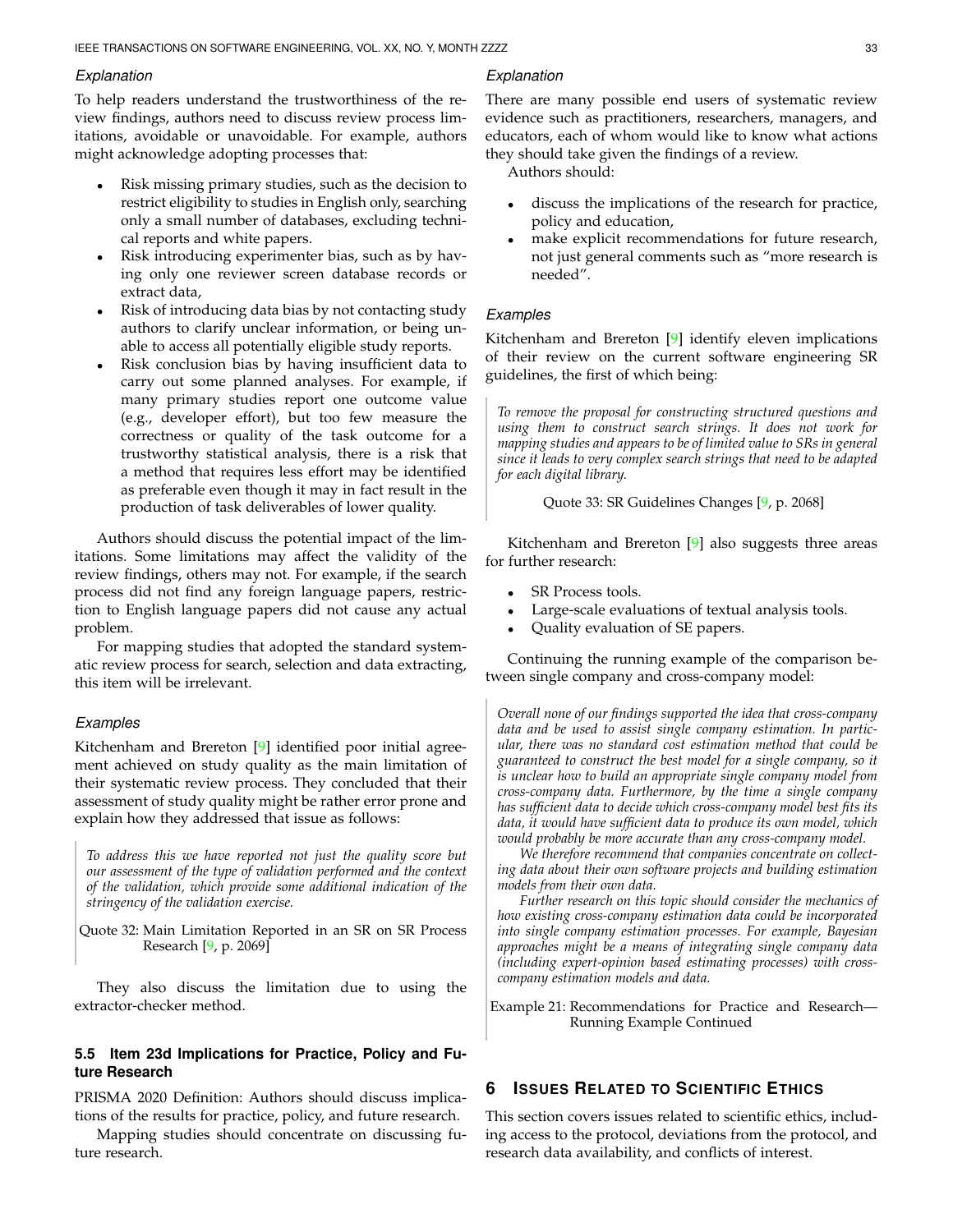## **6.1 Protocol Registration Information**

#### *Explanation*

Readers should be able to compare the initial pre-specified plan for the SR with the final SR report. This allows readers to assess whether any deviations from the plan might have introduced bias.

#### **6.2 Item 24a Registration Information**

PRISMA 2020 Definition: Authors should provide registration information for the review, including register name and registration number, or state that the review was not registered.

#### *Explanation*

SE protocols are not usually registered, but if a protocol has been registered, authors should report the registration information.

# **6.3 Item 24b Protocol Access**

PRISMA 2020 Definition: Authors should indicate where the review protocol can be accessed, or state that a protocol was not prepared.

## *Explanation*

All SRs should produce a protocol. It is good scientific practice and can reduce the length of the methods section by providing a source of detailed information about search, selection, and data extraction processes. It is important to ensure that the protocol is accessible and will remain accessible. Practical problems arise if the protocol can only be obtained from members of the research team while they are employed at a specific institution.

Authors need to specify the link to the protocol, or explain why no protocol is available. In seeking a longterm, reliable place for your protocol, you may consider services such as OSF<sup>[5](#page-33-0)</sup> (a free, open platform to support your research and enable collaboration that allows users to create project folders, pre-register study protocols, and even store data and code files for public access) or  $Zenodo<sup>6</sup>$  $Zenodo<sup>6</sup>$  $Zenodo<sup>6</sup>$ (a general-purpose open-access repository developed under the European OpenAIRE program and operated by CERN, but open to researchers from outside the EU).

#### *Examples*

Beecham et al [\[18\]](#page-35-17) state in the introduction to their Method section, after itemising the steps they undertook in their SR, that:

*These steps are detailed in our protocol (See [3] or [http://homepages.](http://homepages.feis.herts.ac.uk/~ssrg/MOMSEProto.htm)) feis.herts.ac.uk/*<sup>∼</sup>*[ssrg/MOMSEProto.htm\).](http://homepages.feis.herts.ac.uk/~ssrg/MOMSEProto.htm))*

Quote 34: Protocol Access, [\[18,](#page-35-17) p. 862]

## **6.4 Item 24c Deviations from the Protocol**

PRISMA 2020 Definition: Authors should describe and explain any amendments to information provided at registration or in the protocol.

<span id="page-33-1"></span><span id="page-33-0"></span>5. https://osf.io/ 6. https://zenodo.org/

#### *Explanation*

It is difficult to anticipate all scenarios that will arise, necessitating some clarifications, modifications, and changes to the protocol (e.g., the available data may not be amenable to the planned meta-analysis). For reasons of transparency, authors should report details of any amendments. Amendments could be recorded in various places, including the full text of the review, a supplementary file, or as amendments to the published protocol or registration record.

## *Examples*

Kitchenham et al. [\[11\]](#page-35-10) mention a major deviation from their SR protocol on meta-analysis methods used in SE families of experiments as follows:

*The major deviation from the protocol and the results reported in this paper is that originally we had assumed it would be appropriate to concentrate on reproducibility, but as our investigation progressed we realized that we needed to consider the reasons for lack of reproducibility, that is, consider in more detail the validity of the meta-analysis process. Furthermore, validity is the key issue, because it is not useful to reproduce an invalid result.*

Quote 35: Deviations from Protocol of SR on Meta-Analysis Methods [\[11,](#page-35-10) p. 356]

## **6.5 item 25 Support**

PRISMA 2020 Definition: Authors should describe sources of financial or non-financial support for the review, and the role of the funders or sponsors in the review.

## *Explanation*

Authors of any research report need to be transparent about the sources of support received to perform the research (either direct monetary support to cover staff or tool costs) or provision of staff from the funding organisation to help with the review process. There is potential for bias in the review findings arising from such involvement, particularly when the funder or sponsor has an interest in obtaining a particular result.

Authors need to :

- Describe sources of financial or non-financial support for the review, specifying relevant grant ID numbers for each funder. If no specific financial or nonfinancial support was received, this should be stated.
- Describe the role of the funders or sponsors (or both) in the review. If the sponsors/funders had no role in the review, this should be explicitly confirmed, for example, by stating "The funders had no role in the design of the review, data collection and analysis, decision to publish, or preparation of the manuscript."

# *Examples*

In their paper on the reproducibility of code smells research, Lewowski and Madeyski [\[17\]](#page-35-16) report

*This research was partly financed by Polish National Centre for Research and Development, Poland grant POIR.01.01.01-00-0792/16: "Codebeat - wykorzystanie sztucznej inteligencji w statycznej analizie jako´sci oprogramowania."*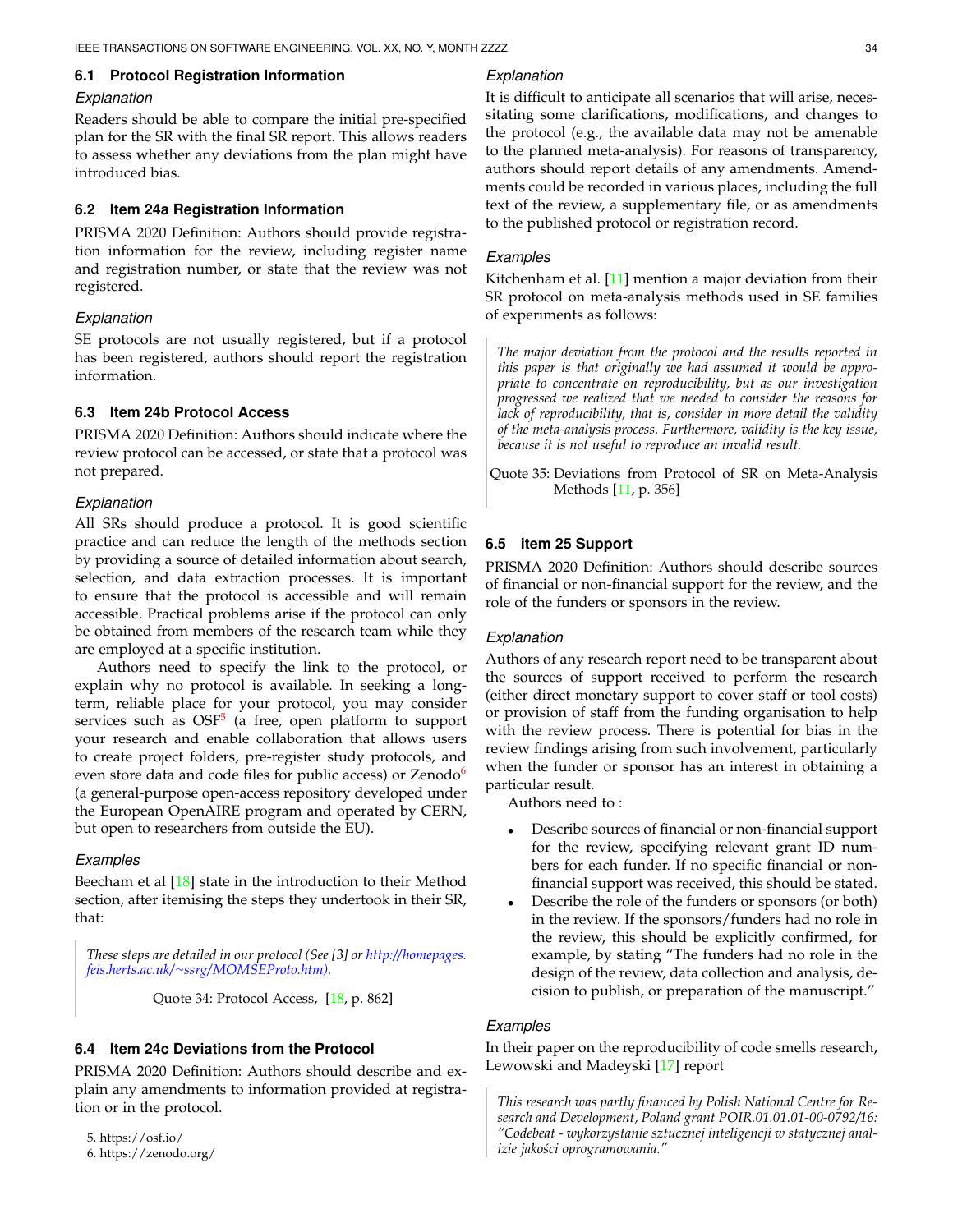Quote 36: Declaration of Support [\[17,](#page-35-16) p. 13]

## **6.6 Item 26 Competing Interests**

PRISMA 2020 Definition: Authors should declare any competing interests of review authors.

## *Explanation*

If authors have relationships with organizations that have an interest in the review outcomes (e.g., serving as a consultant or running paid training courses), such relationships can negatively impact the credibility of results. Authors need to:

- Disclose any authors' relationships or activities that readers could consider pertinent or could have influenced the review.
- If any competing interests are declared, report how they were managed for the specific review.

#### *Examples*

In their paper on the reproducibility of code smells research, Lewowski and Madeyski [\[17\]](#page-35-16) report:

#### *Declaration of competing interest*

*No author associated with this paper has disclosed any potential or pertinent conflicts which may be perceived to have impending conflict with this work. For full disclosure statements refer to [https:](https://doi.org/10.1016/j.infsof.2021.106783) [//doi.org/10.1016/j.infsof.2021.106783.](https://doi.org/10.1016/j.infsof.2021.106783)*

Quote 37: Declaration of No Competing Interest [\[17,](#page-35-16) p. 13]

# **6.7 Item 27 Availability Of Data, Code and Other Materials**

PRISMA 2020 Definition: Authors should report which of the following are publicly available, and where they can be found: template data collection forms; data extracted from included studies; data used for all analyses; analytic code; any other materials used in the review.

### *Explanation*

Sharing of data, analytic code, and other materials enables others to reuse the data, check the data for errors, attempt to reproduce the findings, and understand more about the analysis than may be provided by descriptions of methods [\[65\]](#page-36-31).

Authors should report

- Which of the following are publicly available: template data collection forms; data extracted from included studies; data used for all analyses; analytic code; any other materials used in the review.
- Report which of the following are publicly available: template data collection forms; data extracted from included studies; data used for all analyses; analytic code; any other materials used in the review.
- If data, analytic code, or other materials will be made available upon request, provide the contact details of the author responsible for sharing the materials and describe the circumstances under which such materials will be shared.

# *Examples*

In their paper on the reproducibility of code smells research, Lewowski and Madeyski [\[17\]](#page-35-16) report:

*Supplementary material related to this article can be found online at [https://doi.org/10.1016/j.infsof.2021.106783.](https://doi.org/10.1016/j.infsof.2021.106783)*

Quote 38: Accessibility to Additional Material [\[17,](#page-35-16) p. 13]

# <span id="page-34-0"></span>**7 REFLECTIONS ON THE EXAMPLES**

We have identified examples from both quantitative and qualitative systematic reviews. We have not concerned ourselves with mapping studies, since they are much simpler to report than other types of systematic secondary study when using the SEGRESS items.

We included a running example covering the reporting process for risk of bias, risk of missing data and the certainty of the body of evidence because it is important to see how the SEGRESS items interact with each other to provide the overall assessment of the quality of the body of evidence. Another benefit of our running example is that it provides an example of how GRADE and GRADE-CERQual evaluations can differ for different findings. Applying certainty assessment to multiple findings has not been reported in any published SE systematic review.

The process of assigning risk of bias assessments to individual primary studies, the set of primary studies as a whole and other elements such as Indirectness and Inconsistency is subjective. To have any level of trust in the results, assessments should be based on having several researchers undertake the process independently. For the purposes of our example, however,the assessment was done only by Kitchenham because she was one of the authors of the SR on which the example was based (see  $[8]$ ,  $[6]$ ,  $[7]$ ).

In our opinion, the most problematic aspect of assessing risk of bias is assessing the risk of missing data/projects. Other issues depend on the decisions made by the authors of the primary studies, but the risk of missing data depends on the authors of the SR. Checklists of criteria that can be used to assess the rigour of the search process can help, but the authors of the SR are also the ones who choose or develop the checklists. The best advise we can give is for authors to ensure that they report their search and selection process as clearly and completely as possible, so that readers of the SR can judge the accuracy of the risk of missing data for themselves.

In terms of using the SEGRESS items, we found that thinking in terms of the GRADE and GRADE-CERQual criteria was useful for identifying potential problems with the primary studies that we did not identify in the original SR. One issue we found problematic was the ordering of items 13 and 20. Specifically, the ordering of the PRISMA items seems to imply reporting sensitivity analyses after reporting heterogeneity investigations. However, it is better to make sure that you have a robust synthesis before investigating whether any factors can explain inconsistencies. We, therefore, suggest that users of SEGRESS address items 13e and 13f and items 20c and 20d in the order that is most appropriate for their specific SR report.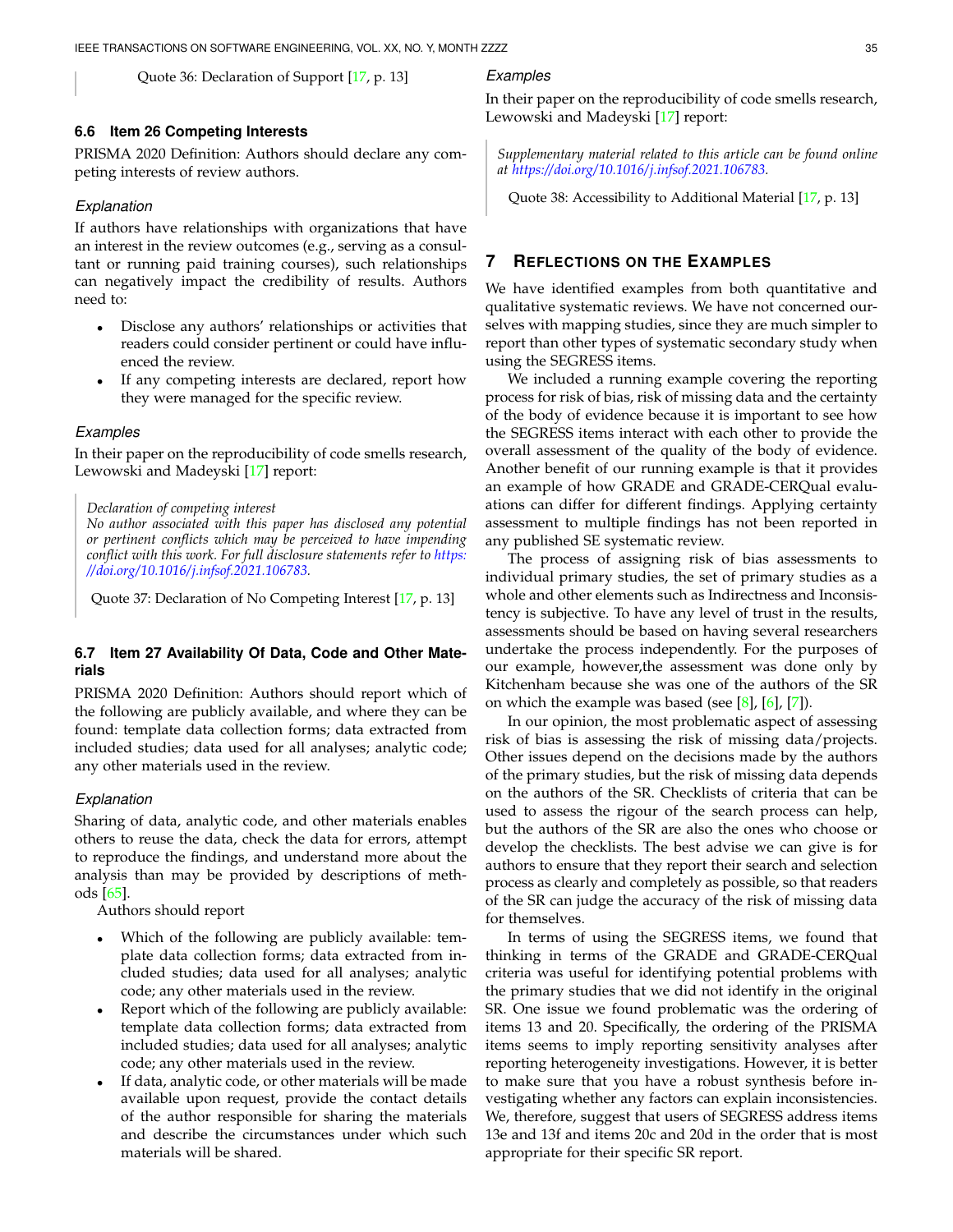#### **REFERENCES**

- <span id="page-35-0"></span>[1] M. J. Page, D. Moher, P. M. Bossuyt, I. Boutron, T. C. Hoffmann, C. D. Mulrow, L. Shamseer, J. M. Tetzlaff, E. A. Akl, S. E. Brennan, R. Chou, J. Glanville, J. M. Grimshaw, A. Hrobjartsson, ´ M. M. Lalu, T. Li, E. W. Loder, E. Mayo-Wilson, S. McDonald, L. A. McGuinness, L. A. Stewart, J. Thomas, A. C. Tricco, V. A. Welch, P. Whiting, and J. E. McKenzie, "PRISMA 2020 explanation and elaboration: updated guidance and exemplars for reporting systematic reviews," *BMJ*, vol. 372, 2021. [Online]. Available: <https://www.bmj.com/content/372/bmj.n160>
- <span id="page-35-1"></span>[2] A. C. Tricco, E. Lillie, W. Zarin, K. K. O'Brien, H. Colquhoun, D. Levac, D. Moher, M. D. Peters, T. Horsley, L. Weeks, S. Hempel, E. A. Akl, C. Chang, J. McGowan, L. Stewart, L. Hartling, A. Aldcroft, M. G. Wilson, C. Garritty, S. Lewin, C. M. Godfrey, M. T. Macdonald, E. V. Langlois, K. Soares-Weiser, J. Moriarty, T. Clifford, Ö. Tuncalp, and S. E. Straus, "PRISMA Extension for Scoping Reviews (PRISMA-ScR): Checklist and Explanation," *Annals of internal medicine*, vol. 169, no. 7, pp. 467–473, 2018.
- <span id="page-35-2"></span>[3] M. L. Rethlefsen, S. Kirtley, S. Waffenschmidt, A. P. Ayala, D. Moher, M. J. Page, J. B. Koffel, H. Blunt, T. Brigham, S. Chang, J. Clark, A. Conway, R. Couban, S. de Kock, K. Farrah, P. Fehrmann, M. Foster, S. A. Fowler, J. Glanville, E. Harris, L. Hoffecker, J. Isojarvi, D. Kaunelis, H. Ket, P. Levay, J. Lyon, J. McGowan, M. H. Murad, J. Nicholson, V. Pannabecker, R. Paynter, R. Pinotti, A. Ross-White, M. Sampson, T. Shields, A. Stevens, A. Sutton, E. Weinfurter, K. Wright, S. Young, and P.-S. Group, "PRISMA-S: an extension to the PRISMA Statement for Reporting Literature Searches in Systematic Reviews," *Systematic Reviews*, vol. 10, no. 1, p. 39, 2021.
- <span id="page-35-3"></span>[4] A. Tong, K. Flemming, E. McInnes, S. Oliver, and J. Craig, "Enhancing transparency in reporting the synthesis of qualitative research: ENTREQ," *BMC Medical Research Methodology*, vol. 12, no. 181, 2012.
- <span id="page-35-4"></span>[5] G. Wong, T. Greenhalgh, G. Westhorp, J. Buckingham, and R. Pawson, "RAMESES publication standards: realist syntheses," *BMC Medicine*, vol. 11, no. 21, 2013.
- <span id="page-35-5"></span>[6] B. Kitchenham, E. Mendez, and G. H. Travassos, "A systematic review of cross- vs. within-company cost estimation studies," in *EASE 2006*, ser. Evaluation and Assessment in Software Engineering. BCS, 2006.
- <span id="page-35-6"></span>[7] B. Kitchenham, E. Mendes, and G. H. Travassos, "Cross versus Within-Company Cost Estimation Studies: A Systematic Review," *IEEE Transactions on Software Engineering*, vol. 33, no. 5, pp. 316— 329, 2007.
- <span id="page-35-7"></span>[8] B. Kitchenham, E. Mendes, and G. Travassos, "Protocol for Systematic Review of Within- and Cross-Company Estimation Models," 2006, version 14. [Online]. Available: [https://madeyski.](https://madeyski.e-informatyka.pl/download/Kitchenham06Protocol.pdf) [e-informatyka.pl/download/Kitchenham06Protocol.pdf](https://madeyski.e-informatyka.pl/download/Kitchenham06Protocol.pdf)
- <span id="page-35-8"></span>[9] B. Kitchenham and P. Brereton, "A systematic review of systematic review process research in software engineering," *Information and Software Technology*, vol. 55, no. 12, pp. 2049 – 2075, 2013.
- <span id="page-35-9"></span>[10] B. Kitchenham and P. Brereton, "Protocol for a Mapping Study of SLR Process Research in Software Engineering," 2012, version 5.2. [Online]. Available: [https://madeyski.e](https://madeyski.e-informatyka.pl/download/Kitchenham12Protocol.pdf)[informatyka.pl/download/Kitchenham12Protocol.pdf](https://madeyski.e-informatyka.pl/download/Kitchenham12Protocol.pdf)
- <span id="page-35-10"></span>[11] B. Kitchenham, L. Madeyski, and P. Brereton, "Meta-analysis for families of experiments in software engineering: a systematic review and reproducibility and validity assessment," *Empirical Software Engineering*, vol. 25, no. 1, pp. 353–401, 2020. [Online]. Available: <https://doi.org/10.1007/s10664-019-09747-0>
- <span id="page-35-11"></span>[12] B. Kitchenham, O. P. Brereton, D. Budgen, M. Turner, J. Bailey, and S. Linkman, "Systematic literature reviews in software engineering – a systematic literature review," *Information and Software Technology*, vol. 51, pp. 7–15, 2009.
- <span id="page-35-12"></span>[13] B. Kitchenham, P. Brereton, D. Budgen, M. Turner, J. Bailey, and S. Linkman, "Protocol for a tertiary study of systematic literature reviews and evidence-based guidelines in it and software engineering," 2007, version 3. [Online]. Available: [https://madeyski.e](https://madeyski.e-informatyka.pl/download/Kitchenham07Protocol.pdf)[informatyka.pl/download/Kitchenham07Protocol.pdf](https://madeyski.e-informatyka.pl/download/Kitchenham07Protocol.pdf)
- <span id="page-35-13"></span>[14] B. Kitchenham, R. Pretorius, D. Budgen, P. Brereton, M. Turner, M. Niazi, and S. Linkman, "Systematic literature reviews in software engineering — a tertiary study," *Information & Software Technology*, vol. 52, pp. 792–805, 2010.
- <span id="page-35-14"></span>[15] B. A. Kitchenham, O. P. Brereton, and D. Budgen, "Protocol for Extending an existing Tertiary study of Systematic Literature Reviews in Software Engineering,"

2008, version 3. [Online]. Available: [https://madeyski.e](https://madeyski.e-informatyka.pl/download/Kitchenham08Protocol.pdf)[informatyka.pl/download/Kitchenham08Protocol.pdf](https://madeyski.e-informatyka.pl/download/Kitchenham08Protocol.pdf)

- <span id="page-35-15"></span>[16] T. Lewowski and L. Madeyski, *Code Smells Detection Using Artificial Intelligence Techniques: A Business-Driven Systematic Review*. Cham: Springer International Publishing, 2022, pp. 285–319. [Online]. Available: [https://doi.org/10.1007/978-3-030-77916-0](https://doi.org/10.1007/978-3-030-77916-0_12) 12
- <span id="page-35-16"></span>[17] T. Lewowski and L. Madeyski, "How far are we from reproducible research on code smell detection? a systematic literature review," *Information and Software Technology*, vol. 144, p. 106783, 2022. [Online]. Available: <https://doi.org/10.1016/j.infsof.2021.106783>
- <span id="page-35-17"></span>[18] S. Beecham, N. Baddoo, T. Hall, H. Robinson, and H. Sharp, "Motivation in software engineering: A systematic literature review," *Information and Software Technology*, vol. 50, no. 9–10, pp. 860–878, 2008.
- <span id="page-35-18"></span>[19] H. Sharp, N. Baddoo, S. Beecham, T. Hall, and H. Robinson, "Models of motivation in software engineering," *Information and Software Technology*, vol. 51, pp. 219–233, 2009.
- <span id="page-35-19"></span>[20] S. Beecham, N. Baddoo, T. Hall, H. Robinson, and H. Sharp, "Protocol for a systematic literature review of motivation in software engineering," University of Hertfordshire, Tech. Rep. 453, 2006. [Online]. Available: [https://uhra.herts.ac.uk/](https://uhra.herts.ac.uk/bitstream/handle/2299/992/s73.pdf?sequence=1) [bitstream/handle/2299/992/s73.pdf?sequence=1](https://uhra.herts.ac.uk/bitstream/handle/2299/992/s73.pdf?sequence=1)
- <span id="page-35-20"></span>[21] J. E. Hannay, T. Dybå, E. Arisholm, and D. I. K. Sjøberg, "The effectiveness of pair programming: A meta-analysis," *Information and Software Technology*, vol. 51, no. 7, pp. 1110–1122, 2009.
- <span id="page-35-21"></span>[22] F. O. d. Silva, S. S. Cruz, T. B. Gouveia, and L. F. Capretz, "Using meta-ethnography to synthesize research: A worked example of the relations between personality and software team processes,' in *2013 ACM / IEEE International Symposium on Empirical Software Engineering and Measurement*, 2013, pp. 153–162.
- <span id="page-35-22"></span>[23] T. Dybå and T. Dingsøyr, "Empirical studies of agile software development: A systematic review," *Information & Software Technology*, vol. 50, pp. 833–859, 2008.
- <span id="page-35-23"></span>[24] T. Dybå and T. Dingsøyr, "Strength of evidence in systematic reviews in software engineering," in *Empirical Software Engineering and Metrics (ESEM)*, 2008, pp. 179–187.
- <span id="page-35-24"></span>[25] M. Shepperd, D. Bowes, and T. Hall, "Researcher bias: The use of machine learning in software defect prediction," *IEEE Transactions on Software Engineering*, vol. 40, no. 6, pp. 603–616, 2014.
- <span id="page-35-25"></span>[26] M. Ciolkowski, "What do we know about perspective-based reading? An approach for quantitative aggregation in software engineering," in *ESEM'09 Proceedings of the 2009 3rd International Symposium on Empirical Software Engineering and Measurement*. Washington, DC, USA: IEEE Computer Society, 2009, pp. 133-144. [Online]. Available: [http://dx.doi.org/10.1109/ESEM.2009.](http://dx.doi.org/10.1109/ESEM.2009.5316026) [5316026](http://dx.doi.org/10.1109/ESEM.2009.5316026)
- <span id="page-35-26"></span>[27] M. Jørgensen, "Forecasting of software development work effort: Evidence on expert judgement and formal models," *International Journal of Forecasting*, vol. 23, no. 3, pp. 449–462, 2007.
- <span id="page-35-27"></span>[28] M. S. Ali, M. A. Babar, L. Chen, and K.-J. Stol, "A systematic review of comparative evidence of aspect-oriented programming, *Information and Software Technology*, vol. 52, no. 9, pp. 871 – 887, 2010.
- <span id="page-35-28"></span>[29] F. Q. da Silva, A. L. Santosa, S. Soares, A. C. C. França, C. V. Monteiro, and F. F. Maciel, "Six years of systematic literature reviews in software engineering: An updated tertiary study," *Information & Software Technology*, vol. 53, no. 9, pp. 899–913, 2011.
- <span id="page-35-29"></span>[30] F. Elberzhager, A. Rosbach, J. Münch, and R. Eschbach, "Reducing test effort: A systematic mapping study on existing approaches, *Information and Software Technology*, vol. 54, pp. 1092–1106, 2012.
- <span id="page-35-30"></span>[31] M. J. Page, J. E. McKenzie, P. M. Bossuyt, I. Boutron, T. C. Hoffmann, C. D. Mulrow, L. Shamseer, J. M. Tetzlaff, E. A. Akl, S. E. Brennan, R. Chou, J. Glanville, J. M. Grimshaw, A. Hrobjartsson, M. M. Lalu, T. Li, E. W. Loder, E. Mayo-Wilson, ´ S. McDonald, L. A. McGuinness, L. A. Stewart, J. Thomas, A. C. Tricco, V. A. Welch, P. Whiting, and D. Moher, "The PRISMA 2020 statement: an updated guideline for reporting systematic reviews," *BMJ*, vol. 372, 2021. [Online]. Available: <https://www.bmj.com/content/372/bmj.n71>
- <span id="page-35-31"></span>[32] G. H. Guyatt, A. D. Oxman, G. E. Vist, R. Kunz, Y. Falck-Ytter, P. Alonso-Coello, and H. J. Schünemann, "GRADE: an emerging consensus on rating quality of evidence and strength of recommendations," *British Medical Journal*, vol. 336, pp. 924–926, 2008.
- <span id="page-35-32"></span>[33] S. Lewin, C. Glenton, H. Munthe-Kaas, B. Carlsen, C. J. Colvin, M. Gülmezoglu, J. Noyes, A. Booth, R. Garside, and A. Rashidian, "Using qualitative evidence in decision making for health and social interventions: an approach to assess confidence in findings